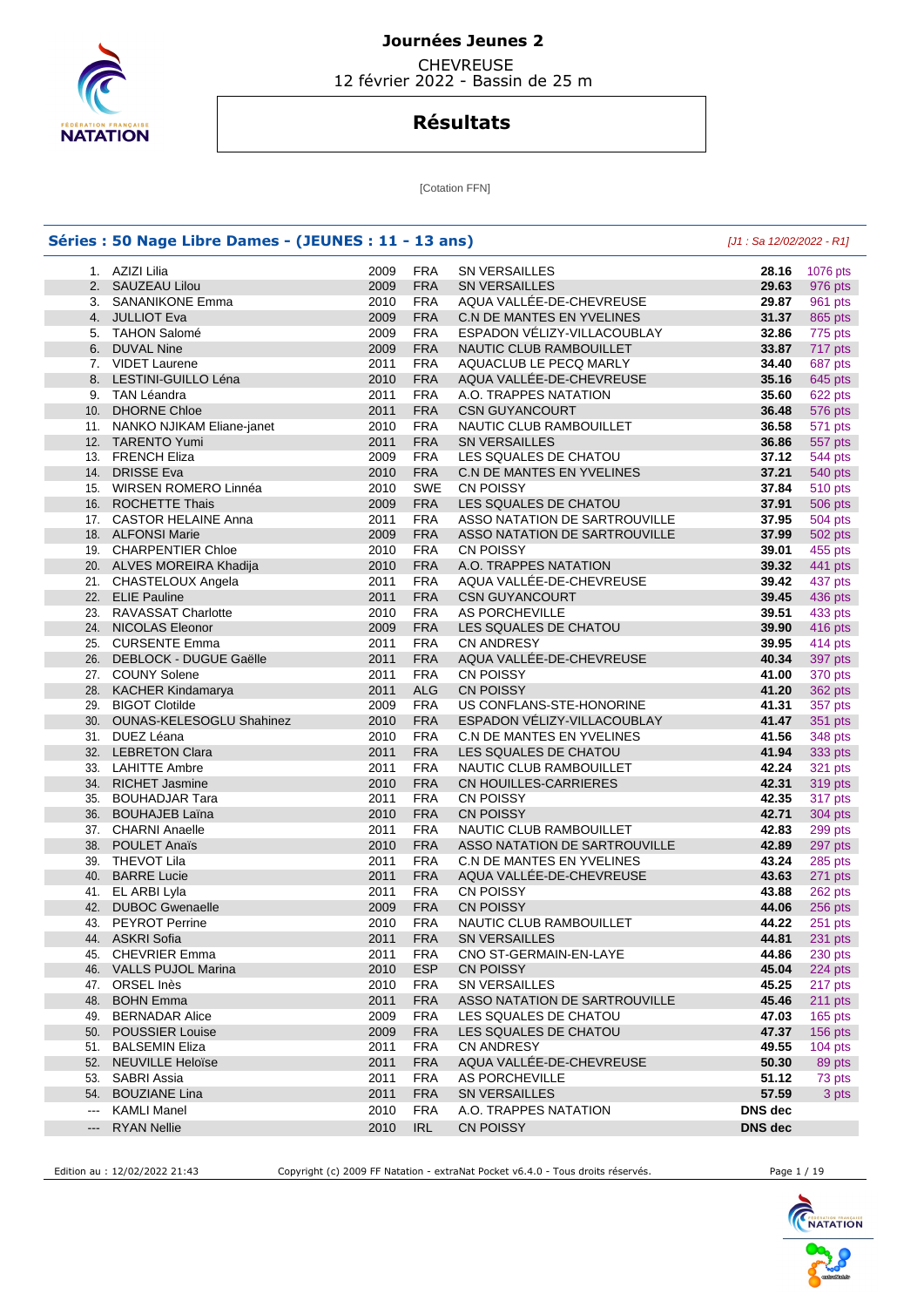

 CHEVREUSE 12 février 2022 - Bassin de 25 m

# **Résultats**

|                         | (Suite) Séries : 50 Nage Libre Dames - (JEUNES : 11 - 13 ans) |                             |         |                     |                           |                                                            |                  |                       |                    | [J1 : Sa 12/02/2022 - R1]  |
|-------------------------|---------------------------------------------------------------|-----------------------------|---------|---------------------|---------------------------|------------------------------------------------------------|------------------|-----------------------|--------------------|----------------------------|
|                         | --- WILK Célia                                                |                             |         | 2011                | <b>FRA</b>                | ESPADON VĚLIZY-VILLACOUBLAY                                |                  |                       | <b>DNS</b> dec     |                            |
|                         | Séries : 200 Nage Libre Dames - (JEUNES : 11 - 13 ans)        |                             |         |                     |                           |                                                            |                  |                       |                    | $[J1: Sa 12/02/2022 - R1]$ |
|                         | 1. MARQUIE Alice                                              |                             |         | 2010                | FRA                       | <b>SN VERSAILLES</b>                                       |                  |                       | 2:20.21            | 977 pts                    |
| $50 m$ :                | 42.73 (42.73)                                                 | 100 m:                      | 1:33.40 | (50.67)             | [1:33.40]                 | 150 m: 2:26.55<br>(53.15)                                  | 200 m:           | 2:20.21               | $(-6.34)$          | [46.81]                    |
|                         | 2. TAHON Salomé                                               |                             |         | 2009                | <b>FRA</b>                | ESPADON VÉLIZY-VILLACOUBLAY                                |                  |                       | 2:48.47            | 612 pts                    |
| 50 m:                   | 37.09<br>(37.09)                                              | 100 m:                      | 1:20.62 | (43.53)             | [1:20.62]                 | $150 \text{ m}: 2:06.32$<br>(45.70)                        | 200 m:           | 2:48.47               | (42.15)            | [1:27.85]                  |
| 3.                      | <b>CANEL Judith</b>                                           |                             |         | 2011                | <b>FRA</b>                | <b>SN VERSAILLES</b>                                       |                  |                       | 3:26.76            | 254 pts                    |
| 50 m:                   | 48.21<br>(48.21)                                              | 100 m:                      | 1:42.41 | (54.20)             | [1:42.41]                 | 150 m: 2:07.09 (24.68)                                     | 200 m:           | 3:26.76               | (1:19.67)          | [1:44.35]                  |
| 4.                      | NANKO NJIKAM Eliane-janet                                     |                             |         | 2010                | <b>FRA</b>                | NAUTIC CLUB RAMBOUILLET                                    |                  |                       | 3:30.65            | 226 pts                    |
| 50 m:                   | 46.69<br>(46.69)                                              | 100 m:                      | 1:41.97 | (55.28)             | [1:41.97]                 | 150 m: 2:37.94<br>(55.97)                                  | 200 m:           | 3:30.65               | (52.71)            | [1:48.68]                  |
| 5.<br>$50 m$ :          | <b>OUNAS-KELESOGLU Shahinez</b><br>48.63<br>(48.63)           | 100 m:                      | 1:45.42 | 2010                | <b>FRA</b><br>[1:45.42]   | ESPADON VÉLIZY-VILLACOUBLAY<br>150 m: 2:42.31<br>(56.89)   | 200 m:           | 3:33.57               | 3:33.57            | 206 pts<br>[1:48.15]       |
| 6.                      |                                                               |                             |         | (56.79)             |                           |                                                            |                  |                       | (51.26)            |                            |
| 50 m:                   | ROUILLEAULT Alexia<br>47.87<br>(47.87)                        | 100 m:                      | 1:44.91 | 2011<br>(57.04)     | <b>FRA</b><br>[1:44.91]   | AQUACLUB LE PECQ MARLY<br>150 m:<br>2:43.23<br>(58.32)     | 200 m:           | 3:39.31               | 3:39.31<br>(56.08) | 170 pts<br>[1:54.40]       |
| 7.                      | <b>CHARNI Anaelle</b>                                         |                             |         | 2011                | <b>FRA</b>                | NAUTIC CLUB RAMBOUILLET                                    |                  |                       | 3:44.01            |                            |
| 50 m:                   | 48.78 (48.78)                                                 | 100 m:                      | 1:48.33 | (59.55)             | [1:48.33]                 | $150 \text{ m}: 2:48.85$ $(1:00.52)$                       | 200 m:           | $3:44.01$ (55.16)     |                    | $143$ pts<br>[1:55.68]     |
|                         |                                                               |                             |         |                     |                           |                                                            |                  |                       |                    |                            |
| ---                     | <b>LEBRETON Clara</b>                                         |                             |         | 2011                | <b>FRA</b>                | LES SQUALES DE CHATOU                                      |                  |                       | <b>DNS dec</b>     |                            |
| ---                     | ROCHETTE Thais                                                |                             |         | 2009                | <b>FRA</b>                | LES SQUALES DE CHATOU                                      |                  |                       | <b>DNS</b> dec     |                            |
|                         | Séries : 400 Nage Libre Dames - (JEUNES : 11 - 13 ans)        |                             |         |                     |                           |                                                            |                  |                       |                    | $[J1: Sa 12/02/2022 - R1]$ |
|                         | 1. AZIZI Lilia                                                |                             |         | 2009                | <b>FRA</b>                | <b>SN VERSAILLES</b>                                       |                  |                       | 4:39.87            | 1076 pts                   |
| 50 m:                   | 32.15<br>(32.15)                                              | 100 m:                      | 1:07.70 | (35.55)             | [1:07.70]                 | 150 m: 1:44.26<br>(36.56)                                  | 200 m:           | 2:20.13               | (35.87)            | [1:12.43]                  |
| 250 m: 2:55.80          | (35.67)                                                       | 300 m:                      | 3:30.84 | (35.04)             | [1:10.71]                 | 350 m: 4:04.89<br>(34.05)                                  | 400 m:           | 4:39.87               | (34.98)            | [1:09.03]                  |
| 2.                      | <b>JAFFUEL Ella</b>                                           |                             |         | 2009                | <b>FRA</b>                | CNO ST-GERMAIN-EN-LAYE                                     |                  |                       | 4:51.97            | 988 pts                    |
| 50 m:                   | 33.40<br>(33.40)                                              | 100 m:                      | 1:09.42 | (36.02)             | [1:09.42]                 | 150 m:<br>1:46.56<br>(37.14)                               | 200 m:           | 2:23.80               | (37.24)            | [1:14.38]                  |
| 250 m : 3:01.37         | (37.57)                                                       | 300 m:                      | 3:38.86 | (37.49)             | [1:15.06]                 | 350 m: 4:16.02<br>(37.16)                                  | 400 m:           | 4:51.97               | (35.95)            | [1:13.11]                  |
|                         | 3. ALL TAMBA Roxane                                           |                             |         | 2009                | <b>FRA</b>                | CNO ST-GERMAIN-EN-LAYE                                     |                  |                       | 5:06.53            | 886 pts                    |
| 50 m:                   | 34.96<br>(34.96)                                              | 100 m:                      | 1:13.64 | (38.68)             | [1:13.64]                 | 150 m: 1:52.50<br>(38.86)                                  | 200 m:           | 2:31.53               | (39.03)            | [1:17.89]                  |
| 250 m:                  | 3:10.61<br>(39.08)                                            | 300 m:                      | 3:49.78 | (39.17)             | [1:18.25]                 | 350 m:<br>4:28.53<br>(38.75)                               | 400 m:           | 5:06.53               | (38.00)            | [1:16.75]                  |
|                         | 4. MASSOU Alexia                                              |                             |         | 2010                | <b>FRA</b>                | CNO ST-GERMAIN-EN-LAYE                                     |                  |                       | 5:10.10            | 862 pts                    |
| 50 m:                   | 36.37<br>(36.37)                                              | 100 m:                      | 1:16.30 | (39.93)             | [1:16.30]                 | 150 m:<br>1:56.71<br>(40.41)                               | 200 m:           | 2:36.94               | (40.23)            | [1:20.64]                  |
| 250 m: 3:16.68          | (39.74)                                                       | 300 m:                      | 3:56.15 | (39.47)             | [1:19.21]                 | 350 m:<br>4:34.80<br>(38.65)                               | 400 m:           | 5:10.10               | (35.30)            | [1:13.95]                  |
|                         | 5. RAULT Anais                                                |                             |         | 2009                | <b>FRA</b>                | CNO ST-GERMAIN-EN-LAYE                                     |                  |                       | 5:10.86            | 857 pts                    |
| $50 m$ :                | 34.68<br>(34.68)                                              | 100 m:                      | 1:13.78 | (39.10)             | [1:13.78]                 | 1:52.80<br>150 m:<br>(39.02)                               | 200 m:           | 2:32.68               | (39.88)            | [1:18.90]                  |
| 250 m: 3:11.59          | (38.91)                                                       | 300 m:                      | 3:51.68 | (40.09)             | [1:19.00]                 | 350 m: 4:32.21<br>(40.53)                                  | 400 m:           | 5:10.86               | (38.65)            | [1:19.18]                  |
|                         | 6. SEGGIE Annabel Dilara                                      |                             |         | 2009                | <b>GBR</b>                | CNO ST-GERMAIN-EN-LAYE                                     |                  |                       | 5:18.53            | 807 pts                    |
| 50 m:                   | 36.25<br>(36.25)<br>3:16.72                                   | 100 m:                      | 1:15.68 | (39.43)             | [1:15.68]                 | 1:55.97<br>$150 m$ :<br>(40.29)<br>350 m:                  | 200 m:           | 2:36.25               | (40.28)            | [1:20.57]                  |
| 250 m:                  | (40.47)                                                       | 300 m:                      | 3:57.68 | (40.96)             | [1:21.43]                 | 4:39.00<br>(41.32)                                         | 400 m:           | 5:18.53               | (39.53)            | [1:20.85]                  |
|                         | 7. JULLIOT Eva                                                |                             |         | 2009                | <b>FRA</b>                | C.N DE MANTES EN YVELINES<br>$150 m$ :                     |                  | 2:36.39               | 5:19.46            | 801 pts<br>[1:22.08]       |
| 50 m:<br>250 m: 3:17.68 | 34.64<br>(34.64)                                              | 100 m:<br>300 m: 3:59.46    | 1:14.31 | (39.67)<br>(41.78)  | [1:14.31]<br>[1:23.07]    | 1:55.61<br>(41.30)<br>350 m:<br>4:40.78<br>(41.32)         | 200 m:<br>400 m: | 5:19.46               | (40.78)<br>(38.68) | [1:20.00]                  |
|                         | (41.29)                                                       |                             |         |                     |                           |                                                            |                  |                       |                    |                            |
| 50 m:                   | 8. BARBOSA Antonella<br>37.70<br>(37.70)                      | 100 m: 1:21.63              |         | 2009<br>(43.93)     | <b>FRA</b><br>$[1:21.63]$ | CNO ST-GERMAIN-EN-LAYE<br>$150 \text{ m}: 2:06.88$ (45.25) | 200 m:           | $2:52.13$ (45.25)     | 5:51.22            | 609 pts<br>[1:30.50]       |
|                         | 250 m: 3:37.80 (45.67)                                        | 300 m:                      | 4:22.70 | (44.90)             | $[1:30.57]$               | $350 \text{ m}: 5:08.13 \quad (45.43)$                     | 400 m:           | $5:51.22$ (43.09)     |                    | [1:28.52]                  |
|                         | 9. SOUSA GOUVEIA Leonor                                       |                             |         | 2010                | <b>FRA</b>                | <b>USM VIROFLAY</b>                                        |                  |                       | 5:54.91            | 589 pts                    |
| $50 m$ :                | 59.13<br>(59.13)                                              | $100 \text{ m}: 1:48.53$    |         | $(49.40)$ [1:48.53] |                           | 150 m: 2:51.00 (1:02.47)                                   | 200 m:           | $3:54.65$ $(1:03.65)$ |                    | [2:06.12]                  |
|                         | 250 m: 4:59.68 (1:05.03)                                      | $300 \text{ m}$ : $6:00.98$ |         | (1:01.30)           | [2:06.33]                 | 350 m: 7:00.46<br>(59.48)                                  | 400 m:           | $5:54.91$ $(-65.55)$  |                    | $[-6.07]$                  |
|                         | 10. MANGIN Eva                                                |                             |         | 2011                | <b>FRA</b>                | AQUACLUB LE PECQ MARLY                                     |                  |                       | 5:55.00            | 588 pts                    |
| $50 m$ :                | 40.03<br>(40.03)                                              | 100 m: 1:24.76              |         | (44.73)             | [1:24.76]                 | $150 \text{ m}: 2:10.43$<br>(45.67)                        | 200 m:           | $2:55.61$ (45.18)     |                    | [1:30.85]                  |
|                         | 250 m: 3:41.69 (46.08)                                        | 300 m: 4:28.59              |         | (46.90)             | [1:32.98]                 | 350 m: 5:13.76<br>(45.17)                                  | 400 m:           | 5:55.00 (41.24)       |                    | [1:26.41]                  |
|                         | 11. OLIVO CAUBERGHS Amaya                                     |                             |         | 2011                | <b>FRA</b>                | CNO ST-GERMAIN-EN-LAYE                                     |                  |                       | 6:00.22            | 560 pts                    |
| 50 m:                   | 39.15 (39.15)                                                 | 100 m: 1:23.58              |         | (44.43)             | [1:23.58]                 | 150 m: 2:10.37<br>(46.79)                                  | 200 m:           | $2:57.50$ (47.13)     |                    | [1:33.92]                  |
|                         | 250 m: 3:45.15 (47.65)                                        | 300 m:                      | 4:31.62 | (46.47)             | [1:34.12]                 | 350 m : 5:18.90 (47.28)                                    | 400 m:           | $6:00.22$ $(41.32)$   |                    | [1:28.60]                  |
|                         | 12. BEREAU-GAIGNEUR Capucine                                  |                             |         | 2011                | <b>FRA</b>                | CNO ST-GERMAIN-EN-LAYE                                     |                  |                       | 6:06.37            | 527 pts                    |
| 50 m:                   | 39.31<br>(39.31)                                              | 100 m:                      | 1:21.96 | (42.65)             | [1:21.96]                 | 150 m: 2:08.33<br>(46.37)                                  | 200 m:           | 2:55.17 (46.84)       |                    | [1:33.21]                  |
| 250 m :                 | 3:43.72 (48.55)                                               | 300 m: 4:31.21              |         | (47.49)             | [1:36.04]                 | 350 m : 5:19.40<br>(48.19)                                 | 400 m:           | 6:06.37 (46.97)       |                    | [1:35.16]                  |

Edition au : 12/02/2022 21:43 Copyright (c) 2009 FF Natation - extraNat Pocket v6.4.0 - Tous droits réservés. Page 2 / 19

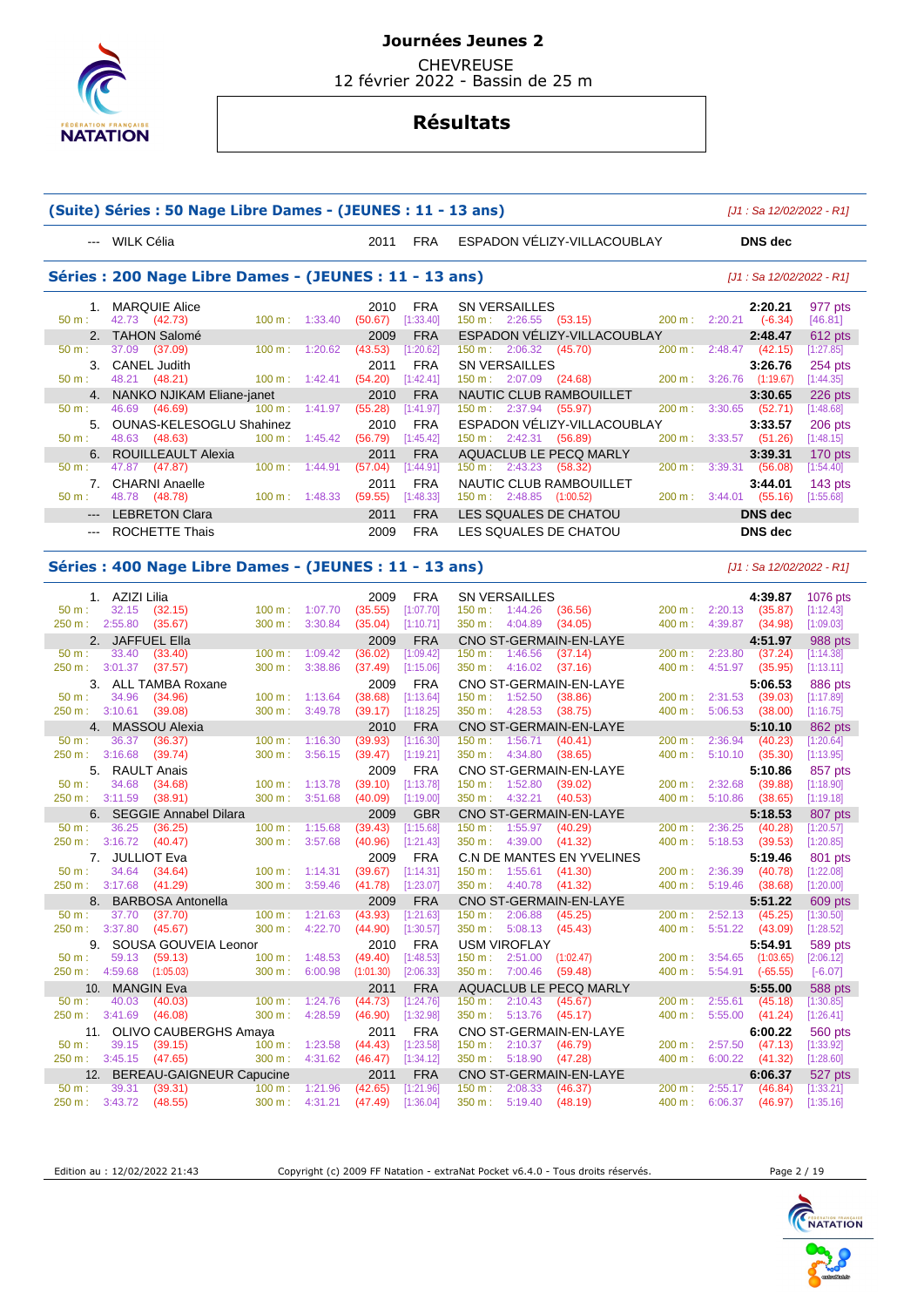

**CHEVREUSE** 12 février 2022 - Bassin de 25 m

# **Résultats**

### **(Suite) Séries : 400 Nage Libre Dames - (JEUNES : 11 - 13 ans)** [J1 : Sa 12/02/2022 - R1]

| 13.            |                    | THEVOT Anaé              |                           |         | 2010      | <b>FRA</b> |                   |                          | C.N DE MANTES EN YVELINES        |                               |         | 6:08.17           | 518 pts        |
|----------------|--------------------|--------------------------|---------------------------|---------|-----------|------------|-------------------|--------------------------|----------------------------------|-------------------------------|---------|-------------------|----------------|
| $50 m$ :       | 36.95              | (36.95)                  | $100 \text{ m}$ : 1:22.74 |         | (45.79)   | [1:22.74]  |                   | $150 \text{ m}: 2:11.56$ | (48.82)                          | $200 \text{ m}$ :             | 2:59.62 | (48.06)           | [1:36.88]      |
| 250 m: 3:47.60 |                    | (47.98)                  | 300 m:                    | 4:35.49 | (47.89)   | [1:35.87]  | 350 m:            | 5:23.13                  | (47.64)                          | 400 m:                        | 6:08.17 | (45.04)           | [1:32.68]      |
|                | 14. DRISSE Eva     |                          |                           |         | 2010      | <b>FRA</b> |                   |                          | <b>C.N DE MANTES EN YVELINES</b> |                               |         | 6:16.87           | 474 pts        |
| 50 m:          | 41.16              | (41.16)                  | 100 m:                    | 1:28.33 | (47.17)   | [1:28.33]  |                   | 150 m : 2:15.91          | (47.58)                          | $200 m$ :                     | 3:03.83 | (47.92)           | [1:35.50]      |
| 250 m: 3:51.69 |                    | (47.86)                  | 300 m:                    | 4:40.87 | (49.18)   | [1:37.04]  | 350 m:            | 5:29.41                  | (48.54)                          | 400 m:                        |         | $6:16.87$ (47.46) | [1:36.00]      |
| 15.            | <b>PERRIN Nina</b> |                          |                           |         | 2011      | <b>FRA</b> |                   |                          | ESPADON VÉLIZY-VILLACOUBLAY      |                               |         | 6:24.15           | 438 pts        |
| $50 m$ :       | 41.97              | (41.97)                  | 100 m: 1:29.44            |         | (47.47)   | [1:29.44]  |                   | 150 m: 2:18.75           | (49.31)                          | 200 m:                        | 3:08.15 | (49.40)           | [1:38.71]      |
| 250 m: 3:57.79 |                    | (49.64)                  | 300 m: 4:47.30            |         | (49.51)   | [1:39.15]  |                   | 350 m: 5:37.72           | (50.42)                          | 400 m:                        | 6:24.15 | (46.43)           | [1:36.85]      |
| 16.            |                    | DEBLOCK - DUGUE Gaëlle   |                           |         | 2011      | <b>FRA</b> |                   |                          | AQUA VALLÉE-DE-CHEVREUSE         |                               |         | 6:35.95           | 384 pts        |
| $50 m$ :       | 45.44              | (45.44)                  | $100 m$ :                 | 1:36.49 | (51.05)   | [1:36.49]  | $150 \text{ m}$ : | 2:27.60                  | (51.11)                          | 200 m:                        | 3:19.07 | (51.47)           | [1:42.58]      |
| 250 m: 4:10.51 |                    | (51.44)                  | 300 m:                    | 4:59.86 | (49.35)   | [1:40.79]  | 350 m:            | 5:49.55                  | (49.69)                          | 400 m:                        | 6:35.95 | (46.40)           | [1:36.09]      |
| 17.            |                    | <b>TRABELSI Nermine</b>  |                           |         | 2010      | <b>FRA</b> |                   |                          |                                  | ASSO NATATION DE SARTROUVILLE |         | 6:40.95           | 362 pts        |
| 50 m:          | 42.13              | (42.13)                  | $100 m$ :                 | 1:33.73 | (51.60)   | [1:33.73]  |                   | $150 \text{ m}: 2:24.81$ | (51.08)                          | 200 m:                        | 3:17.45 | (52.64)           | [1:43.72]      |
| 250 m :        | 4:08.39            | (50.94)                  | 300 m:                    | 4:59.92 | (51.53)   | [1:42.47]  | 350 m:            | 5:52.67                  | (52.75)                          | 400 m:                        | 6:40.95 | (48.28)           | [1:41.03]      |
|                |                    | 18. WIRSEN ROMERO Linnéa |                           |         | 2010      | <b>SWE</b> | <b>CN POISSY</b>  |                          |                                  |                               |         | 6:45.70           | <b>342 pts</b> |
| $50 m$ :       | 41.42              | (41.42)                  | $100 m$ :                 | 1:30.42 | (49.00)   | [1:30.42]  |                   | 150 m : 2:24.13          | (53.71)                          | 200 m:                        | 3:16.95 | (52.82)           | [1:46.53]      |
| 250 m: 4:09.82 |                    | (52.87)                  | 300 m:                    | 5:02.29 | (52.47)   | [1:45.34]  | 350 m:            | 5:55.32                  | (53.03)                          | 400 m:                        | 6:45.70 | (50.38)           | [1:43.41]      |
|                |                    | 19. CHASTELOUX Angela    |                           |         | 2011      | <b>FRA</b> |                   |                          | AQUA VALLÉE-DE-CHEVREUSE         |                               |         | 6:49.05           | 328 pts        |
| 50 m:          | 48.05              | (48.05)                  | 100 m:                    | 1:41.15 | (53.10)   | [1:41.15]  | 150 m:            | 2:32.80                  | (51.65)                          | 200 m:                        | 3:25.66 | (52.86)           | [1:44.51]      |
| 250 m: 4:17.53 |                    | (51.87)                  | 300 m:                    | 5:07.71 | (50.18)   | [1:42.05]  | 350 m:            | 5:59.07                  | (51.36)                          | 400 m:                        | 6:49.05 | (49.98)           | [1:41.34]      |
| 20.            |                    | <b>BARRE Lucie</b>       |                           |         | 2011      | <b>FRA</b> |                   |                          | AQUA VALLÉE-DE-CHEVREUSE         |                               |         | 6:59.14           | 287 pts        |
| $50 m$ :       | 49.39              | (49.39)                  | 100 m:                    | 1:44.03 | (54.64)   | [1:44.03]  |                   | 150 m: 2:37.59           | (53.56)                          | 200 m:                        | 3:30.57 | (52.98)           | [1:46.54]      |
| 250 m :        | 4:22.92            | (52.35)                  | 300 m:                    | 5:15.96 | (53.04)   | [1:45.39]  | 350 m:            | $\sim$ $\sim$            |                                  | 400 m:                        | 6:59.14 | (1:43.18)         | [1:43.18]      |
| 21.            | DUEZ Léana         |                          |                           |         | 2010      | <b>FRA</b> |                   |                          | <b>C.N DE MANTES EN YVELINES</b> |                               |         | 6:59.82           | 285 pts        |
| $50 m$ :       | 46.93              | (46.93)                  | 100 m:                    | 1:38.72 | (51.79)   | [1:38.72]  |                   | 150 m: 2:32.43           | (53.71)                          | 200 m:                        | 3:26.53 | (54.10)           | [1:47.81]      |
| 250 m: 4:21.25 |                    | (54.72)                  | 300 m:                    | 5:14.22 | (52.97)   | [1:47.69]  |                   | 350 m: 6:58.65           | (1:44.43)                        | 400 m:                        | 6:59.82 | (1.17)            | [1:45.60]      |
|                | 22. THEVOT Lila    |                          |                           |         | 2011      | <b>FRA</b> |                   |                          | <b>C.N DE MANTES EN YVELINES</b> |                               |         | 7:21.20           | 208 pts        |
| $50 m$ :       | 48.54              | (48.54)                  | 100 m:                    | 1:44.16 | (55.62)   | [1:44.16]  | $150 \text{ m}$ : | 2:41.10                  | (56.94)                          | 200 m:                        | 3:37.41 | (56.31)           | [1:53.25]      |
| 250 m:         | 4:31.67            | (54.26)                  | 300 m:                    | 5:30.84 | (59.17)   | [1:53.43]  | 350 m:            | 6:30.50                  | (59.66)                          | 400 m:                        | 7:21.20 | (50.70)           | [1:50.36]      |
| 23.            |                    | MERCIER Zoé              |                           |         | 2010      | <b>FRA</b> |                   | <b>USM VIROFLAY</b>      |                                  |                               |         | 9:01.65           | 9 pts          |
| $50 m$ :       | 56.51              | (56.51)                  | $100 m$ :                 | 2:07.30 | (1:10.79) | [2:07.30]  |                   | $150 \text{ m}: 3:17.44$ | (1:10.14)                        | 200 m:                        | 4:27.51 | (1:10.07)         | [2:20.21]      |
| 250 m:         | 5:39.94            | (1:12.43)                | $300 \text{ m}$ :         | 6:50.44 | (1:10.50) | [2:22.93]  |                   | 350 m: 7:57.18           | (1:06.74)                        | 400 m:                        | 9:01.65 | (1:04.47)         | [2:11.21]      |
|                |                    |                          |                           |         |           |            |                   |                          |                                  |                               |         |                   |                |
|                | --- VIDET Laurene  |                          |                           |         | 2011      | <b>FRA</b> |                   |                          | AQUACLUB LE PECQ MARLY           |                               |         | <b>DSQ</b>        |                |

#### **Série : 800 Nage Libre Dames - (JEUNES : 11 - 13 ans)** [J1 : Sa 12/02/2022 - R1]

| 50 m:    | AZIZI Lilia<br>33.09 | (33.09)               | 100 m: | 1:08.97 | 2009<br>(35.88) | <b>FRA</b><br>[1:08.97] | $150 \text{ m}$ : | <b>SN VERSAILLES</b><br>1:45.54 | (36.57)                  | 200 m: | 2:22.63  | 9:32.52<br>(37.09) | 1076 pts<br>[1:13.66] |
|----------|----------------------|-----------------------|--------|---------|-----------------|-------------------------|-------------------|---------------------------------|--------------------------|--------|----------|--------------------|-----------------------|
| 250 m:   | 2:59.18              | (36.55)               | 300 m: | 3:35.42 | (36.24)         | [1:12.79]               | 350 m:            | 4:12.65                         | (37.23)                  | 400 m: | 4:49.58  | (36.93)            | [1:14.16]             |
| 450 m:   |                      |                       | 500 m: | 6:01.80 | (1:12.22)       | [1:12.22]               | 550 m:            | $- - -$                         |                          | 600 m: | 7:13.22  | (1:11.42)          | [1:11.42]             |
| 650 m:   | $\cdots$             |                       | 700 m: | 8:24.39 | (1:11.17)       | [1:11.17]               | 750 m:            | $\cdots$                        |                          | 800 m: | 9:32.52  | (1:08.13)          | [1:08.13]             |
|          |                      | SANANIKONE Emma       |        |         | 2010            | <b>FRA</b>              |                   |                                 | AQUA VALLEE-DE-CHEVREUSE |        |          | 10:50.10           | 806 pts               |
| $50 m$ : | 36.60                | (36.60)               | 100 m: | 1:15.95 | (39.35)         | [1:15.95]               | 150 m:            | 1:57.20                         | (41.25)                  | 200 m: | 2:38.85  | (41.65)            | [1:22.90]             |
| 250 m:   | 3:20.20              | (41.35)               | 300 m: | 4:02.06 | (41.86)         | [1:23.21]               | $350 m$ :         | 4:43.70                         | (41.64)                  | 400 m: | 5:25.10  | (41.40)            | [1:23.04]             |
| 450 m:   | ---                  |                       | 500 m: | 6:43.13 | (1:18.03)       | [1:18.03]               | 550 m:            | $- - -$                         |                          | 600 m: | 8:10.25  | (1:27.12)          | [1:27.12]             |
| 650 m:   | $\frac{1}{2}$        |                       | 700 m: | 9:32.27 | (1:22.02)       | [1:22.02]               | 750 m :           | $\cdots$                        |                          | 800 m: | 10:50.10 | (1:17.83)          | [1:17.83]             |
| 3.       |                      | <b>LARRIEULE Maïa</b> |        |         | 2009            | <b>FRA</b>              |                   | <b>CSN GUYANCOURT</b>           |                          |        |          | 11:05.97           | 755 pts               |
| $50 m$ : | 36.78                | (36.78)               | 100 m: | 1:17.68 | (40.90)         | [1:17.68]               | 150 m:            | 1:59.53                         | (41.85)                  | 200 m: | 2:40.53  | (41.00)            | [1:22.85]             |
| 250 m:   | 3:22.22              | (41.69)               | 300 m: | 4:04.47 | (42.25)         | [1:23.94]               | 350 m:            | 4:47.25                         | (42.78)                  | 400 m: | 5:29.86  | (42.61)            | [1:25.39]             |
| 450 m:   | ---                  |                       | 500 m: | 6:55.25 | (1:25.39)       | [1:25.39]               | $550 m$ :         | $\cdots$                        |                          | 600 m: | 8:20.90  | (1:25.65)          | [1:25.65]             |
| 650 m:   | $- - -$              |                       | 700 m: | 9:46.32 | (1:25.42)       | [1:25.42]               | 750 m:            | $\cdots$                        |                          | 800 m: | 11:05.97 | (1:19.65)          | [1:19.65]             |
| 4.       |                      | LESTINI-GUILLO Léna   |        |         | 2010            | <b>FRA</b>              |                   |                                 | AQUA VALLÉE-DE-CHEVREUSE |        |          | 11:27.74           | 688 pts               |
| $50 m$ : | 34.49                | (34.49)               | 100 m: | $- - -$ |                 |                         | 150 m:            | ---                             |                          | 200 m: | $- - -$  |                    |                       |
| 250 m:   | ---                  |                       | 300 m: | $- - -$ |                 |                         | 350 m:            | $- - -$                         |                          | 400 m: | ---      |                    |                       |
| 450 m:   |                      |                       | 500 m: | ---     |                 |                         | 550 m:            | ---                             |                          | 600 m: | ---      |                    |                       |
| 650 m:   |                      |                       | 700 m: |         |                 |                         | 750 m:            | $- - -$                         |                          | 800 m: | 11:27.74 | (10:53.25)         | [11:27.74]            |

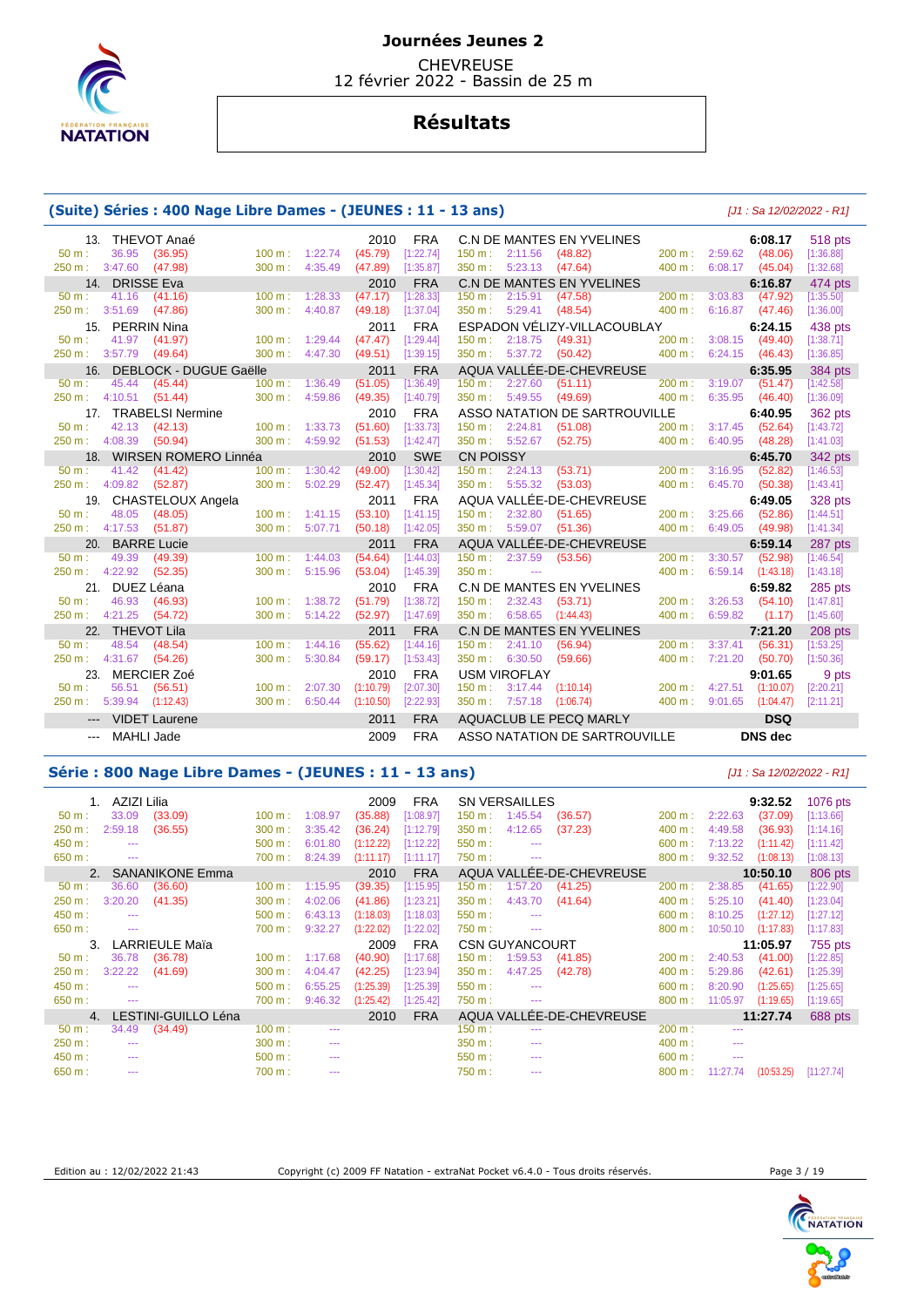

**CHEVREUSE** 12 février 2022 - Bassin de 25 m

# **Résultats**

### **(Suite) Série : 800 Nage Libre Dames - (JEUNES : 11 - 13 ans)** [J1 : Sa 12/02/2022 - R1]

| 5.       |                | CHAUVETON LU Elody      |                   |                 | 2009      | <b>FRA</b>             |                          |                             | AQUACLUB LE PECQ MARLY |           |                      | 11:38.70               | 656 pts                |
|----------|----------------|-------------------------|-------------------|-----------------|-----------|------------------------|--------------------------|-----------------------------|------------------------|-----------|----------------------|------------------------|------------------------|
| $50 m$ : | 37.55          | (37.55)                 |                   | 100 m: 1:20.38  | (42.83)   | [1:20.38]              | 150 m: 2:04.73           |                             | (44.35)                | 200 m:    | 2:49.70              | (44.97)                | [1:29.32]              |
| 250 m:   | $\frac{1}{2}$  |                         | 300 m:            | 4:19.78         | (1:30.08) | [1:30.08]              | 350 m:                   | 5:06.13                     | (46.35)                | 400 m:    | 5:50.80              | (44.67)                | [1:31.02]              |
| 450 m:   | $\sim$         |                         | 500 m:            | 7:19.95         | (1:29.15) | [1:29.15]              | 550 m:                   | $\sim$ $\sim$               |                        | 600 m:    | 8:48.38              | (1:28.43)              | [1:28.43]              |
| 650 m:   | $-$            |                         | 700 m:            | 10:15.38        | (1:27.00) | [1:27.00]              | 750 m:                   | $\sim$ $\sim$ $\sim$        |                        | 800 m:    | 11:38.70             | (1:23.32)              | [1:23.32]              |
| 6.       |                | <b>CALMELS Charline</b> |                   |                 | 2009      | <b>FRA</b>             |                          |                             | AQUACLUB LE PECQ MARLY |           |                      | 11:48.97               | 626 pts                |
| $50 m$ : | 39.30          | (39.30)                 | $100 m$ :         | 1:23.83         | (44.53)   | [1:23.83]              | $150 \text{ m}$ :        | 2:09.72                     | (45.89)                | $200 m$ : | 2:55.08              | (45.36)                | [1:31.25]              |
| 250 m:   | 3:39.47        | (44.39)                 | 300 m:            | 4:24.08         | (44.61)   | [1:29.00]              | 350 m:                   | 5:08.33                     | (44.25)                | 400 m:    | 5:53.22              | (44.89)                | [1:29.14]              |
| 450 m:   | $\sim$ $\sim$  |                         | 500 m:            | 7:24.47         | (1:31.25) | [1:31.25]              | 550 m:                   | $\cdots$                    |                        | 600 m:    | 8:54.72              | (1:30.25)              | [1:30.25]              |
| 650 m:   | $\sim$         |                         | 700 m:            | 10:23.08        | (1:28.36) | [1:28.36]              | 750 m:                   | $\frac{1}{2}$               |                        | 800 m:    | 11:48.97             | (1:25.89)              | [1:25.89]              |
|          | 7. WANG Eloise |                         |                   |                 | 2009      | <b>FRA</b>             |                          |                             | AQUACLUB LE PECQ MARLY |           |                      | 12:41.53               | 485 pts                |
| $50 m$ : | 41.46          | (41.46)                 | $100 m$ :         | 1:27.98         | (46.52)   | [1:27.98]              | 150 m:                   | 2:16.25                     | (48.27)                | 200 m:    | 3:04.49              | (48.24)                | [1:36.51]              |
| 250 m:   | 3:53.87        | (49.38)                 | 300 m:            | 4:43.09         | (49.22)   | [1:38.60]              | 350 m:                   | 5:31.78                     | (48.69)                | 400 m:    | 6:21.23              | (49.45)                | [1:38.14]              |
| 450 m:   | $\sim$         |                         | 500 m:            | 7:58.12         | (1:36.89) | [1:36.89]              | 550 m:                   | $\cdots$                    |                        | 600 m:    | 9:34.01              | (1:35.89)              | [1:35.89]              |
| 650 m:   | $\sim$ $\sim$  |                         |                   | 700 m: 11:09.68 | (1:35.67) | [1:35.67]              | 750 m:                   | $\sim$ $\sim$               |                        | 800 m:    | 12:41.53             | (1:31.85)              | [1:31.85]              |
|          |                | 8. GREMILLET Enola      |                   |                 | 2010      | <b>FRA</b>             |                          | <b>CSN GUYANCOURT</b>       |                        |           |                      | 12:46.13               | 474 pts                |
| $50 m$ : | 42.63          | (42.63)                 | 100 m:            | 1:30.88         | (48.25)   | [1:30.88]              | 150 m :                  | 2:20.13                     | (49.25)                | 200 m:    | 3:09.63              | (49.50)                | [1:38.75]              |
| 250 m:   | 3:58.59        | (48.96)                 | 300 m:            | 4:48.34         | (49.75)   | [1:38.71]              | 350 m:                   | 5:36.63                     | (48.29)                | 400 m:    | 6:25.90              | (49.27)                | [1:37.56]              |
| 450 m:   | $\sim$         |                         | 500 m:            | 8:03.73         | (1:37.83) | [1:37.83]              | 550 m:                   | $\sim$ $\sim$               |                        | 600 m:    | 9:41.13              | (1:37.40)              | [1:37.40]              |
| 650 m:   | $\sim$ $\sim$  |                         | 700 m:            | 11:16.13        | (1:35.00) | [1:35.00]              | 750 m:                   | $\sim$ $\sim$               |                        | 800 m:    | 12:46.13             | (1:30.00)              | [1:30.00]              |
| 9.       |                | <b>LONGUET Clarisse</b> |                   |                 | 2011      | <b>FRA</b>             |                          | <b>SN VERSAILLES</b>        |                        |           |                      | 12:47.54               | 470 pts                |
| 50 m:    | 42.03          | (42.03)                 | 100 m:            | 1:30.36         | (48.33)   | [1:30.36]              | 150 m:                   | 2:19.50                     | (49.14)                | 200 m:    | 3:09.08              | (49.58)                | [1:38.72]              |
|          |                |                         |                   |                 |           |                        |                          |                             |                        |           |                      |                        |                        |
| 250 m:   | 3:58.54        | (49.46)                 | 300 m:            | 4:47.81         | (49.27)   | [1:38.73]              | 350 m:                   | 5:36.35                     | (48.54)                | 400 m:    | 6:24.35              | (48.00)                | [1:36.54]              |
| 450 m:   | $\frac{1}{2}$  |                         | 500 m:            | 8:00.47         | (1:36.12) | [1:36.12]              | 550 m:                   | $\cdots$                    |                        | 600 m:    | 9:37.09              | (1:36.62)              | [1:36.62]              |
| 650 m:   | $\sim$         |                         | 700 m:            | 11:14.13        | (1:37.04) | [1:37.04]              | 750 m:                   | $\sim$                      |                        | 800 m:    | 12:47.54             | (1:33.41)              | [1:33.41]              |
| 10.      |                | <b>ASSADI Viana</b>     |                   |                 | 2009      | <b>FRA</b>             |                          |                             | AQUACLUB LE PECQ MARLY |           |                      | 12:52.31               | 459 pts                |
| 50 m:    | 41.28          | (41.28)                 | $100 \text{ m}$ : | 1:28.20         | (46.92)   | [1:28.20]              | $150 \text{ m}: 2:17.34$ |                             | (49.14)                | 200 m:    | 3:06.91              | (49.57)                | [1:38.71]              |
| 250 m:   | 3:56.23        | (49.32)                 | 300 m:            | 4:45.84         | (49.61)   | [1:38.93]              | 350 m:                   | 5:35.20                     | (49.36)                | 400 m:    | 6:24.56              | (49.36)                | [1:38.72]              |
| 450 m:   | $\sim$ $\sim$  |                         | $500 \text{ m}$ : | 8:03.16         | (1:38.60) | [1:38.60]              | 550 m:                   | $\sim$ $\sim$               |                        | 600 m:    | 9:41.06              | (1:37.90)              | [1:37.90]              |
| 650 m :  | $-$            |                         | 700 m:            | 11:19.03        | (1:37.97) | [1:37.97]              | 750 m:                   | $\cdots$                    |                        | 800 m:    | 12:52.31             | (1:33.28)              | [1:33.28]              |
| 11.      |                | STREK-DEPLECHIN Clara   |                   |                 | 2009      | <b>FRA</b>             |                          |                             | AQUACLUB LE PECQ MARLY |           |                      | 12:52.42               | 458 pts                |
| 50 m:    | 43.12          | (43.12)                 | 100 m:            | 1:31.92         | (48.80)   | [1:31.92]              | 150 m :                  | 2:22.13                     | (50.21)                | 200 m:    | 3:12.23              | (50.10)                | [1:40.31]              |
| 250 m :  | 4:01.26        | (49.03)                 | 300 m:            | 4:50.45         | (49.19)   | [1:38.22]              | 350 m:                   | 5:39.20                     | (48.75)                | 400 m:    | 6:27.55              | (48.35)                | [1:37.10]              |
| 450 m:   | $\sim$ $\sim$  |                         | 500 m:            | 8:03.90         | (1:36.35) | [1:36.35]              | 550 m:                   | $\mathbb{Z} \to \mathbb{Z}$ |                        | 600 m:    | 9:41.29              | (1:37.39)              | [1:37.39]              |
| 650 m:   | $\frac{1}{2}$  |                         | 700 m: 11:17.51   |                 | (1:36.22) | [1:36.22]              | 750 m:                   | $\mathbb{Z} \to \mathbb{Z}$ |                        | 800 m:    | 12:52.42             | (1:34.91)              | [1:34.91]              |
| 12.      |                | <b>HERVELEU Léna</b>    |                   |                 | 2010      | <b>FRA</b>             |                          |                             | AQUACLUB LE PECQ MARLY |           |                      | 13:14.50               | 406 pts                |
| 50 m:    | 44.13          | (44.13)                 | $100 m$ :         | 1:32.49         | (48.36)   | [1:32.49]              | 150 m :                  | 2:23.74                     | (51.25)                | 200 m:    | 3:15.12              | (51.38)                | [1:42.63]              |
| 250 m :  | 4:06.96        | (51.84)                 | 300 m:            | 4:57.76         | (50.80)   | [1:42.64]              | 350 m:                   | 5:48.11                     | (50.35)                | 400 m:    | 6:38.30              | (50.19)                | [1:40.54]              |
| 450 m:   | $\sim$         |                         | 500 m:            | 8:19.42         | (1:41.12) | [1:41.12]<br>[1:40.79] | 550 m:                   | $\cdots$                    |                        | 600 m:    | 10:00.35<br>13:14.50 | (1:40.93)<br>(1:33.36) | [1:40.93]<br>[1:33.36] |

#### **Série : 1500 Nage Libre Dames - (JEUNES : 11 - 13 ans)** [J1 : Sa 12/02/2022 - R1]

|          |          | SAUZEAU Lilou    |         |          | 2009      | <b>FRA</b> |           | <b>SN VERSAILLES</b> |         |           |          | 17:53.12  | 1144 pts  |
|----------|----------|------------------|---------|----------|-----------|------------|-----------|----------------------|---------|-----------|----------|-----------|-----------|
| 50 m:    | 32.27    | (32.27)          | 100 m:  | 1:07.33  | (35.06)   | [1:07.33]  | 150 m:    | 1:42.86              | (35.53) | 200 m:    | 2:18.68  | (35.82)   | [1:11.35] |
| 250 m:   | 2:54.28  | (35.60)          | 300 m:  | 3:30.15  | (35.87)   | [1:11.47]  | 350 m:    | 4:05.94              | (35.79) | 400 m:    | 4:41.59  | (35.65)   | [1:11.44] |
| 450 m:   | ---      |                  | 500 m:  | 5:53.89  | (1:12.30) | [1:12.30]  | 550 m:    | $\cdots$             |         | 600 m:    | 7:05.65  | (1:11.76) | [1:11.76] |
| 650 m:   | ---      |                  | 700 m:  | 8:16.78  | (1:11.13) | [1:11.13]  | 750 m:    | $- - -$              |         | 800 m:    | 9:28.71  | (1:11.93) | [1:11.93] |
| 850 m:   | ---      |                  | 900 m:  | 10:41.15 | (1:12.44) | [1:12.44]  | 950 m:    | $- - -$              |         | 1000 m:   | 11:53.59 | (1:12.44) | [1:12.44] |
| 1050 m:  | ---      |                  | 1100 m: | 13:05.37 | (1:11.78) | [1:11.78]  | 1150 m:   | ---                  |         | 1200 m:   | 14:17.57 | (1:12.20) | [1:12.20] |
| 1250 m:  | ---      |                  | 1300 m: | 15:29.40 | (1:11.83) | [1:11.83]  | 1350 m:   | ---                  |         | 1400 m:   | 16:41.27 | (1:11.87) | [1:11.87] |
| 1450 m:  | ---      |                  | 1500 m: | 17:53.12 | (1:11.85) | [1:11.85]  |           |                      |         |           |          |           |           |
|          |          |                  |         |          |           |            |           |                      |         |           |          |           |           |
| 2.       |          | BARSANTI Juliana |         |          | 2009      | <b>FRA</b> |           | <b>SN VERSAILLES</b> |         |           |          | 19:14.85  | 988 pts   |
| $50 m$ : | 34.94    | (34.94)          | 100 m:  | 1:12.29  | (37.35)   | [1:12.29]  | 150 m :   | 1:50.59              | (38.30) | 200 m:    | 2:29.38  | (38.79)   | [1:17.09] |
| 250 m:   | 3:07.87  | (38.49)          | 300 m:  | 3:46.87  | (39.00)   | [1:17.49]  | $350 m$ : | 4:25.93              | (39.06) | 400 m:    | 5:04.82  | (38.89)   | [1:17.95] |
| 450 m:   | 5:43.41  | (38.59)          | 500 m:  | 6:22.12  | (38.71)   | [1:17.30]  | 550 m:    | 7:00.81              | (38.69) | $600 m$ : | 7:39.63  | (38.82)   | [1:17.51] |
| 650 m:   | 8:17.87  | (38.24)          | 700 m:  | 8:56.36  | (38.49)   | [1:16.73]  | 750 m:    | 9:34.86              | (38.50) | 800 m:    | 10:13.68 | (38.82)   | [1:17.32] |
| 850 m:   | 10:52.16 | (38.48)          | 900 m:  | 11:30.24 | (38.08)   | [1:16.56]  | 950 m:    | 12:08.50             | (38.26) | 1000 m:   | 12:46.7' | (38.21)   | [1:16.47] |
| 1050 m:  | 13:23.84 | (37.13)          | 1100 m: | 14:02.48 | (38.64)   | [1:15.77]  | 1150 m:   | 14:41.02             | (38.54) | 1200 m:   | 15:19.71 | (38.69)   | [1:17.23] |
| 1250 m:  | 15:58.65 | (38.94)          | 1300 m: | 16:37.81 | (39.16)   | [1:18.10]  | 1350 m:   | 17:16.77             | (38.96) | 1400 m:   | 17:54.69 | (37.92)   | [1:16.88] |

Edition au : 12/02/2022 21:43 Copyright (c) 2009 FF Natation - extraNat Pocket v6.4.0 - Tous droits réservés. Page 4 / 19



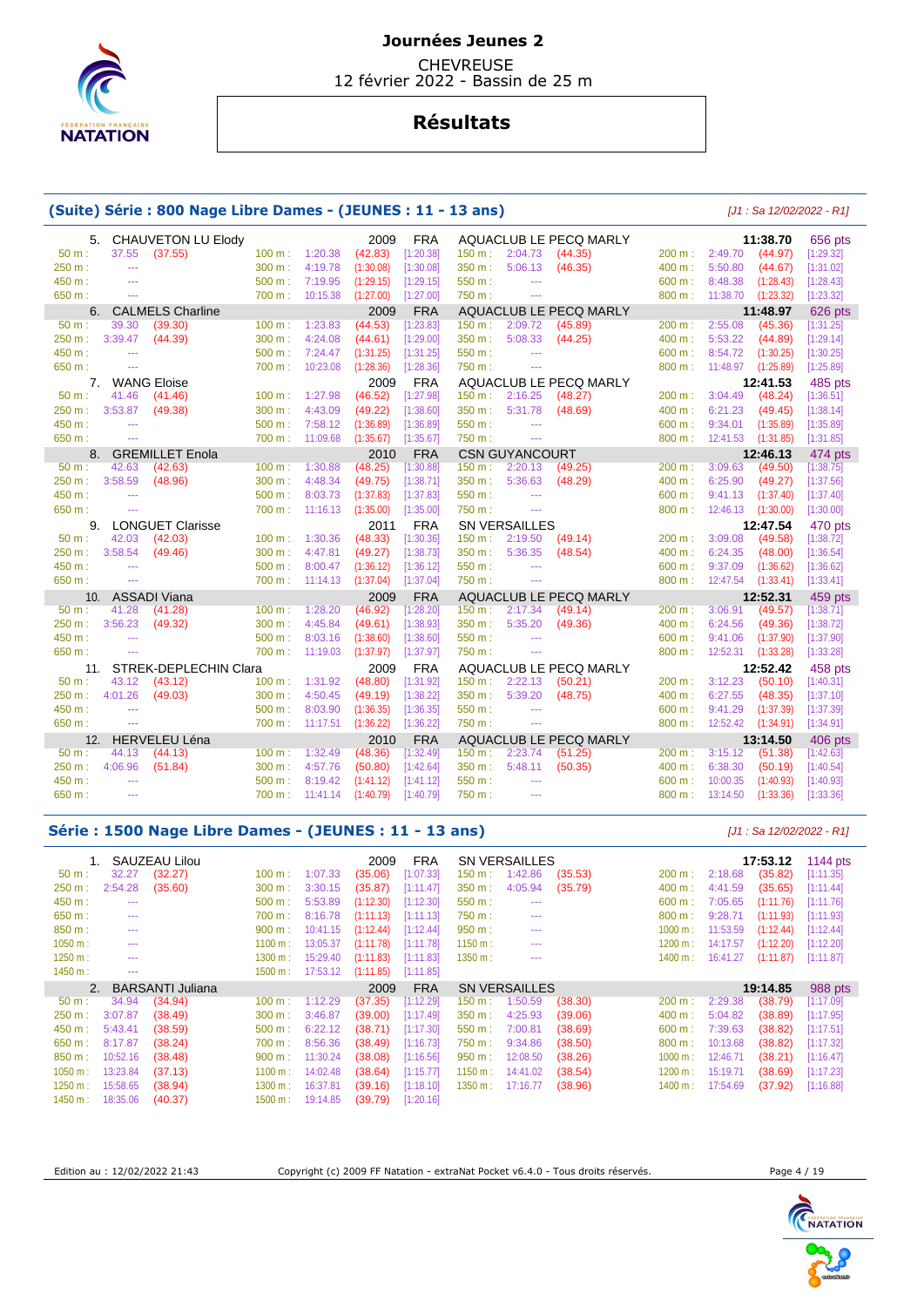

 CHEVREUSE 12 février 2022 - Bassin de 25 m

# **Résultats**

## **(Suite) Série : 1500 Nage Libre Dames - (JEUNES : 11 - 13 ans)** [J1 : Sa 12/02/2022 - R1]

|                  | 3.       | <b>PARACHE Oriana</b>         |         |          | 2009      | <b>FRA</b> |         | <b>CSN GUYANCOURT</b>                                                                          |         |            |          | 19:50.91  | 922 pts   |
|------------------|----------|-------------------------------|---------|----------|-----------|------------|---------|------------------------------------------------------------------------------------------------|---------|------------|----------|-----------|-----------|
| 50 m:            | 37.00    | (37.00)                       | 100 m:  | 1:17.16  | (40.16)   | [1:17.16]  | 150 m:  | 1:56.91                                                                                        | (39.75) | 200 m:     | 2:36.40  | (39.49)   | [1:19.24] |
| 250 m:           | 3:46.56  | (1:10.16)                     | 300 m:  | 3:56.75  | (10.19)   | [1:20.35]  | 350 m:  | 4:36.89                                                                                        | (40.14) | 400 m:     | 5:16.89  | (40.00)   | [1:20.14] |
| 450 m:           | 5:56.36  | (39.47)                       | 500 m:  | 6:36.98  | (40.62)   | [1:20.09]  | 550 m:  | 7:16.20                                                                                        | (39.22) | 600 m:     | 7:56.37  | (40.17)   | [1:19.39] |
| 650 m:           | 8:35.64  | (39.27)                       | 700 m:  | 9:15.75  | (40.11)   | [1:19.38]  | 750 m:  | 9:55.53                                                                                        | (39.78) | 800 m:     | 10:35.26 | (39.73)   | [1:19.51] |
| 850 m:           | 11:15.30 | (40.04)                       | 900 m:  | 11:55.19 | (39.89)   | [1:19.93]  | 950 m:  | 12:35.40                                                                                       | (40.21) | $1000 m$ : | 13:15.09 | (39.69)   | [1:19.90] |
| 1050 m:          | 13:54.79 | (39.70)                       | 1100 m: | 14:34.43 | (39.64)   | [1:19.34]  | 1150 m: | 15:14.07                                                                                       | (39.64) | 1200 m:    | 15:53.35 | (39.28)   | [1:18.92] |
| 1250 m:          | 16:33.06 | (39.71)                       | 1300 m: | 17:12.56 | (39.50)   | [1:19.21]  | 1350 m: | 17:52.20                                                                                       | (39.64) | 1400 m:    | 18:32.47 | (40.27)   | [1:19.91] |
| 1450 m:          | 19:12.29 | (39.82)                       | 1500 m: | 19:50.91 | (38.62)   | [1:18.44]  |         |                                                                                                |         |            |          |           |           |
| $\overline{4}$ . |          | <b>JAILLET PEYREGNE Chloé</b> |         |          | 2009      | <b>FRA</b> |         | <b>CSN GUYANCOURT</b>                                                                          |         |            |          | 20:45.05  | 829 pts   |
| 50 m:            | 35.17    | (35.17)                       | 100 m:  | 1:14.62  | (39.45)   | [1:14.62]  | 150 m:  | 1:55.37                                                                                        | (40.75) | 200 m:     | 2:35.97  | (40.60)   | [1:21.35] |
| 250 m:           | 3:17.00  | (41.03)                       | 300 m:  | 3:58.12  | (41.12)   | [1:22.15]  | 350 m:  | 4:39.97                                                                                        | (41.85) | 400 m:     | 5:21.22  | (41.25)   | [1:23.10] |
| 450 m:           | ---      |                               | 500 m:  | 6:43.65  | (1:22.43) | [1:22.43]  | 550 m:  | $\cdots$                                                                                       |         | 600 m:     | 8:05.97  | (1:22.32) | [1:22.32] |
| 650 m:           | $- - -$  |                               | 700 m:  | 9:28.75  | (1:22.78) | [1:22.78]  | 750 m:  | $\cdots$                                                                                       |         | 800 m:     | 10:53.40 | (1:24.65) | [1:24.65] |
| 850 m:           | $- - -$  |                               | 900 m:  | 12:17.97 | (1:24.57) | [1:24.57]  | 950 m:  | $\cdots$                                                                                       |         | 1000 m:    | 13:41.72 | (1:23.75) | [1:23.75] |
| 1050 m:          | $--$     |                               | 1100 m: | 15:06.08 | (1:24.36) | [1:24.36]  | 1150 m: | $\cdots$                                                                                       |         | 1200 m:    | 16:31.05 | (1:24.97) | [1:24.97] |
| 1250 m:          | ---      |                               | 1300 m: | 17:55.51 | (1:24.46) | [1:24.46]  | 1350 m: | $\cdots$                                                                                       |         | 1400 m:    | 19:21.05 | (1:25.54) | [1:25.54] |
| 1450 m:          | ---      |                               | 1500 m: | 20:45.05 | (1:24.00) | [1:24.00]  |         |                                                                                                |         |            |          |           |           |
| 5.               |          | SNEP Ava-Rebeca               |         |          | 2010      | <b>FRA</b> |         | <b>SN VERSAILLES</b>                                                                           |         |            |          | 22:59.87  | 617 pts   |
| $50 m$ :         | 38.05    | (38.05)                       | 100 m:  | 1:23.27  | (45.22)   | [1:23.27]  | 150 m:  | 2:08.80                                                                                        | (45.53) | 200 m:     | 2:54.23  | (45.43)   | [1:30.96] |
| 250 m:           | 3:41.05  | (46.82)                       | 300 m:  | 4:26.80  | (45.75)   | [1:32.57]  | 350 m:  | 5:13.65                                                                                        | (46.85) | 400 m:     | 5:58.77  | (45.12)   | [1:31.97] |
| 450 m:           | ---      |                               | 500 m:  | 7:33.15  | (1:34.38) | [1:34.38]  | 550 m:  | $\cdots$                                                                                       |         | 600 m:     | 9:05.65  | (1:32.50) | [1:32.50] |
| 650 m:           | $--$     |                               | 700 m:  | 10:40.37 | (1:34.72) | [1:34.72]  | 750 m:  | $\frac{1}{2} \left( \frac{1}{2} \right) \left( \frac{1}{2} \right) \left( \frac{1}{2} \right)$ |         | 800 m:     | 12:15.13 | (1:34.76) | [1:34.76] |
| 850 m:           | ---      |                               | 900 m:  | 13:48.65 | (1:33.52) | [1:33.52]  | 950 m:  | $\cdots$                                                                                       |         | 1000 m:    | 15:24.13 | (1:35.48) | [1:35.48] |
| 1050 m:          | $--$     |                               | 1100 m: | 16:56.59 | (1:32.46) | [1:32.46]  | 1150 m: | $\frac{1}{2} \left( \frac{1}{2} \right) \left( \frac{1}{2} \right) \left( \frac{1}{2} \right)$ |         | 1200 m:    | 18:31.52 | (1:34.93) | [1:34.93] |
| 1250 m:          | $--$     |                               | 1300 m: | 20:02.80 | (1:31.28) | [1:31.28]  | 1350 m: | $\frac{1}{2} \left( \frac{1}{2} \right) \left( \frac{1}{2} \right) \left( \frac{1}{2} \right)$ |         | 1400 m:    | 21:33.27 | (1:30.47) | [1:30.47] |
| 1450 m:          | ---      |                               | 1500 m: | 22:59.87 | (1:26.60) | [1:26.60]  |         |                                                                                                |         |            |          |           |           |
|                  |          |                               |         |          |           |            |         |                                                                                                |         |            |          |           |           |

#### **Séries : 100 Dos Dames - (JEUNES : 11 - 13 ans)** [J1 : Sa 12/02/2022 - R1]

|                  | 1. SAUZEAU Lilou<br>50 m : 35.47 (35.47) 100 m : 1:11.95 (36.48) [1:11.95]        |                                            | 2009                                     | <b>FRA</b> | <b>SN VERSAILLES</b>          | 1:11.95 978 pts |           |
|------------------|-----------------------------------------------------------------------------------|--------------------------------------------|------------------------------------------|------------|-------------------------------|-----------------|-----------|
|                  | 2. CALMELS Charline                                                               |                                            | 2009                                     | <b>FRA</b> | AQUACLUB LE PECQ MARLY        | 1:19.25         | 804 pts   |
|                  | $50 \text{ m}: 38.81 (38.81)$                                                     |                                            | 100 m: 1:19.25 (40.44) [1:19.25]         |            |                               |                 |           |
|                  | 3. THEVOT Anaé                                                                    |                                            | 2010 FRA                                 |            | C.N DE MANTES EN YVELINES     | 1:25.97         | 658 pts   |
|                  | $50 \text{ m}: 41.04 (41.04)$                                                     |                                            | 100 m: 1:25.97 (44.93) [1:25.97]         |            |                               |                 |           |
|                  | 4. DUVAL Nine                                                                     |                                            | 2009                                     | <b>FRA</b> | NAUTIC CLUB RAMBOUILLET       | 1:27.59         | 625 pts   |
| 50 m:            | 42.54 (42.54)                                                                     | $100 \text{ m}: 1:27.59$                   | (45.05)                                  | [1:27.59]  |                               |                 |           |
|                  | 5. CURSENTE Emma                                                                  |                                            | 2011 FRA                                 |            | <b>CN ANDRESY</b>             | 1:36.36         | 462 pts   |
| 50 m:            | 46.21 (46.21)                                                                     |                                            | 100 m: 1:36.36 (50.15) [1:36.36]         |            |                               |                 |           |
|                  | 6. ALFONSI Marie                                                                  |                                            | 2009                                     | <b>FRA</b> | ASSO NATATION DE SARTROUVILLE | 1:36.40         | 461 pts   |
| $50 m$ :         | 47.31 (47.31)                                                                     | $100 \text{ m}: 1:36.40$ (49.09)           | [1:36.40]                                |            |                               |                 |           |
| 50 m:            | 7. KACHER Kindamarya<br>51.70 (51.70)                                             |                                            | 2011<br>100 m: 1:46.12 (54.42) [1:46.12] | ALG        | <b>CN POISSY</b>              | 1:46.12         | 309 pts   |
|                  |                                                                                   |                                            | 2011 FRA                                 |            | <b>CN POISSY</b>              | 1:46.32         | 306 pts   |
| 50 m:            | 8. EL ARBI Lyla<br>51.64 (51.64)                                                  |                                            | 100 m: 1:46.32 (54.68) [1:46.32]         |            |                               |                 |           |
|                  | 9. COUNY Solene                                                                   |                                            | 2011                                     | <b>FRA</b> | <b>CN POISSY</b>              | 1:49.12         | 268 pts   |
| 50 m:            | 53.31 (53.31)                                                                     |                                            | 100 m: 1:49.12 (55.81) [1:49.12]         |            |                               |                 |           |
|                  | 10. CHARPENTIER Chloe                                                             |                                            | 2010 FRA                                 |            | <b>CN POISSY</b>              | 1:50.81         | 247 pts   |
| 50 m:            | 55.16 (55.16)                                                                     |                                            | 100 m: 1:50.81 (55.65) [1:50.81]         |            |                               |                 |           |
|                  | 11. BOUHAJEB Laïna                                                                |                                            | 2010                                     | <b>FRA</b> | <b>CN POISSY</b>              | 1:53.56         | 213 pts   |
| 50 m:            | 54.34 (54.34)                                                                     | $100 \text{ m}: 1:53.56$ (59.22) [1:53.56] |                                          |            |                               |                 |           |
|                  | 12. MORICI Laura                                                                  |                                            | 2010                                     | <b>FRA</b> | AS PORCHEVILLE                | 1:53.79         | 211 pts   |
| 50 m:            | 55.62 (55.62)                                                                     |                                            | 100 m: 1:53.79 (58.17) [1:53.79]         |            |                               |                 |           |
|                  | 13. LAHITTE Ambre                                                                 |                                            | 2011                                     | <b>FRA</b> | NAUTIC CLUB RAMBOUILLET       | 1:53.95         | 209 pts   |
| $50 \text{ m}$ : | 54.20 (54.20)                                                                     |                                            | 100 m: 1:53.95 (59.75) [1:53.95]         |            |                               |                 |           |
|                  | 14. ROUILLEAULT Alexia                                                            |                                            | 2011                                     | <b>FRA</b> | AQUACLUB LE PECQ MARLY        | 1:58.21         | $162$ pts |
| 50 m:            | 56.07 (56.07)                                                                     | $100 \text{ m}: 1:58.21 (1:02.14)$         |                                          | [1:58.21]  |                               |                 |           |
| 50 m:            | 15. DUBOC Gwenaelle<br>58.58 (58.58) 100 m : 2:01.36 (1:02.78) [2:01.36]          |                                            | 2009                                     | <b>FRA</b> | <b>CN POISSY</b>              | 2:01.36         | $132$ pts |
|                  |                                                                                   |                                            |                                          |            | <b>CN ANDRESY</b>             | 2:01.37         | 132 pts   |
| 50 m:            | 16. BALSEMIN Eliza 2011 FRA<br>: 59.13 (59.13) 100 m: 2:01.37 (1:02.24) [2:01.37] |                                            |                                          |            |                               |                 |           |
|                  |                                                                                   |                                            |                                          |            |                               |                 |           |
|                  |                                                                                   |                                            |                                          |            |                               |                 |           |

Edition au : 12/02/2022 21:43 Copyright (c) 2009 FF Natation - extraNat Pocket v6.4.0 - Tous droits réservés. Page 5 / 19



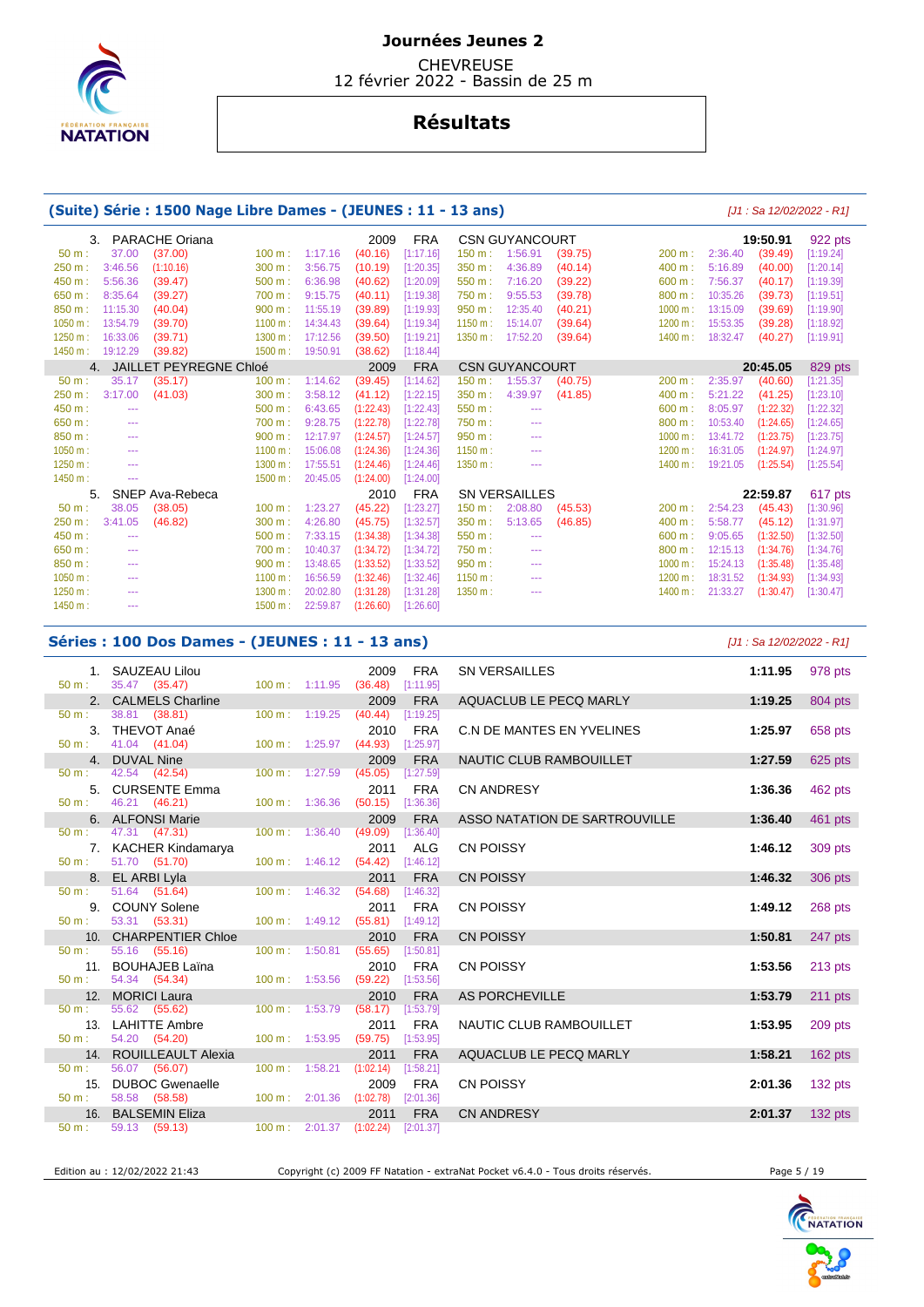

 CHEVREUSE 12 février 2022 - Bassin de 25 m

## **Résultats**

|                                                                                                                                                                                                                                                                                                                                                                                                                                                                            | (Suite) Séries : 100 Dos Dames - (JEUNES : 11 - 13 ans) | [J1 : Sa 12/02/2022 - R1] |            |                               |                           |                |
|----------------------------------------------------------------------------------------------------------------------------------------------------------------------------------------------------------------------------------------------------------------------------------------------------------------------------------------------------------------------------------------------------------------------------------------------------------------------------|---------------------------------------------------------|---------------------------|------------|-------------------------------|---------------------------|----------------|
| $\frac{1}{2} \left( \frac{1}{2} \right) \left( \frac{1}{2} \right) \left( \frac{1}{2} \right) \left( \frac{1}{2} \right) \left( \frac{1}{2} \right) \left( \frac{1}{2} \right) \left( \frac{1}{2} \right) \left( \frac{1}{2} \right) \left( \frac{1}{2} \right) \left( \frac{1}{2} \right) \left( \frac{1}{2} \right) \left( \frac{1}{2} \right) \left( \frac{1}{2} \right) \left( \frac{1}{2} \right) \left( \frac{1}{2} \right) \left( \frac{1}{2} \right) \left( \frac$ | <b>BIGOT Clotilde</b>                                   | 2009                      | <b>FRA</b> | US CONFLANS-STE-HONORINE      | <b>DSQ</b>                |                |
| $\frac{1}{2} \left( \frac{1}{2} \right) \left( \frac{1}{2} \right) \left( \frac{1}{2} \right) \left( \frac{1}{2} \right) \left( \frac{1}{2} \right) \left( \frac{1}{2} \right) \left( \frac{1}{2} \right) \left( \frac{1}{2} \right) \left( \frac{1}{2} \right) \left( \frac{1}{2} \right) \left( \frac{1}{2} \right) \left( \frac{1}{2} \right) \left( \frac{1}{2} \right) \left( \frac{1}{2} \right) \left( \frac{1}{2} \right) \left( \frac{1}{2} \right) \left( \frac$ | <b>RYAN Nellie</b>                                      | 2010                      | IRL        | <b>CN POISSY</b>              | <b>DNS</b> dec            |                |
| $--$                                                                                                                                                                                                                                                                                                                                                                                                                                                                       | WILK Célia                                              | 2011                      | <b>FRA</b> | ESPADON VÉLIZY-VILLACOUBLAY   | <b>DNS</b> dec            |                |
|                                                                                                                                                                                                                                                                                                                                                                                                                                                                            | Séries : 50 Brasse Dames - (JEUNES : 11 - 13 ans)       |                           |            |                               | [J1 : Sa 12/02/2022 - R1] |                |
|                                                                                                                                                                                                                                                                                                                                                                                                                                                                            | 1. BARSANTI Juliana                                     | 2009                      | <b>FRA</b> | <b>SN VERSAILLES</b>          | 38.25                     | 934 pts        |
|                                                                                                                                                                                                                                                                                                                                                                                                                                                                            | 2. ASSADI Viana                                         | 2009                      | <b>FRA</b> | AQUACLUB LE PECQ MARLY        | 43.97                     | 677 pts        |
|                                                                                                                                                                                                                                                                                                                                                                                                                                                                            | 3. TAN Léandra                                          | 2011                      | <b>FRA</b> | A.O. TRAPPES NATATION         | 45.08                     | 632 pts        |
|                                                                                                                                                                                                                                                                                                                                                                                                                                                                            | 4. ROCHETTE Thais                                       | 2009                      | <b>FRA</b> | LES SQUALES DE CHATOU         | 46.01                     | 596 pts        |
| 5.                                                                                                                                                                                                                                                                                                                                                                                                                                                                         | SNEP Ava-Rebeca                                         | 2010                      | <b>FRA</b> | <b>SN VERSAILLES</b>          | 46.71                     | 569 pts        |
|                                                                                                                                                                                                                                                                                                                                                                                                                                                                            | 6. FRENCH Eliza                                         | 2009                      | <b>FRA</b> | LES SQUALES DE CHATOU         | 48.10                     | 518 pts        |
|                                                                                                                                                                                                                                                                                                                                                                                                                                                                            | 7. STREK-DEPLECHIN Clara                                | 2009                      | <b>FRA</b> | AQUACLUB LE PECQ MARLY        | 48.23                     | 513 pts        |
|                                                                                                                                                                                                                                                                                                                                                                                                                                                                            | 8. ALFONSI Marie                                        | 2009                      | <b>FRA</b> | ASSO NATATION DE SARTROUVILLE | 48.58                     | 500 pts        |
|                                                                                                                                                                                                                                                                                                                                                                                                                                                                            | 9. PERRIN Nina                                          | 2011                      | <b>FRA</b> | ESPADON VÉLIZY-VILLACOUBLAY   | 49.23                     | 478 pts        |
|                                                                                                                                                                                                                                                                                                                                                                                                                                                                            | 10. HERVELEU Léna                                       | 2010                      | <b>FRA</b> | AQUACLUB LE PECQ MARLY        | 50.00                     | 451 pts        |
|                                                                                                                                                                                                                                                                                                                                                                                                                                                                            | 11. RAVASSAT Charlotte                                  | 2010                      | <b>FRA</b> | AS PORCHEVILLE                | 50.12                     | 447 pts        |
|                                                                                                                                                                                                                                                                                                                                                                                                                                                                            | 12. ORSEL Inès                                          | 2010                      | <b>FRA</b> | <b>SN VERSAILLES</b>          | 50.22                     | 444 pts        |
|                                                                                                                                                                                                                                                                                                                                                                                                                                                                            | 13. NICOLAS Eleonor                                     | 2009                      | <b>FRA</b> | LES SQUALES DE CHATOU         | 50.87                     | 422 pts        |
|                                                                                                                                                                                                                                                                                                                                                                                                                                                                            | 14. BIGOT Clotilde                                      | 2009                      | <b>FRA</b> | US CONFLANS-STE-HONORINE      | 51.48                     | 403 pts        |
|                                                                                                                                                                                                                                                                                                                                                                                                                                                                            | 15. POUSSIER Louise                                     | 2009                      | <b>FRA</b> | LES SQUALES DE CHATOU         | 52.08                     | 384 pts        |
|                                                                                                                                                                                                                                                                                                                                                                                                                                                                            | 16. EL ARBI Lyla                                        | 2011                      | <b>FRA</b> | <b>CN POISSY</b>              | 52.62                     | 367 pts        |
|                                                                                                                                                                                                                                                                                                                                                                                                                                                                            | 17. CURSENTE Emma                                       | 2011                      | <b>FRA</b> | <b>CN ANDRESY</b>             | 52.73                     | <b>364 pts</b> |
|                                                                                                                                                                                                                                                                                                                                                                                                                                                                            | 18. BOHN Emma                                           | 2011                      | <b>FRA</b> | ASSO NATATION DE SARTROUVILLE | 52.82                     | 361 pts        |
|                                                                                                                                                                                                                                                                                                                                                                                                                                                                            | 19. COUNY Solene                                        | 2011                      | <b>FRA</b> | <b>CN POISSY</b>              | 52.97                     | 357 pts        |
|                                                                                                                                                                                                                                                                                                                                                                                                                                                                            | 20. CASTOR HELAINE Anna                                 | 2011                      | <b>FRA</b> | ASSO NATATION DE SARTROUVILLE | 54.09                     | <b>324 pts</b> |
|                                                                                                                                                                                                                                                                                                                                                                                                                                                                            | 21. LEBRETON Clara                                      | 2011                      | <b>FRA</b> | LES SQUALES DE CHATOU         | 54.31                     | 318 pts        |
|                                                                                                                                                                                                                                                                                                                                                                                                                                                                            | 22. POULET Anaïs                                        | 2010                      | <b>FRA</b> | ASSO NATATION DE SARTROUVILLE | 55.17                     | 294 pts        |
|                                                                                                                                                                                                                                                                                                                                                                                                                                                                            | 23. OUNAS-KELESOGLU Shahinez                            | 2010                      | <b>FRA</b> | ESPADON VELIZY-VILLACOUBLAY   | 55.56                     | 283 pts        |
|                                                                                                                                                                                                                                                                                                                                                                                                                                                                            | 24. KACHER Kindamarya                                   | 2011                      | <b>ALG</b> | <b>CN POISSY</b>              | 55.62                     | 282 pts        |
|                                                                                                                                                                                                                                                                                                                                                                                                                                                                            | 25. CHARPENTIER Chloe                                   | 2010                      | <b>FRA</b> | <b>CN POISSY</b>              | 56.74                     | 253 pts        |
|                                                                                                                                                                                                                                                                                                                                                                                                                                                                            | 26. ASKRI Sofia                                         | 2011                      | <b>FRA</b> | <b>SN VERSAILLES</b>          | 58.31                     |                |
|                                                                                                                                                                                                                                                                                                                                                                                                                                                                            |                                                         |                           |            |                               |                           | 215 pts        |
|                                                                                                                                                                                                                                                                                                                                                                                                                                                                            | 27. BERNADAR Alice<br>28. BALSEMIN Eliza                | 2009                      | <b>FRA</b> | LES SQUALES DE CHATOU         | 58.55                     | 209 pts        |
|                                                                                                                                                                                                                                                                                                                                                                                                                                                                            |                                                         | 2011                      | <b>FRA</b> | <b>CN ANDRESY</b>             | 58.69                     | 206 pts        |
|                                                                                                                                                                                                                                                                                                                                                                                                                                                                            | 29. BOUZIANE Lina                                       | 2011                      | <b>FRA</b> | <b>SN VERSAILLES</b>          | 59.28                     | 193 pts        |
|                                                                                                                                                                                                                                                                                                                                                                                                                                                                            | 30. VALLS PUJOL Marina                                  | 2010                      | <b>ESP</b> | <b>CN POISSY</b>              | 59.82                     | 181 pts        |
|                                                                                                                                                                                                                                                                                                                                                                                                                                                                            | 31. ALVES MOREIRA Khadija                               | 2010                      | <b>FRA</b> | A.O. TRAPPES NATATION         | 1:00.02                   | 177 pts        |
|                                                                                                                                                                                                                                                                                                                                                                                                                                                                            | 32. ROUILLEAULT Alexia                                  | 2011                      | <b>FRA</b> | AQUACLUB LE PECQ MARLY        | 1:00.38                   | 169 pts        |
|                                                                                                                                                                                                                                                                                                                                                                                                                                                                            | 33. BOUHAJEB Laïna                                      | 2010                      | <b>FRA</b> | <b>CN POISSY</b>              | 1:00.72                   | 162 pts        |
|                                                                                                                                                                                                                                                                                                                                                                                                                                                                            | 34. PEYROT Perrine                                      | 2010                      | <b>FRA</b> | NAUTIC CLUB RAMBOUILLET       | 1:02.68                   | $125$ pts      |
| 35.                                                                                                                                                                                                                                                                                                                                                                                                                                                                        | <b>BOUHADJAR Tara</b>                                   | 2011                      | <b>FRA</b> | <b>CN POISSY</b>              | 1:03.01                   | 119 pts        |
|                                                                                                                                                                                                                                                                                                                                                                                                                                                                            | 36. SABRI Assia                                         | 2011                      | <b>FRA</b> | <b>AS PORCHEVILLE</b>         | 1:03.22                   | <b>116 pts</b> |
|                                                                                                                                                                                                                                                                                                                                                                                                                                                                            | 37. CHEVRIER Emma                                       | 2011                      | <b>FRA</b> | CNO ST-GERMAIN-EN-LAYE        | 1:03.42                   | 112 pts        |
| 38.                                                                                                                                                                                                                                                                                                                                                                                                                                                                        | <b>DUBOC Gwenaelle</b>                                  | 2009                      | <b>FRA</b> | <b>CN POISSY</b>              | 1:03.70                   | 108 pts        |
|                                                                                                                                                                                                                                                                                                                                                                                                                                                                            | 39. MORICI Laura                                        | 2010                      | <b>FRA</b> | AS PORCHEVILLE                | 1:05.93                   | 74 pts         |
| $\qquad \qquad \cdots$                                                                                                                                                                                                                                                                                                                                                                                                                                                     | <b>RICHET Jasmine</b>                                   | 2010                      | <b>FRA</b> | CN HOUILLES-CARRIERES         | <b>DSQ</b>                |                |
| $\qquad \qquad -$                                                                                                                                                                                                                                                                                                                                                                                                                                                          | <b>KAMLI Manel</b>                                      | 2010                      | <b>FRA</b> | A.O. TRAPPES NATATION         | DNS dec                   |                |
| ---                                                                                                                                                                                                                                                                                                                                                                                                                                                                        | <b>TISSIER Teha</b>                                     | 2010                      | <b>FRA</b> | CNO ST-GERMAIN-EN-LAYE        | DNS dec                   |                |
| ---                                                                                                                                                                                                                                                                                                                                                                                                                                                                        | WILK Célia                                              | 2011                      | <b>FRA</b> | ESPADON VÉLIZY-VILLACOUBLAY   | DNS dec                   |                |
|                                                                                                                                                                                                                                                                                                                                                                                                                                                                            |                                                         |                           |            |                               |                           |                |

### **Séries : 200 Brasse Dames - (JEUNES : 11 - 13 ans)** [J1 : Sa 12/02/2022 - R1]

| 1. SAUZEAU Lilou<br>37.56<br>(37.56)<br>$50 m$ : | $100 \text{ m}$ : 1:19.64    | <b>FRA</b><br>2009<br>[1:19.64]<br>(42.08) | SN VERSAILLES<br>(42.73)<br>$150 \text{ m}: 2:02.37$                            | 1074 pts<br>2:45.08<br>(42.71)<br>$200 \text{ m}$ : 2:45.08<br>[1:25.44] |
|--------------------------------------------------|------------------------------|--------------------------------------------|---------------------------------------------------------------------------------|--------------------------------------------------------------------------|
| <b>BARSANTI Juliana</b><br>2.                    |                              | <b>FRA</b><br>2009                         | <b>SN VERSAILLES</b>                                                            | 2:54.10<br>973 pts                                                       |
| 39.85<br>(39.85)<br>$50 m$ :                     | $100 \text{ m}$ :<br>1:24.36 | [1:24.36]<br>(44.51)                       | $150 \text{ m}: 2:09.59$<br>(45.23)<br>$200 \text{ m}$ :                        | (44.51)<br>[1:29.74]<br>2:54.10                                          |
| 3. TAHON Salomé                                  |                              | <b>FRA</b><br>2009                         | ESPADON VÉLIZY-VILLACOUBLAY                                                     | 3:26.06<br>655 pts                                                       |
| 45.63<br>(45.63)<br>$50 \text{ m}$ :             | $100 \text{ m}: 1:38.56$     | [1:38.56]<br>(52.93)                       | $150 \text{ m}: 2:31.68$ (53.12)                                                | (54.38)<br>200 m: 3:26.06<br>[1:47.50]                                   |
| Edition au : 12/02/2022 21:43                    |                              |                                            | Copyright (c) 2009 FF Natation - extraNat Pocket v6.4.0 - Tous droits réservés. | Page 6 / 19                                                              |

NATATION

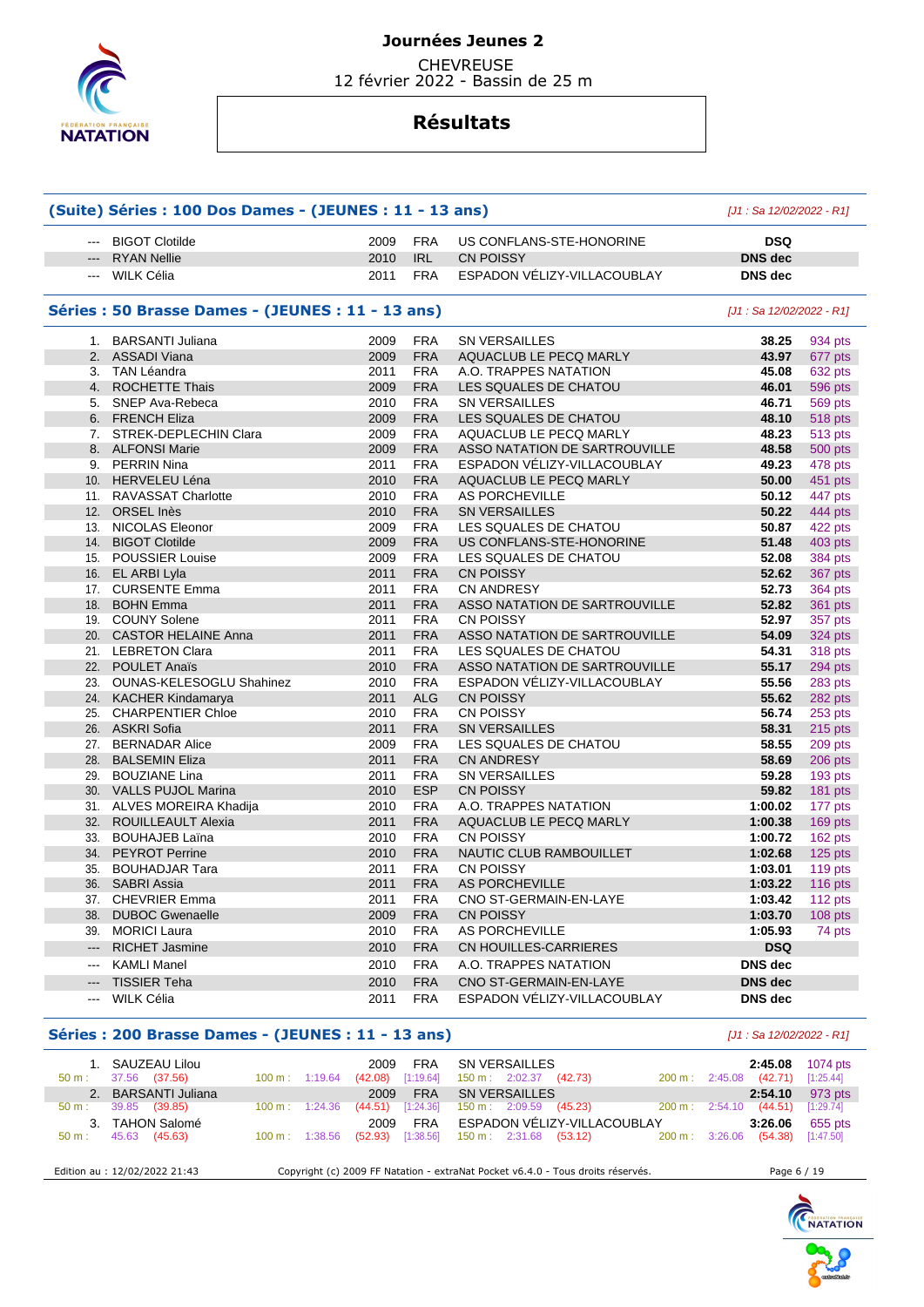

**CHEVREUSE** 12 février 2022 - Bassin de 25 m

# **Résultats**

### **(Suite) Séries : 200 Brasse Dames - (JEUNES : 11 - 13 ans)** [J1 : Sa 12/02/2022 - R1]

|                | <b>SNEP Ava-Rebeca</b>  |                              | 2010<br><b>FRA</b>     | <b>SN VERSAILLES</b>                  | 584 pts<br>3:34.16                                     |
|----------------|-------------------------|------------------------------|------------------------|---------------------------------------|--------------------------------------------------------|
| $50 m$ :       | 47.02<br>(47.02)        | $100 \text{ m}$ : 1:43.75    | (56.73)<br>[1:43.75]   | 150 m : 2:39.79 (56.04)               | $200 \text{ m}: 3:34.16$<br>(54.37)<br>[1:50.41]       |
| 5 <sub>1</sub> | <b>FRENCH Eliza</b>     |                              | <b>FRA</b><br>2009     | LES SQUALES DE CHATOU                 | 533 pts<br>3:40.37                                     |
| $50 m$ :       | 48.96<br>(48.96)        | $100 \text{ m}$ : 1:44.52    | (55.56)<br>[1:44.52]   | 150 m: 2:42.78 (58.26)                | $200 \text{ m}$ :<br>3:40.37<br>(57.59)<br>[1:55.85]   |
|                | 6. ORSEL Inès           |                              | <b>FRA</b><br>2010     | <b>SN VERSAILLES</b>                  | 478 pts<br>3:47.35                                     |
| 50 m:          | (52.36)<br>52.36        | $100 \text{ m}$ :<br>1:50.47 | (58.11)<br>[1:50.47]   | $150 \text{ m}: 2:49.80$<br>(59.33)   | $200 \text{ m}$ :<br>3:47.35<br>(57.55)<br>[1:56.88]   |
|                | AITOUALI Farah          |                              | <b>FRA</b><br>2010     | CNO ST-GERMAIN-EN-LAYE                | 3:48.44<br>469 pts                                     |
| 50 m:          | 52.79 (52.79)           | 100 m: 1:52.51               | (59.72)<br>[1:52.51]   | 150 m: 2:51.31 (58.80)                | 200 m:<br>3:48.44<br>(57.13)<br>[1:55.93]              |
|                | NICOLAS Eleonor         |                              | <b>FRA</b><br>2009     | LES SQUALES DE CHATOU                 | 463 pts<br>3:49.27                                     |
| 50 m:          | 52.21 (52.21)           | 1:51.67<br>$100 \text{ m}$ : | (59.46)<br>[1:51.67]   | $150 \text{ m}: 2:51.28$<br>(59.61)   | $200 \text{ m}$ :<br>3:49.27<br>[1:57.60]<br>(57.99)   |
| 9.             | <b>POUSSIER Louise</b>  |                              | <b>FRA</b><br>2009     | LES SQUALES DE CHATOU                 | 3:54.25<br>426 pts                                     |
| $50 m$ :       | (52.86)<br>52.86        | $100 \text{ m}$ :<br>1:52.36 | [1:52.36]<br>(59.50)   | $150 \text{ m}: 2:54.57$ $(1:02.21)$  | (59.68)<br>[2:01.89]<br>200 m:<br>3:54.25              |
| 10.            | <b>CANEL Judith</b>     |                              | <b>FRA</b><br>2011     | <b>SN VERSAILLES</b>                  | 3:56.89<br>407 pts                                     |
| $50 m$ :       | 53.43 (53.43)           | $100 \text{ m}$ : 1:54.64    | (1:01.21)<br>[1:54.64] | $150 \text{ m}: 2:55.39$<br>(1:00.75) | 3:56.89<br>(1:01.50)<br>[2:02.25]<br>$200 \text{ m}$ : |
| 11.            | <b>LEBRETON Clara</b>   |                              | <b>FRA</b><br>2011     | LES SQUALES DE CHATOU                 | 4:14.89<br>290 pts                                     |
| $50 m$ :       | 54.61 (54.61)           | $100 \text{ m}$ : 2:00.46    | [2:00.46]<br>(1:05.85) | 150 m: 3:09.43 (1:08.97)              | 4:14.89<br>[2:14.43]<br>200 m:<br>(1:05.46)            |
| 12.            | <b>NEUVILLE Heloïse</b> |                              | 2011<br><b>FRA</b>     | AQUA VALLÉE-DE-CHEVREUSE              | 4:19.41<br>$264$ pts                                   |
| $50 m$ :       | 56.38 (56.38)           | $100 \text{ m}$ :<br>2:05.99 | [2:05.99]<br>(1:09.61) | $150 \text{ m}: 3:13.20 (1:07.21)$    | 4:19.41<br>[2:13.42]<br>200 m:<br>(1:06.21)            |
| 13.            | <b>BOUZIANE Lina</b>    |                              | <b>FRA</b><br>2011     | <b>SN VERSAILLES</b>                  | 4:25.30<br>231 pts                                     |
| $50 m$ :       | 59.69 (59.69)           | $100 \text{ m}$ : 2:07.55    | (1:07.86)<br>[2:07.55] | 150 m : 3:17.94 (1:10.39)             | 4:25.30<br>200 m :<br>(1:07.36)<br>[2:17.75]           |
| 14.            | <b>BESSE</b> Ines       |                              | <b>FRA</b><br>2011     | AQUA VALLÉE-DE-CHEVREUSE              | 4:28.82<br>$213$ pts                                   |
| $50 m$ :       | $1:03.51$ $(1:03.51)$   | $100 \text{ m}$ :<br>2:10.85 | (1:07.34)<br>[2:10.85] | 150 m: 3:18.87 (1:08.02)              | 200 m: 4:28.82<br>[2:17.97]<br>(1:09.95)               |
|                | <b>BERNADAR Alice</b>   |                              | <b>FRA</b><br>2009     | LES SQUALES DE CHATOU                 | <b>DSQ</b>                                             |
|                | <b>BILLARD Aynolha</b>  |                              | 2011<br><b>FRA</b>     | AQUA VALLÉE-DE-CHEVREUSE              | <b>DNS</b> dec                                         |
|                |                         |                              |                        |                                       |                                                        |

#### **Séries : 100 Papillon Dames - (JEUNES : 11 - 13 ans)** [J1 : Sa 12/02/2022 - R1]

|                  | 1. JAFFUEL Ella                               |                     | 2009                                 | <b>FRA</b>              | CNO ST-GERMAIN-EN-LAYE           | 1:12.16 | 947 pts   |
|------------------|-----------------------------------------------|---------------------|--------------------------------------|-------------------------|----------------------------------|---------|-----------|
| $50 m$ :         | 32.95 (32.95)                                 | $100 m$ : 1:12.16   | (39.21)                              | [1:12.16]               |                                  |         |           |
|                  | 2. RAULT Anais                                |                     | 2009                                 | <b>FRA</b>              | CNO ST-GERMAIN-EN-LAYE           | 1:13.90 | 903 pts   |
| $50 m$ :         | 35.03 (35.03)                                 | $100 m$ : 1:13.90   | (38.87)                              | [1:13.90]               |                                  |         |           |
|                  | 3. ALL TAMBA Roxane                           |                     | 2009                                 | <b>FRA</b>              | CNO ST-GERMAIN-EN-LAYE           | 1:14.45 | 890 pts   |
| $50 m$ :         | 33.84 (33.84)                                 | $100 m$ : $1:14.45$ | (40.61)                              | [1:14.45]               |                                  |         |           |
|                  | 4. SANANIKONE Emma                            |                     | 2010                                 | <b>FRA</b>              | AQUA VALLÉE-DE-CHEVREUSE         | 1:15.71 | 859 pts   |
| $50 m$ :         | 35.00 (35.00)                                 | 100 m: 1:15.71      | (40.71)                              | [1:15.71]               |                                  |         |           |
|                  | 5. JAILLET PEYREGNE Chloé                     |                     | 2009                                 | <b>FRA</b>              | <b>CSN GUYANCOURT</b>            | 1:19.04 | 779 pts   |
| $50 m$ :         | 36.13 (36.13)                                 | 100 m: 1:19.04      | (42.91)                              | [1:19.04]               |                                  |         |           |
|                  | 6. SEGGIE Annabel Dilara                      |                     | 2009                                 | <b>GBR</b>              | CNO ST-GERMAIN-EN-LAYE           | 1:22.68 | 697 pts   |
| $50 \text{ m}$ : | 37.72 (37.72)                                 | 100 m: 1:22.68      | (44.96)                              | [1:22.68]               |                                  |         |           |
|                  | 7. BARBOSA Antonella                          |                     | 2009                                 | <b>FRA</b>              | CNO ST-GERMAIN-EN-LAYE           | 1:23.13 | 687 pts   |
| 50 m:            | 37.36 (37.36)                                 |                     | $100 \text{ m}: 1:23.13$ (45.77)     | [1:23.13]               |                                  |         |           |
|                  | 8. JULLIOT Eva                                |                     | 2009                                 | <b>FRA</b>              | <b>C.N DE MANTES EN YVELINES</b> | 1:23.35 | 682 pts   |
| 50 m:            | 37.52 (37.52)                                 | 100 m: 1:23.35      | (45.83)                              | [1:23.35]               |                                  |         |           |
| 9.               | PARACHE Oriana                                |                     | 2009                                 | <b>FRA</b>              | <b>CSN GUYANCOURT</b>            | 1:23.39 | 681 pts   |
| $50 m$ :         | 38.45 (38.45)                                 | 100 m: 1:23.39      | (44.94)                              | [1:23.39]               |                                  |         |           |
|                  | 10. TARENTO Yumi                              |                     | 2011                                 | <b>FRA</b>              | <b>SN VERSAILLES</b>             | 1:33.67 | 476 pts   |
| $50 m$ :         | 43.38 (43.38)                                 | 100 m: 1:33.67      | (50.29)                              | [1:33.67]               |                                  |         |           |
| $50 m$ :         | 11. BEREAU-GAIGNEUR Capucine<br>42.59 (42.59) | 100 m:              | 2011<br>1:33.87<br>(51.28)           | <b>FRA</b><br>[1:33.87] | CNO ST-GERMAIN-EN-LAYE           | 1:33.87 | 472 pts   |
|                  |                                               |                     |                                      |                         |                                  |         |           |
| $50 m$ :         | 12. MANGIN Eva<br>43.62 (43.62)               | 100 m: 1:34.78      | 2011<br>(51.16)                      | <b>FRA</b><br>[1:34.78] | AQUACLUB LE PECQ MARLY           | 1:34.78 | 456 pts   |
|                  | 13. DUVAL Nine                                |                     |                                      | <b>FRA</b>              |                                  |         |           |
| $50 m$ :         | 42.49 (42.49)                                 | 100 m: 1:35.18      | 2009<br>(52.69)                      | [1:35.18]               | NAUTIC CLUB RAMBOUILLET          | 1:35.18 | 449 pts   |
|                  | 14. LESTINI-GUILLO Léna                       |                     | 2010                                 | <b>FRA</b>              | AQUA VALLÉE-DE-CHEVREUSE         | 1:38.47 | 393 pts   |
| $50 m$ :         | 45.96 (45.96)                                 | 100 m: 1:38.47      | (52.51)                              | [1:38.47]               |                                  |         |           |
|                  | 15. DHORNE Chloe                              |                     | 2011                                 | <b>FRA</b>              | <b>CSN GUYANCOURT</b>            | 1:54.00 | 178 pts   |
| $50 m$ :         | 50.31 (50.31)                                 |                     | $100 \text{ m}: 1:54.00$ $(1:03.69)$ | [1:54.00]               |                                  |         |           |
|                  | 16. CHASTELOUX Angela                         |                     | 2011                                 | <b>FRA</b>              | AQUA VALLÉE-DE-CHEVREUSE         | 2:00.36 | $114$ pts |
| 50 m:            | 54.91 (54.91)                                 | 100 m: 2:00.36      | (1:05.45)                            | [2:00.36]               |                                  |         |           |
| 17.              | DEBLOCK - DUGUE Gaëlle                        |                     | 2011                                 | <b>FRA</b>              | AQUA VALLÉE-DE-CHEVREUSE         | 2:01.47 | $105$ pts |
| $50 m$ :         | 52.32 (52.32)                                 | 100 m: 2:01.47      | (1:09.15)                            | [2:01.47]               |                                  |         |           |
|                  |                                               |                     |                                      |                         |                                  |         |           |
|                  |                                               |                     |                                      |                         |                                  |         |           |

Edition au : 12/02/2022 21:43 Copyright (c) 2009 FF Natation - extraNat Pocket v6.4.0 - Tous droits réservés. Page 7 / 19

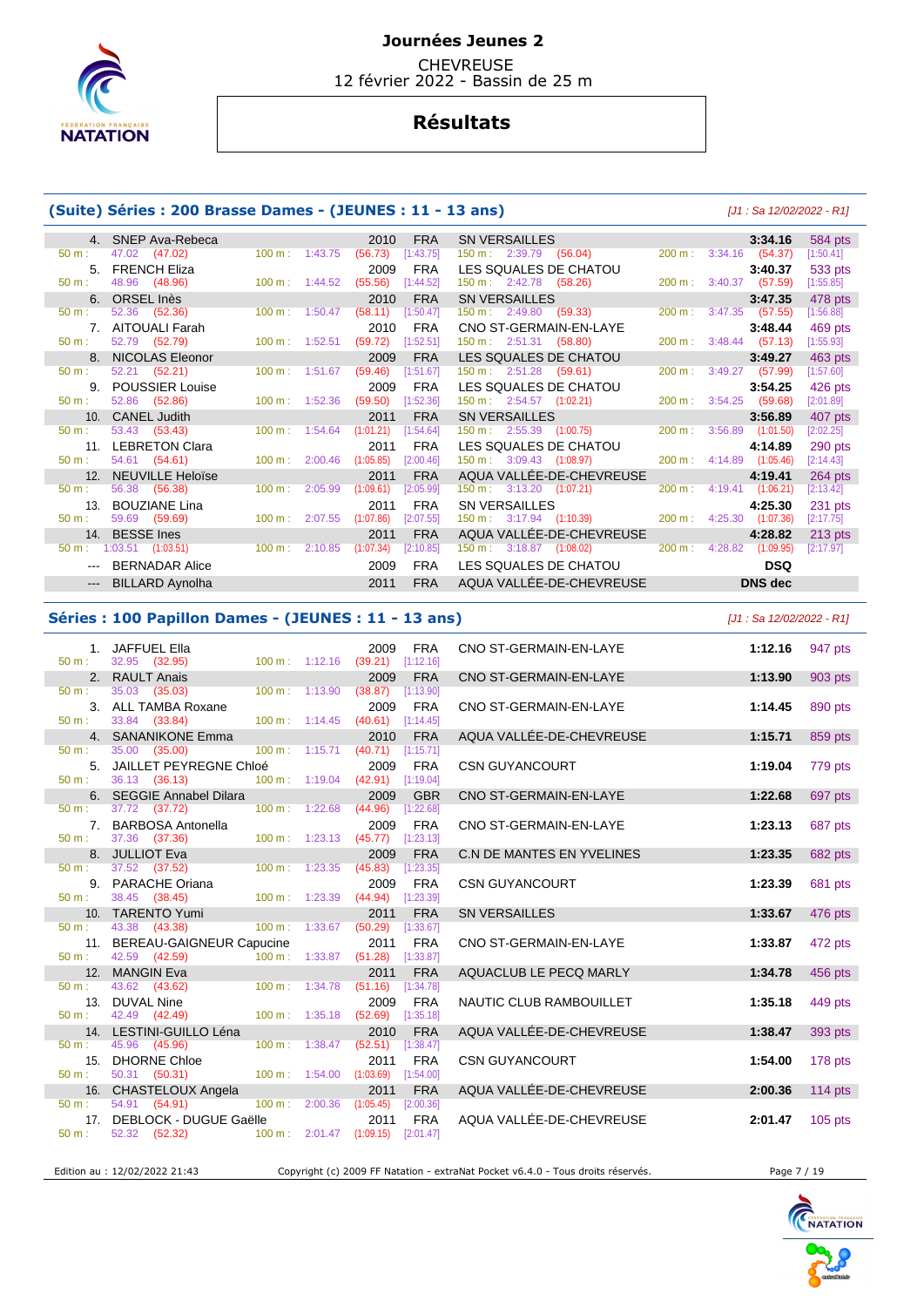

**CHEVREUSE** 12 février 2022 - Bassin de 25 m

## **Résultats**

|                 | (Suite) Séries : 100 Papillon Dames - (JEUNES : 11 - 13 ans) |                   |         |                                    |                         |                                                                     |        | $[J1: Sa 12/02/2022 - R1]$       |                        |
|-----------------|--------------------------------------------------------------|-------------------|---------|------------------------------------|-------------------------|---------------------------------------------------------------------|--------|----------------------------------|------------------------|
| 18.<br>50 m:    | <b>BARRE Lucie</b><br>58.54<br>(58.54)                       | 100 m:            | 2:01.58 | 2011<br>(1:03.04)                  | <b>FRA</b><br>[2:01.58] | AQUA VALLEE-DE-CHEVREUSE                                            |        | 2:01.58                          | $104$ pts              |
| 19.<br>$50 m$ : | <b>ELIE Pauline</b><br>51.98<br>(51.98)                      | $100 \text{ m}$ : | 2:02.27 | 2011<br>(1:10.29)                  | <b>FRA</b><br>[2:02.27] | <b>CSN GUYANCOURT</b>                                               |        | 2:02.27                          | 98 pts                 |
|                 | <b>ALBEROLA Maïtena</b>                                      |                   |         | 2011                               | <b>FRA</b>              | <b>CSN GUYANCOURT</b>                                               |        | <b>DSQ</b>                       |                        |
|                 | <b>RYAN Nellie</b>                                           |                   |         | 2010                               | <b>IRL</b>              | CN POISSY                                                           |        | <b>DNS</b> dec                   |                        |
|                 | Séries: 200 4 Nages Dames - (JEUNES: 11 - 13 ans)            |                   |         |                                    |                         |                                                                     |        | $[J1: Sa 12/02/2022 - R1]$       |                        |
| 1.              | SAUZEAU Lilou                                                |                   |         | 2009                               | <b>FRA</b>              | <b>SN VERSAILLES</b>                                                |        | 2:29.31                          | 1052 pts               |
| 50 m:           | 33.68 (33.68)                                                | 100 m:            | 1:12.43 | (38.75)                            | [1:12.43]               | 150 m: 1:54.88<br>(42.45)                                           | 200 m: | 2:29.31<br>(34.43)               | [1:16.88]              |
| 2.              | <b>MASSOU Alexia</b>                                         |                   |         | 2010                               | <b>FRA</b>              | CNO ST-GERMAIN-EN-LAYE                                              |        | 2:45.11                          | 848 pts                |
| 50 m:           | 34.64<br>(34.64)                                             | $100 \text{ m}$ : | 1:17.27 | (42.63)                            | [1:17.27]               | $150 \text{ m}: 2:04.88$<br>(47.61)                                 | 200 m: | 2:45.11<br>(40.23)               | [1:27.84]              |
| $50 m$ :        | 3. LARRIEULE Maïa<br>36.95                                   |                   | 1:18.64 | 2009                               | <b>FRA</b>              | <b>CSN GUYANCOURT</b>                                               | 200 m: | 2:50.40<br>2:50.40               | 785 pts                |
| 4.              | (36.95)<br><b>CHAUVETON LU Elody</b>                         | 100 m:            |         | (41.69)<br>2009                    | [1:18.64]<br><b>FRA</b> | $150 \text{ m}: 2:10.76$<br>(52.12)<br>AQUACLUB LE PECQ MARLY       |        | (39.64)<br>2:58.69               | [1:31.76]<br>690 pts   |
| 50 m:           | 38.50<br>(38.50)                                             | 100 m:            | 1:23.05 | (44.55)                            | [1:23.05]               | 150 m: 2:17.15<br>(54.10)                                           | 200 m: | 2:58.69<br>(41.54)               | [1:35.64]              |
| 5.              | <b>WANG Eloise</b>                                           |                   |         | 2009                               | <b>FRA</b>              | <b>AQUACLUB LE PECQ MARLY</b>                                       |        | 3:05.81                          | 614 pts                |
| 50 m:           | 39.50<br>(39.50)                                             | 100 m:            | 1:26.50 | (47.00)                            | [1:26.50]               | $150 \text{ m}: 2:22.86$<br>(56.36)                                 | 200 m: | 3:05.81<br>(42.95)               | [1:39.31]              |
| 6.              | <b>GREMILLET Enola</b>                                       |                   |         | 2010                               | <b>FRA</b>              | <b>CSN GUYANCOURT</b>                                               |        | 3:13.23                          | 539 pts                |
| 50 m:           | 45.53<br>(45.53)                                             | 100 m:            | 1:33.78 | (48.25)                            | [1:33.78]               | 150 m: 2:29.04<br>(55.26)                                           | 200 m: | 3:13.23<br>(44.19)               | [1:39.45]              |
| 7.              | <b>TARENTO Yumi</b>                                          |                   |         | 2011                               | <b>FRA</b>              | <b>SN VERSAILLES</b>                                                |        | 3:15.09                          | 521 pts                |
| 50 m:           | 44.13 (44.13)                                                | 100 m:            | 1:35.23 | (51.10)                            | [1:35.23]               | 150 m: 2:30.26<br>(55.03)                                           | 200 m: | 3:15.09<br>(44.83)               | [1:39.86]              |
| 8.              | <b>ALBEROLA Maïtena</b>                                      |                   |         | 2011                               | <b>FRA</b>              | <b>CSN GUYANCOURT</b>                                               |        | 3:17.65                          | 497 pts                |
| $50 m$ :        | 44.60<br>(44.60)                                             | 100 m:            | 1:34.13 | (49.53)                            | [1:34.13]               | 150 m: 2:31.03<br>(56.90)                                           | 200 m: | 3:17.65<br>(46.62)               | [1:43.52]              |
| 9.              | WIRSEN ROMERO Linnéa                                         |                   |         | 2010                               | <b>SWE</b>              | CN POISSY                                                           |        | 3:25.34                          | 428 pts                |
| 50 m:           | 43.54<br>(43.54)                                             | 100 m:            | 1:36.65 | (53.11)                            | [1:36.65]               | $150 \text{ m}: 2:34.81$<br>(58.16)                                 | 200 m: | 3:25.34<br>(50.53)               | [1:48.69]              |
| 10.<br>50 m:    | <b>AITOUALI Farah</b><br>49.19<br>(49.19)                    | 100 m:            | 1:40.13 | 2010<br>(50.94)                    | <b>FRA</b><br>[1:40.13] | CNO ST-GERMAIN-EN-LAYE<br>2:40.13<br>$150 \text{ m}$ :<br>(1:00.00) | 200 m: | 3:26.76<br>3:26.76<br>(46.63)    | 416 pts<br>[1:46.63]   |
| 11.             | <b>TRABELSI Nermine</b>                                      |                   |         | 2010                               | <b>FRA</b>              | ASSO NATATION DE SARTROUVILLE                                       |        | 3:35.98                          | 341 pts                |
| 50 m:           | 50.75<br>(50.75)                                             | 100 m:            | 1:45.14 | (54.39)                            | [1:45.14]               | $150 \text{ m}: 2:45.21 (1:00.07)$                                  | 200 m: | 3:35.98<br>(50.77)               | [1:50.84]              |
| 12.             | <b>NICOLAS Eleonor</b>                                       |                   |         | 2009                               | <b>FRA</b>              | LES SQUALES DE CHATOU                                               |        | 3:38.44                          | 322 pts                |
| 50 m:           | 50.74<br>(50.74)                                             | 100 m:            | 1:47.55 | (56.81)                            | [1:47.55]               | $150 \text{ m}: 2:47.93$<br>(1:00.38)                               | 200 m: | 3:38.44<br>(50.51)               | [1:50.89]              |
| 13.             | <b>MARQUIE Alice</b>                                         |                   |         | 2010                               | <b>FRA</b>              | <b>SN VERSAILLES</b>                                                |        | 3:39.81                          | <b>312 pts</b>         |
| 50 m:           | 53.29<br>(53.29)                                             | 100 m:            | 1:48.77 | (55.48)                            | [1:48.77]               | $150 \text{ m}: 2:49.22$<br>(1:00.45)                               | 200 m: | 3:39.81<br>(50.59)               | [1:51.04]              |
| 14.             | <b>CANEL Judith</b>                                          |                   |         | 2011                               | <b>FRA</b>              | <b>SN VERSAILLES</b>                                                |        | 3:46.55                          | 264 pts                |
| 50 m:           | 59.10<br>(59.10)                                             | 100 m:            | 1:58.60 | (59.50)                            | [1:58.60]               | $150 \text{ m}: 2:58.38$<br>(59.78)                                 | 200 m: | 3:46.55<br>(48.17)               | [1:47.95]              |
| 15.             | <b>BESSE</b> Ines                                            |                   |         | 2011                               | <b>FRA</b>              | AQUA VALLÉE-DE-CHEVREUSE                                            |        | 3:47.23                          | 259 pts                |
| 50 m:           | 49.68<br>(49.68)                                             | 100 m:            | 1:48.87 | (59.19)                            | [1:48.87]               | 150 m:<br>2:54.71<br>(1:05.84)                                      | 200 m: | 3:47.23<br>(52.52)               | [1:58.36]              |
| 16.             | <b>POUSSIER Louise</b>                                       |                   |         | 2009                               | <b>FRA</b>              | <b>LES SQUALES DE CHATOU</b>                                        |        | 3:48.37                          | $251$ pts              |
| 50 m:           | 53.37<br>(53.37)                                             | 100 m:            | 1:52.58 | (59.21)                            | [1:52.58]               | 150 m: 2:50.65<br>(58.07)                                           | 200 m: | 3:48.37<br>(57.72)               | [1:55.79]              |
| 17.<br>50 m:    | SOUSA GOUVEIA Leonor<br>57.38 (57.38)                        | $100 \text{ m}$ : | 2:03.46 | 2010<br>(1:06.08)                  | <b>FRA</b><br>[2:03.46] | <b>USM VIROFLAY</b><br>150 m : 3:11.35 (1:07.89)                    | 200 m: | 4:07.55<br>4:07.55<br>(56.20)    | $140$ pts<br>[2:04.09] |
|                 | 18. BERNADAR Alice                                           |                   |         |                                    | 2009 FRA                | LES SQUALES DE CHATOU                                               |        | 4:16.84                          | 98 pts                 |
|                 | $50 \text{ m}: 1:02.84$ $(1:02.84)$                          |                   |         | 100 m: 2:11.81 (1:08.97) [2:11.81] |                         | $150 \text{ m}: 3:18.24 (1:06.43)$                                  |        | 200 m: 4:16.84 (58.60) [2:05.03] |                        |
|                 | --- LONGUET Clarisse                                         |                   |         |                                    |                         | SN VERSAILLES                                                       |        |                                  |                        |
|                 |                                                              |                   |         | 2011                               | <b>FRA</b>              |                                                                     |        | <b>DSQ</b>                       |                        |
| $\cdots$        | OLIVO CAUBERGHS Amaya                                        |                   |         | 2011                               | <b>FRA</b>              | CNO ST-GERMAIN-EN-LAYE                                              |        | <b>DSQ</b>                       |                        |
|                 | <b>BILLARD Aynolha</b>                                       |                   |         | 2011                               | <b>FRA</b>              | AQUA VALLÉE-DE-CHEVREUSE                                            |        | DNS dec                          |                        |
| ---             | <b>MAHLI Jade</b>                                            |                   |         | 2009                               | <b>FRA</b>              | ASSO NATATION DE SARTROUVILLE                                       |        | <b>DNS</b> dec                   |                        |
| $\cdots$        | <b>TISSIER Teha</b>                                          |                   |         | 2010                               | <b>FRA</b>              | CNO ST-GERMAIN-EN-LAYE                                              |        | DNS dec                          |                        |
|                 | Séries : 50 Nage Libre Messieurs - (JEUNES : 12 - 14 ans)    |                   |         |                                    |                         |                                                                     |        | $[J1: Sa 12/02/2022 - R1]$       |                        |
|                 | 1. POHU Eloy                                                 |                   |         | 2008                               | <b>FRA</b>              | AQUA VALLÉE-DE-CHEVREUSE                                            |        | 27.69                            | 925 pts                |
|                 | 2. DEGHMOUS Mathias                                          |                   |         | 2008                               | <b>FRA</b>              | CNO ST-GERMAIN-EN-LAYE                                              |        | 28.97                            | 846 pts                |
|                 | 3. CROLY-LABOURDETTE Niels                                   |                   |         | 2008                               | FRA                     | LE CHESNAY NATATION                                                 |        | 29.00                            | 844 pts                |
|                 |                                                              |                   |         |                                    |                         |                                                                     |        |                                  |                        |

4. GUNTZBERGER Matthias 2009 FRA SN VERSAILLES **29.31** 826 pts

7. RICHARD Nolhan 2008 FRA AQUA VALLÉE-DE-CHEVREUSE **30.42** 761 pts

6. CHAPELIER Owen 2008 FRA SN VERSAILLES **30.16** 

 **Edition au : 12/02/2022 21:43 Copyright (c) 2009 FF Natation - extraNat Pocket v6.4.0 - Tous droits réservés. Page 8 / 19** 

FRA ESPADON VÉLIZY-VILLACOUBLAY **29.78** 798 pts<br>FRA SN VERSAILLES **30.16** 776 pts

**C**<br>MATATION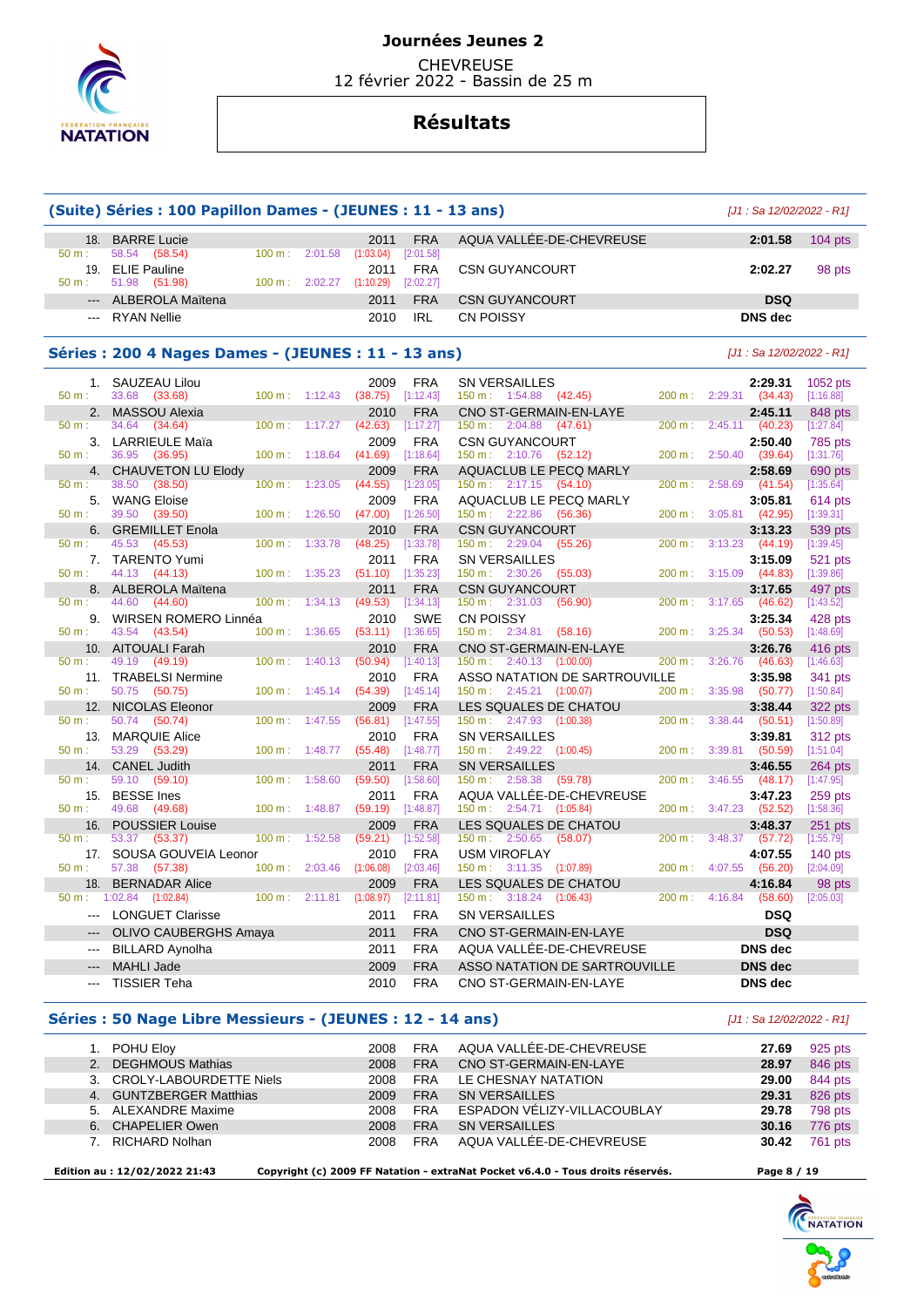

## **Résultats**

### **(Suite) Séries : 50 Nage Libre Messieurs - (JEUNES : 12 - 14 ans) [J1 : Sa 12/02/2022 - R1]** 8. ZOUGAGH Anas 2010 FRA CNO ST-GERMAIN-EN-LAYE **30.45** 759 pts 9. BROCHARD Alexandre 2009 FRA AQUA VALLÉE-DE-CHEVREUSE **30.84** 737 pts 10. DESMAISON Tom 2008 FRA SN VERSAILLES **31.01** 728 pts 11. JULIEN Baptiste 2010 FRA SN VERSAILLES **31.02** 727 pts 12. DUMOUCHY Adam 2008 FRA A.O. TRAPPES NATATION **32.02** 672 pts 13. BENACHOUR Riyad 2008 FRA SN VERSAILLES **32.56** 643 pts 14. TESSON Marceau 2009 FRA ASSO NATATION DE SARTROUVILLE **32.57** 643 pts 15. COGNAC Victor 2009 FRA CNO ST-GERMAIN-EN-LAYE **32.64** 639 pts 16. ZAMNI Armand 2009 FRA NAUTIC CLUB RAMBOUILLET **32.67** 638 pts 17. MAMOURI Youssef 2008 FRA A.O. TRAPPES NATATION **33.10** 615 pts 18. BENBAKKAR Ramy 2010 TUN CNO ST-GERMAIN-EN-LAYE **33.25** 608 pts 19. DUBAU Remy 2009 FRA CSN GUYANCOURT **33.64** 588 pts 20. PINTO Estéban 2008 FRA CN POISSY **33.69** 585 pts 21. ARMANT Mathieu 2009 FRA AQUA VALLÉE-DE-CHEVREUSE **33.83** 578 pts 22. BARRE Léo 2009 FRA AQUA VALLÉE-DE-CHEVREUSE **33.93** 573 pts 23. JOSSEAUME Alexis 2009 FRA NAUTIC CLUB RAMBOUILLET **34.07** 566 pts 24. CAYRON Nino 2010 FRA NAUTIC CLUB RAMBOUILLET **34.29** 556 pts 25. BENYETTOU Wassim 2009 FRA A.O. TRAPPES NATATION **34.33** 554 pts 26. HOUP Nathan 2010 FRA AQUA VALLÉE-DE-CHEVREUSE **34.73** 534 pts 27. NAOUN Kenzy 2010 FRA SN VERSAILLES **34.81** 530 pts 28. BRETEAU Julian 2009 FRA C.N DE MANTES EN YVELINES **34.89** 527 pts 29. DARRASPEN Adan 2010 FRA LES SQUALES DE CHATOU **35.18** 513 pts 30. MOHANRAJ Sarvesh 2010 FRA ESPADON VÉLIZY-VILLACOUBLAY **35.26** 509 pts 31. ROY-GAILLARD Mathis 2010 FRA ESPADON VÉLIZY-VILLACOUBLAY **35.37** 504 pts 32. MATTE Raphael 2009 FRA LES SQUALES DE CHATOU **35.86** 481 pts 33. JEANMAIRE Samuel 2009 FRA CN HOUILLES-CARRIERES **36.34** 460 pts 34. PERRIN Rémi 2010 FRA CN POISSY **36.37** 459 pts



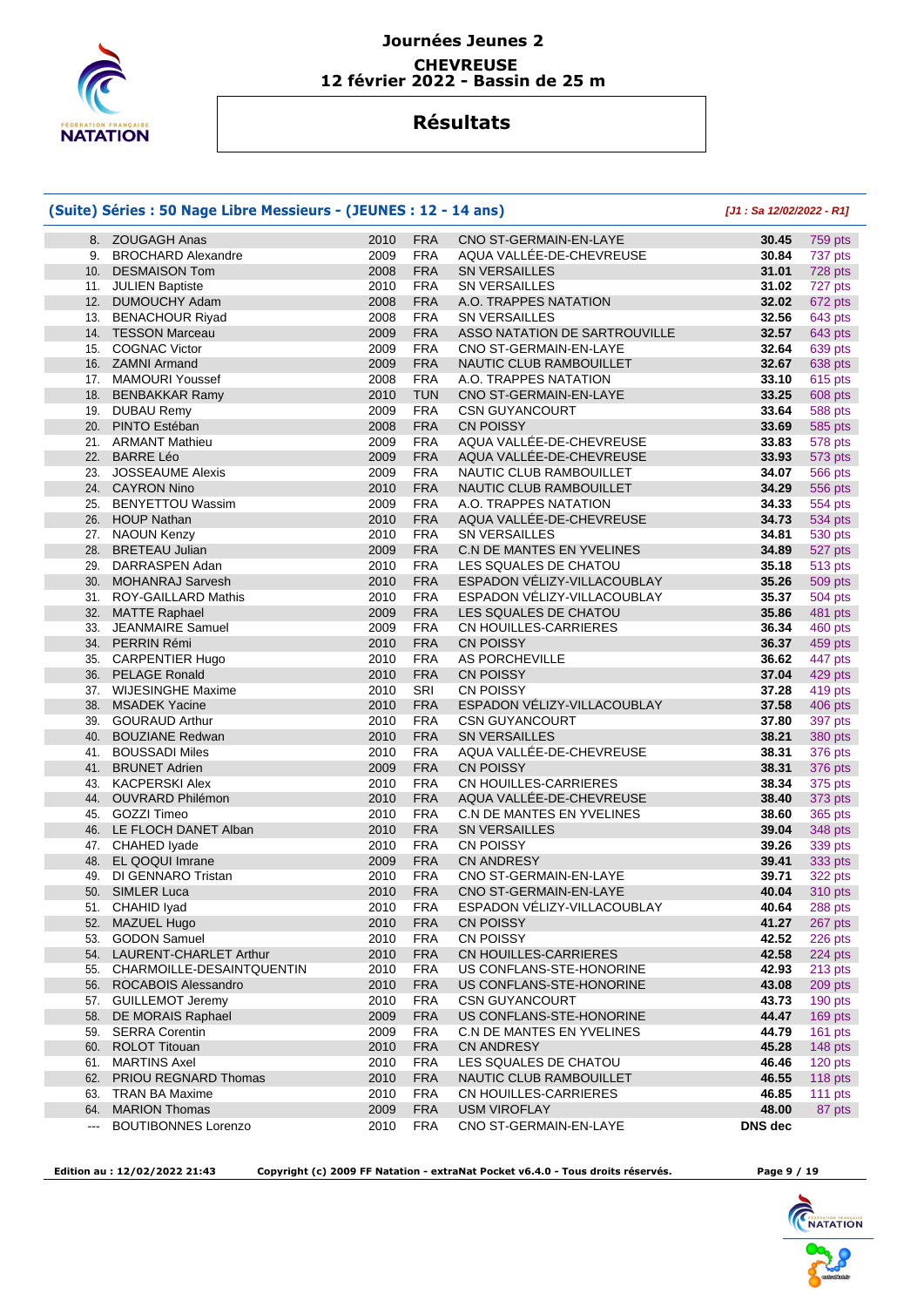

## **Résultats**

### **(Suite) Séries : 50 Nage Libre Messieurs - (JEUNES : 12 - 14 ans) [J1 : Sa 12/02/2022 - R1]** --- BROQUET Léo 2010 FRA US CONFLANS-STE-HONORINE **DNS dec**  --- DAVID Kaylis 2010 FRA CNO ST-GERMAIN-EN-LAYE **DNS dec**  --- DOMBEK--MIRO Alexander 2008 FRA AQUA VALLÉE-DE-CHEVREUSE **DNS dec**  --- FAUCONNIER Léo 2010 FRA AQUA VALLÉE-DE-CHEVREUSE **DNS dec**  --- MARIANI Pierre-Orso 2008 FRA CNO ST-GERMAIN-EN-LAYE **DNS dec**  --- NIEL Marin 2010 FRA SN VERSAILLES **DNS dec**

--- VILLARET Thomas 2009 FRA NAUTIC CLUB RAMBOUILLET **DNS dec** 

#### **Séries : 200 Nage Libre Messieurs - (JEUNES : 12 - 14 ans)** [J1 : Sa 12/02/2022 - R1]

|          | 1. TOMAS Léo            |                           |                                  | 2008      | <b>FRA</b> | <b>SN VERSAILLES</b>                            |                          | 2:08.93 | 945 pts   |
|----------|-------------------------|---------------------------|----------------------------------|-----------|------------|-------------------------------------------------|--------------------------|---------|-----------|
| 50 m:    | 29.45 (29.45)           | $100 \text{ m}$ : 1:02.62 |                                  | (33.17)   | [1:02.62]  | $150 \text{ m}: 1:36.06$ (33.44)                | 200 m: 2:08.93 (32.87)   |         | [1:06.31] |
|          | 2. GUNTZBERGER Matthias |                           |                                  | 2009      | <b>FRA</b> | <b>SN VERSAILLES</b>                            |                          | 2:18.66 | 802 pts   |
| 50 m:    | 31.43 (31.43)           | $100 m$ : 1:07.07         |                                  | (35.64)   | [1:07.07]  | $150 \text{ m}: 1:43.37$ (36.30)                | 200 m: 2:18.66           | (35.29) | [1:11.59] |
|          | 3. ROUDILLON Timo       |                           |                                  | 2010      | <b>FRA</b> | CN HOUILLES-CARRIERES                           |                          | 2:33.37 | 607 pts   |
| 50 m:    | 35.03 (35.03)           | $100 \text{ m}: 1:14.87$  |                                  | (39.84)   | [1:14.87]  | $150 \text{ m}: 1:55.12$ (40.25)                | 200 m: 2:33.37 (38.25)   |         | [1:18.50] |
|          | 4. ZADITH Hugo          |                           |                                  | 2008      | <b>FRA</b> | <b>CSN GUYANCOURT</b>                           |                          | 2:35.29 | 584 pts   |
| 50 m:    | 32.68 (32.68)           | $100 \text{ m}: 1:11.56$  |                                  | (38.88)   | [1:11.56]  | 150 m : 1:53.56 (42.00)                         | 200 m: 2:35.29 (41.73)   |         | [1:23.73] |
| 5.       | ABRANTES Noah           |                           |                                  | 2009      | <b>FRA</b> | AS PORCHEVILLE                                  |                          | 2:48.18 | 438 pts   |
| 50 m:    | 37.64 (37.64)           |                           | $100 \text{ m}: 1:21.02$         | (43.38)   | [1:21.02]  | 150 m : 2:05.56 (44.54)                         | 200 m: 2:48.18 (42.62)   |         | [1:27.16] |
|          | 6. DARRASPEN Adan       |                           |                                  | 2010      | <b>FRA</b> | LES SQUALES DE CHATOU                           |                          | 2:59.23 | 331 pts   |
| 50 m:    | 40.62 (40.62)           |                           | $100 \text{ m}: 1:26.72$         | (46.10)   | [1:26.72]  | 150 m : 2:13.75 (47.03) 200 m : 2:59.23 (45.48) |                          |         | [1:32.51] |
|          | 7. CHAHID Iyad          |                           |                                  | 2010      | <b>FRA</b> | ESPADON VÉLIZY-VILLACOUBLAY                     |                          | 3:13.80 | $211$ pts |
| 50 m:    | 42.35 (42.35)           |                           | $100 \text{ m}: 1:31.84$ (49.49) |           | [1:31.84]  | 150 m : 2:24.07 (52.23)                         | 200 m: 3:13.80 (49.73)   |         | [1:41.96] |
|          | 8. MSADEK Yacine        |                           |                                  | 2010      | <b>FRA</b> | ESPADON VELIZY-VILLACOUBLAY                     |                          | 3:16.53 | $192$ pts |
| 50 m:    | 41.34 (41.34)           | $100 \text{ m}: 1:32.88$  |                                  | (51.54)   | [1:32.88]  | $150 \text{ m}: 2:27.50$ (54.62)                | 200 m: 3:16.53 (49.03)   |         | [1:43.65] |
| 9.       | <b>DUPART Léandre</b>   |                           |                                  | 2010      | <b>FRA</b> | NAUTIC CLUB RAMBOUILLET                         |                          | 3:20.75 | $164$ pts |
| $50 m$ : | 46.28 (46.28)           | $100 \text{ m}: 1:38.22$  |                                  | (51.94)   | [1:38.22]  | 150 m : 2:31.11 (52.89)                         | 200 m : 3:20.75 (49.64)  |         | [1:42.53] |
|          | 10. KACPERSKI Alex      |                           |                                  | 2010      | <b>FRA</b> | CN HOUILLES-CARRIERES                           |                          | 3:32.36 | 98 pts    |
| 50 m:    | 42.56 (42.56)           | $100 \text{ m}: 1:37.43$  |                                  | (54.87)   | [1:37.43]  | 150 m : 2:34.90 (57.47)                         | $200 \text{ m}: 3:32.36$ | (57.46) | [1:54.93] |
| 11.      | LAURENT-CHARLET Arthur  |                           |                                  | 2010      | <b>FRA</b> | CN HOUILLES-CARRIERES                           |                          | 3:44.55 | 47 pts    |
| 50 m:    | 49.24 (49.24)           | $100 m$ :                 | 1:50.96                          | (1:01.72) | [1:50.96]  | $150 \text{ m}: 2:49.42$ (58.46)                | 200 m: 3:44.55 (55.13)   |         | [1:53.59] |

#### **Séries : 400 Nage Libre Messieurs - (JEUNES : 12 - 14 ans)** [J1 : Sa 12/02/2022 - R1]

| MARIANI Pierre-Orso              |                              | 2008<br><b>FRA</b>   | CNO ST-GERMAIN-EN-LAYE                  |                   | 4:36.27 | 912 pts   |
|----------------------------------|------------------------------|----------------------|-----------------------------------------|-------------------|---------|-----------|
| (30.31)<br>30.31<br>$50 m$ :     | $100 m$ :<br>1:05.09         | (34.78)<br>[1:05.09] | 1:40.32<br>$150 m$ :<br>(35.23)         | 2:15.29<br>200 m: | (34.97) | [1:10.20] |
| (35.95)<br>250 m:<br>2:51.24     | 300 m:<br>3:26.68            | (35.44)<br>[1:11.39] | 350 m:<br>4:01.87<br>(35.19)            | 4:36.27<br>400 m: | (34.40) | [1:09.59] |
| <b>GUNTZBERGER Matthias</b>      |                              | 2009<br><b>FRA</b>   | <b>SN VERSAILLES</b>                    |                   | 4:44.89 | 849 pts   |
| (32.15)<br>$50 m$ :<br>32.15     | 100 m:<br>1:07.97            | (35.82)<br>[1:07.97] | (36.21)<br>150 m :<br>1:44.18           | 200 m:<br>2:20.60 | (36.42) | [1:12.63] |
| (36.49)<br>250 m:<br>2:57.09     | 300 m:<br>3:33.74            | (36.65)<br>[1:13.14] | 4:09.33<br>$350 \text{ m}$ :<br>(35.59) | 400 m:<br>4:44.89 | (35.56) | [1:11.15] |
| <b>DESMAISON Tom</b><br>3.       |                              | <b>FRA</b><br>2008   | <b>SN VERSAILLES</b>                    |                   | 4:53.00 | 791 pts   |
| 33.74<br>(33.74)<br>$50 m$ :     | 100 m:<br>1:11.24            | (37.50)<br>[1:11.24] | 1:48.89<br>$150 m$ :<br>(37.65)         | 200 m:<br>2:26.28 | (37.39) | [1:15.04] |
| 250 m:<br>3:03.58<br>(37.30)     | 300 m:<br>3:40.59            | (37.01)<br>[1:14.31] | 350 m:<br>4:18.07<br>(37.48)            | 400 m:<br>4:53.00 | (34.93) | [1:12.41] |
| 4. VODDEN Ryan                   |                              | <b>GBR</b><br>2008   | CNO ST-GERMAIN-EN-LAYE                  |                   | 4:54.76 | 779 pts   |
| 32.19<br>(32.19)<br>$50 m$ :     | $100 \text{ m}$ :<br>1:08.62 | (36.43)<br>[1:08.62] | 150 m:<br>1:46.87<br>(38.25)            | 2:25.91<br>200 m: | (39.04) | [1:17.29] |
| 250 m:<br>3:04.41<br>(38.50)     | 300 m:<br>3:43.26            | (38.85)<br>[1:17.35] | 350 m:<br>4:21.51<br>(38.25)            | 400 m:<br>4:54.76 | (33.25) | [1:11.50] |
|                                  |                              |                      |                                         |                   |         |           |
| <b>DEGHMOUS Mathias</b><br>$5 -$ |                              | 2008<br><b>FRA</b>   | CNO ST-GERMAIN-EN-LAYE                  |                   | 5:00.36 | 741 pts   |
| 31.73<br>(31.73)<br>$50 m$ :     | 100 m:<br>1:07.76            | [1:07.76]<br>(36.03) | 150 m:<br>1:46.16<br>(38.40)            | 200 m:<br>2:24.63 | (38.47) | [1:16.87] |
| 3:03.16<br>250 m:<br>(38.53)     | 300 m:<br>3:42.59            | (39.43)<br>[1:17.96] | 350 m :<br>4:22.19<br>(39.60)           | 400 m:<br>5:00.36 | (38.17) | [1:17.77] |
| 6. ZOUGAGH Anas                  |                              | <b>FRA</b><br>2010   | CNO ST-GERMAIN-EN-LAYE                  |                   | 5:07.25 | 695 pts   |
| 34.64<br>(34.64)<br>$50 m$ :     | $100 \text{ m}$ :<br>1:14.03 | (39.39)<br>[1:14.03] | 150 m: 1:53.79<br>(39.76)               | 2:33.22<br>200 m: | (39.43) | [1:19.19] |
| 3:12.05<br>(38.83)<br>250 m:     | 300 m:<br>3:51.05            | (39.00)<br>[1:17.83] | 4:30.52<br>350 m:<br>(39.47)            | 400 m:<br>5:07.25 | (36.73) | [1:16.20] |
| DEGHMOUS Nolan                   |                              | <b>FRA</b><br>2008   | CNO ST-GERMAIN-EN-LAYE                  |                   | 5:08.60 | 686 pts   |
| 32.95<br>(32.95)<br>$50 m$ :     | 100 m:<br>1:10.86            | (37.91)<br>[1:10.86] | 1:50.04<br>150 m:<br>(39.18)            | 200 m:<br>2:29.85 | (39.81) | [1:18.99] |
| 3:09.66<br>250 m:<br>(39.81)     | 300 m:<br>3:49.41            | (39.75)<br>[1:19.56] | 350 m:<br>4:29.29<br>(39.88)            | 400 m:<br>5:08.60 | (39.31) | [1:19.19] |
| <b>CUVELIER Timothée</b>         |                              | <b>FRA</b><br>2009   | CNO ST-GERMAIN-EN-LAYE                  |                   | 5:12.54 | 661 pts   |
| (32.74)<br>$50 m$ :<br>32.74     | 100 m:<br>1:11.74            | (39.00)<br>[1:11.74] | 150 m:<br>1:52.84<br>(41.10)            | 200 m:<br>2:32.45 | (39.61) | [1:20.71] |

Edition au : 12/02/2022 21:43 Copyright (c) 2009 FF Natation - extraNat Pocket v6.4.0 - Tous droits réservés. Page 10 / 19

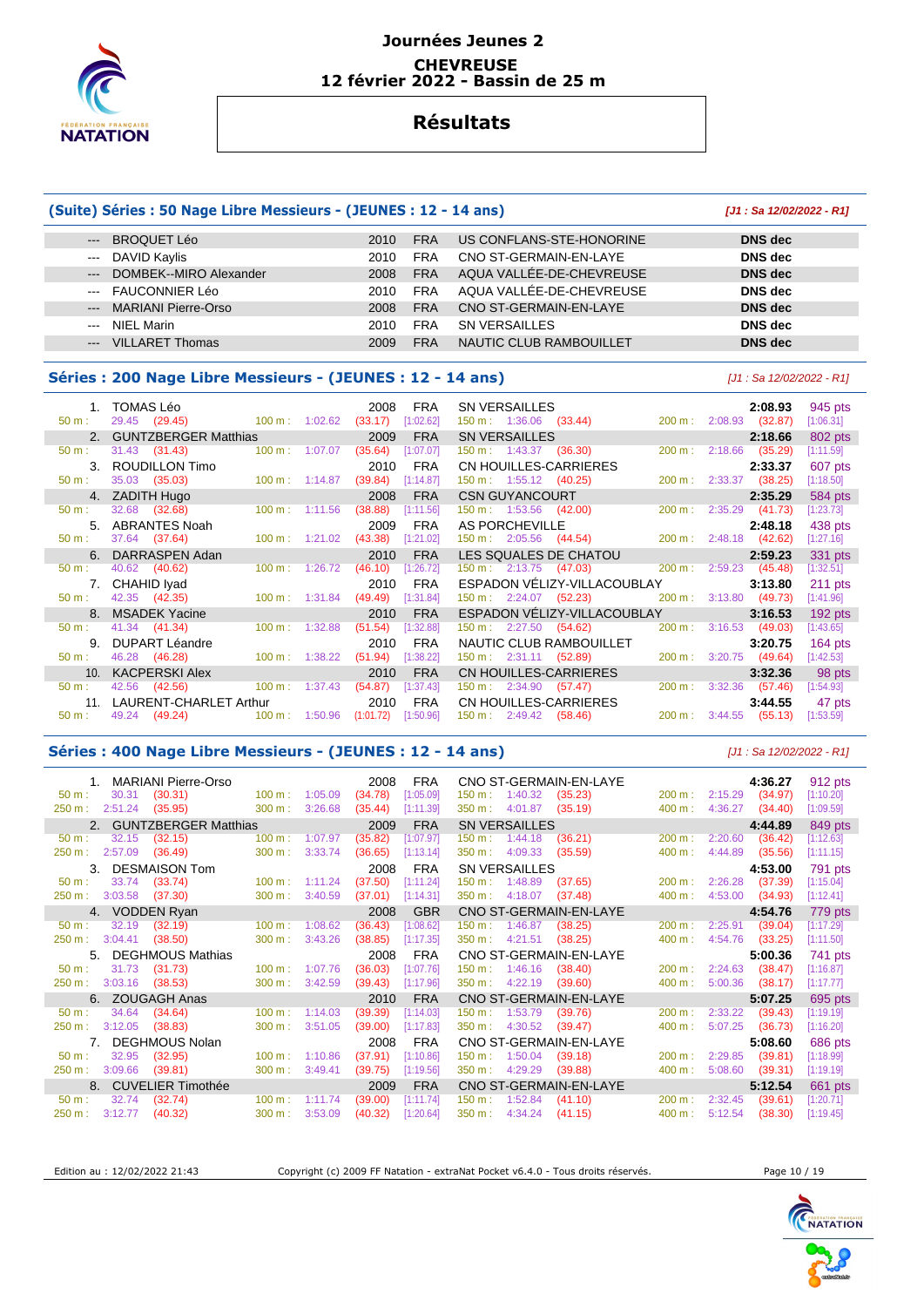

 CHEVREUSE 12 février 2022 - Bassin de 25 m

# **Résultats**

### **(Suite) Séries : 400 Nage Libre Messieurs - (JEUNES : 12 - 14 ans)** [J1 : Sa 12/02/2022 - R1]

| 9.                          | LE GRAND MOULIN Mathéo                                |                                                   | <b>FRA</b><br>2010                           | CNO ST-GERMAIN-EN-LAYE                                                                         | 5:30.43<br>552 pts                                                 |  |
|-----------------------------|-------------------------------------------------------|---------------------------------------------------|----------------------------------------------|------------------------------------------------------------------------------------------------|--------------------------------------------------------------------|--|
| 50 m:                       | 36.85<br>(36.85)                                      | 100 m: 1:18.19<br>300 m:                          | (41.34)<br>[1:18.19]                         | 200 m:<br>150 m: 1:59.80<br>(41.61)<br>400 m:                                                  | 2:43.03<br>[1:24.84]<br>(43.23)<br>5:30.43                         |  |
| 250 m: 3:26.32              | (43.29)<br>10. DAVID Kaylis                           | 4:09.34                                           | (43.02)<br>[1:26.31]<br><b>FRA</b><br>2010   | $350 \text{ m}: 4:51.27$ (41.93)<br>CNO ST-GERMAIN-EN-LAYE                                     | (39.16)<br>[1:21.09]<br>5:36.69<br>516 pts                         |  |
| 50 m:                       | 36.19<br>(36.19)                                      | 100 m:<br>1:19.75                                 | (43.56)<br>[1:19.75]                         | 150 m: 2:02.75<br>(43.00)<br>200 m:                                                            | 2:46.44<br>(43.69)<br>[1:26.69]                                    |  |
| 250 m:                      | 3:29.47<br>(43.03)                                    | $300 m$ :<br>4:12.69                              | (43.22)<br>[1:26.25]                         | 350 m:<br>4:53.97<br>(41.28)<br>400 m:                                                         | 5:36.69<br>(42.72)<br>[1:24.00]                                    |  |
|                             | 11. BENBAKKAR Ramy                                    |                                                   | 2010<br><b>TUN</b>                           | CNO ST-GERMAIN-EN-LAYE                                                                         | 5:39.24<br>502 pts                                                 |  |
| 50 m:<br>250 m :            | 39.71<br>(39.71)<br>3:30.46<br>(43.81)                | 100 m:<br>1:20.78<br>4:15.06<br>$300 \text{ m}$ : | [1:20.78]<br>(41.07)<br>(44.60)<br>[1:28.41] | $150 \text{ m}: 2:03.42$<br>(42.64)<br>200 m:<br>350 m: 4:58.67<br>(43.61)<br>400 m:           | 2:46.65<br>(43.23)<br>[1:25.87]<br>5:39.24<br>[1:24.18]<br>(40.57) |  |
|                             | 12. HOUP Nathan                                       |                                                   | <b>FRA</b><br>2010                           | AQUA VALLEE-DE-CHEVREUSE                                                                       | 5:45.25<br>469 pts                                                 |  |
| 50 m:                       | 40.04<br>(40.04)                                      | $100 m$ :<br>1:23.64                              | [1:23.64]<br>(43.60)                         | 200 m:<br>150 m:<br>2:07.78<br>(44.14)                                                         | 2:52.25<br>(44.47)<br>[1:28.61]                                    |  |
| 250 m: 3:37.61              | (45.36)                                               | 4:22.14<br>300 m:                                 | (44.53)<br>[1:29.89]                         | 400 m:<br>$350 \text{ m}: 5:04.36$<br>(42.22)                                                  | 5:45.25<br>(40.89)<br>[1:23.11]                                    |  |
| 50 m:                       | 13. GUIENNE Edgar<br>38.58<br>(38.58)                 | 1:22.38<br>100 m:                                 | <b>FRA</b><br>2008<br>(43.80)<br>[1:22.38]   | AQUACLUB LE PECQ MARLY<br>150 m: 2:08.29<br>(45.91)<br>200 m:                                  | 5:49.94<br>444 pts<br>2:53.48<br>(45.19)<br>[1:31.10]              |  |
| 250 m :                     | 3:37.90<br>(44.42)                                    | 4:21.81<br>$300 \text{ m}$ :                      | (43.91)<br>[1:28.33]                         | 350 m:<br>5:03.03<br>(41.22)<br>400 m:                                                         | 5:49.94<br>[1:28.13]<br>(46.91)                                    |  |
|                             | 14. ROY Ylann                                         |                                                   | 2009<br><b>FRA</b>                           | A.O. TRAPPES NATATION                                                                          | 5:54.41<br>421 pts                                                 |  |
| 50 m:                       | 37.92<br>(37.92)                                      | 1:21.32<br>100 m:                                 | [1:21.32]<br>(43.40)                         | 200 m:<br>150 m:<br>2:06.42<br>(45.10)                                                         | 2:52.20<br>(45.78)<br>[1:30.88]                                    |  |
| 250 m :                     | 3:38.13<br>(45.93)<br>15. CHANTEUR Nathan             | 300 m:<br>4:25.32                                 | (47.19)<br>[1:33.12]<br><b>FRA</b><br>2009   | (45.81)<br>400 m:<br>$350 \text{ m}: 5:11.13$<br><b>USM VIROFLAY</b>                           | 5:54.41<br>[1:29.09]<br>(43.28)<br>5:54.74<br>419 pts              |  |
| 50 m:                       | 37.14<br>(37.14)                                      | 1:19.03<br>100 m:                                 | [1:19.03]<br>(41.89)                         | (1:29.39)<br>150 m:<br>2:48.42<br>200 m:                                                       | 3:34.92<br>(46.50)<br>[2:15.89]                                    |  |
| 250 m: 4:20.24              | (45.32)                                               | 300 m:<br>5:07.03                                 | (46.79)<br>[1:32.11]                         | (47.71)<br>400 m:<br>350 m : 5:54.74                                                           | 5:54.74<br>[47.71]                                                 |  |
|                             | 16. BéROT Martin                                      |                                                   | <b>FRA</b><br>2008                           | US CONFLANS-STE-HONORINE                                                                       | 5:59.24<br>397 pts                                                 |  |
| 50 m:<br>250 m :            | 38.79<br>(38.79)<br>3:41.26<br>(46.35)                | 1:22.94<br>100 m:<br>4:28.09<br>$300 \text{ m}$ : | [1:22.94]<br>(44.15)<br>[1:33.18]<br>(46.83) | 150 m: 2:09.19<br>(46.25)<br>200 m:<br>350 m: 5:13.55<br>400 m:<br>(45.46)                     | 2:54.91<br>(45.72)<br>[1:31.97]<br>5:59.24<br>[1:31.15]<br>(45.69) |  |
|                             | 17. BRETEAU Julian                                    |                                                   | <b>FRA</b><br>2009                           | C.N DE MANTES EN YVELINES                                                                      | 6:04.62<br>371 pts                                                 |  |
| 50 m:                       | 39.46<br>(39.46)                                      | 1:23.77<br>100 m:                                 | [1:23.77]<br>(44.31)                         | 150 m:<br>2:09.45<br>(45.68)<br>200 m:                                                         | 2:56.97<br>(47.52)<br>[1:33.20]                                    |  |
| 250 m :                     | 3:44.05<br>(47.08)                                    | 300 m:<br>4:32.60                                 | (48.55)<br>[1:35.63]                         | 350 m: 5:19.92<br>(47.32)<br>400 m:                                                            | 6:04.62<br>[1:32.02]<br>(44.70)                                    |  |
| 18.                         | JABER Iyad                                            |                                                   | <b>FRA</b><br>2009                           | US CONFLANS-STE-HONORINE                                                                       | 6:08.83<br>351 pts                                                 |  |
| 50 m:<br>250 m : 3:51.58    | 42.10<br>(42.10)<br>(47.98)                           | 100 m:<br>1:28.32<br>4:39.55<br>300 m:            | [1:28.32]<br>(46.22)<br>(47.97)<br>[1:35.95] | 150 m:<br>2:15.75<br>(47.43)<br>200 m:<br>400 m:<br>350 m: 5:26.48<br>(46.93)                  | 3:03.60<br>(47.85)<br>[1:35.28]<br>[1:29.28]<br>6:08.83<br>(42.35) |  |
| 19.                         | ROY-GAILLARD Mathis                                   |                                                   | <b>FRA</b><br>2010                           | ESPADON VÉLIZY-VILLACOUBLAY                                                                    | 6:17.65<br>311 pts                                                 |  |
| 50 m:                       | 42.86<br>(42.86)                                      | 1:32.03<br>100 m:                                 | [1:32.03]<br>(49.17)                         | 150 m: 2:19.39<br>200 m:<br>(47.36)                                                            | 3:08.23<br>[1:36.20]<br>(48.84)                                    |  |
| 250 m :                     | 3:56.20<br>(47.97)                                    | 300 m:<br>4:42.89                                 | [1:34.66]<br>(46.69)                         | 350 m: 5:31.89<br>400 m:<br>(49.00)                                                            | [1:34.76]<br>6:17.65<br>(45.76)                                    |  |
| 50 m:                       | 20. JEANMAIRE Samuel<br>40.54<br>(40.54)              | 1:28.21<br>100 m:                                 | 2009<br><b>FRA</b><br>(47.67)<br>[1:28.21]   | <b>CN HOUILLES-CARRIERES</b><br>200 m:<br>150 m:<br>2:17.59<br>(49.38)                         | 6:23.48<br>286 pts<br>3:07.17<br>(49.58)<br>[1:38.96]              |  |
| 250 m :                     | 3:56.89<br>(49.72)                                    | 300 m:<br>4:47.86                                 | (50.97)<br>[1:40.69]                         | 350 m: 5:37.54<br>400 m:<br>(49.68)                                                            | 6:23.48<br>(45.94)<br>[1:35.62]                                    |  |
| 21.                         | <b>SIGRIST Romain</b>                                 |                                                   | <b>FRA</b><br>2008                           | US CONFLANS-STE-HONORINE                                                                       | 6:27.39<br>270 pts                                                 |  |
| 50 m:                       | 40.82<br>(40.82)                                      | 1:27.26<br>100 m:                                 | [1:27.26]<br>(46.44)                         | 200 m:<br>150 m:<br>2:18.09<br>(50.83)                                                         | 3:09.70<br>(51.61)<br>[1:42.44]                                    |  |
| 250 m: 4:01.67              | (51.97)                                               | 4:53.04<br>300 m:                                 | (51.37)<br>[1:43.34]                         | 400 m:<br>$350 \text{ m}: 5:44.20$<br>(51.16)                                                  | 6:27.39<br>(43.19)<br>[1:34.35]                                    |  |
| 22.<br>50 m:                | SALLAM Ismaël<br>41.55<br>(41.55)                     | 1:28.69<br>100 m:                                 | <b>FRA</b><br>2008<br>[1:28.69]<br>(47.14)   | US CONFLANS-STE-HONORINE<br>$150 \text{ m}: 2:18.44$<br>(49.75)<br>200 m:                      | 6:30.76<br>$256$ pts<br>3:09.66<br>(51.22)<br>[1:40.97]            |  |
| 250 m :                     | 4:00.97<br>(51.31)                                    | 300 m:<br>4:51.94                                 | (50.97)<br>[1:42.28]                         | 350 m:<br>5:43.19<br>400 m:<br>(51.25)                                                         | 6:30.76<br>[1:38.82]<br>(47.57)                                    |  |
| 23.                         | GOZZI Timeo                                           |                                                   | <b>FRA</b><br>2010                           | <b>C.N DE MANTES EN YVELINES</b>                                                               | 6:31.78<br>252 pts                                                 |  |
| 50 m:                       | 43.65<br>(43.65)                                      | 100 m:<br>1:33.29                                 | (49.64)<br>[1:33.29]                         | 200 m:<br>150 m:<br>2:23.59<br>(50.30)                                                         | [1:41.38]<br>3:14.67<br>(51.08)                                    |  |
| 250 m :<br>24.              | 4:07.17<br>(52.50)<br>MONTLOUIS-CALIXTE Lucas-antoine | 300 m:<br>4:55.46                                 | (48.29)<br>[1:40.79]<br><b>FRA</b><br>2009   | 5:46.03<br>(50.57)<br>400 m:<br>$350 \text{ m}$ :<br>US CONFLANS-STE-HONORINE                  | 6:31.78<br>(45.75)<br>[1:36.32]<br>6:33.71<br>$245$ pts            |  |
| 50 m:                       | 40.21<br>(40.21)                                      | 100 m:<br>1:26.78                                 | (46.57)<br>[1:26.78]                         | 200 m:<br>150 m:<br>2:16.02<br>(49.24)                                                         | 3:06.86<br>(50.84)<br>[1:40.08]                                    |  |
| 250 m :                     | 3:59.11<br>(52.25)                                    | 300 m:<br>4:52.72                                 | [1:45.86]<br>(53.61)                         | 400 m:<br>350 m:<br>5:44.05<br>(51.33)                                                         | [1:40.99]<br>6:33.71<br>(49.66)                                    |  |
|                             | 25. VICENTE Thomas                                    |                                                   | <b>FRA</b><br>2009                           | US CONFLANS-STE-HONORINE                                                                       | 6:33.79<br>$245$ pts                                               |  |
| $50 m$ :<br>250 m :         | 40.43<br>(40.43)<br>4:01.73<br>(52.69)                | 100 m: 1:27.13<br>300 m: 4:52.84                  | [1:27.13]<br>(46.70)<br>(51.11)<br>[1:43.80] | $150 \text{ m}: 2:17.31$<br>(50.18)<br>200 m:<br>350 m: 5:45.28<br>(52.44)<br>400 m :          | $3:09.04$ (51.73)<br>[1:41.91]<br>6:33.79 (48.51)<br>[1:40.95]     |  |
|                             | 26. JUBEA Stefan                                      |                                                   | <b>FRA</b><br>2010                           | ASSO NATATION DE SARTROUVILLE                                                                  | 6:34.73<br>241 pts                                                 |  |
| 50 m:                       | 44.20<br>(44.20)                                      | 100 m: 1:33.67                                    | (49.47)<br>[1:33.67]                         | 150 m : 2:23.72<br>(50.05)<br>200 m:                                                           | 3:13.35<br>(49.63)<br>[1:39.68]                                    |  |
| 250 m: 4:03.84              | (50.49)                                               | 300 m: 4:54.47                                    | (50.63)<br>[1:41.12]                         | 350 m: 5:45.79<br>(51.32)<br>400 m:                                                            | 6:34.73<br>(48.94)<br>[1:40.26]                                    |  |
|                             | 27. MOHANRAJ Sarvesh                                  |                                                   | 2010<br><b>FRA</b>                           | ESPADON VELIZY-VILLACOUBLAY                                                                    | 6:35.54<br>238 pts                                                 |  |
| 50 m:                       | 40.70<br>(40.70)<br>250 m : 4:02.63 (44.84)           | 100 m:<br>1:29.13<br>$300 \text{ m}$ :<br>4:54.57 | (48.43)<br>[1:29.13]<br>(51.94)<br>[1:36.78] | 150 m: 2:19.70<br>(50.57)<br>200 m:<br>$350 \text{ m}: 5:46.45$<br>(51.88)<br>400 m:           | 3:17.79<br>(58.09)<br>[1:48.66]<br>6:35.54<br>(49.09)<br>[1:40.97] |  |
|                             | 28. OUVRARD Philémon                                  |                                                   | <b>FRA</b><br>2010                           | AQUA VALLÉE-DE-CHEVREUSE                                                                       | 6:44.69<br>$204$ pts                                               |  |
| $50 m$ :                    | 45.19<br>(45.19)                                      | 1:37.72<br>$100 \text{ m}$ :                      | (52.53)<br>[1:37.72]                         | 150 m: 2:30.97<br>200 m:<br>(53.25)                                                            | 3:23.25<br>(52.28)<br>[1:45.53]                                    |  |
| 250 m : 4:15.65             | (52.40)                                               | 5:07.40<br>300 m:                                 | (51.75)<br>[1:44.15]                         | 350 m : 5:59.47<br>400 m:<br>(52.07)                                                           | 6:44.69<br>(45.22)<br>[1:37.29]                                    |  |
|                             | 29. SERRA Corentin<br>(44.78)                         |                                                   | 2009<br><b>FRA</b>                           | C.N DE MANTES EN YVELINES                                                                      | 6:48.99<br>189 pts<br>3:23.31                                      |  |
| $50 m$ :<br>250 m : 4:16.13 | 44.78<br>(52.82)                                      | 100 m: 1:37.53<br>5:08.13<br>$300 \text{ m}$ :    | (52.75)<br>[1:37.53]<br>(52.00)<br>[1:44.82] | $150 \text{ m}: 2:31.63$<br>(54.10)<br>200 m:<br>(52.28)<br>$350 \text{ m}: 6:00.41$<br>400 m: | (51.68)<br>[1:45.78]<br>6:48.99<br>(48.58)<br>[1:40.86]            |  |
|                             |                                                       |                                                   |                                              |                                                                                                |                                                                    |  |
|                             | Edition au : 12/02/2022 21:43                         |                                                   |                                              | Copyright (c) 2009 FF Natation - extraNat Pocket v6.4.0 - Tous droits réservés.                | Page 11 / 19                                                       |  |

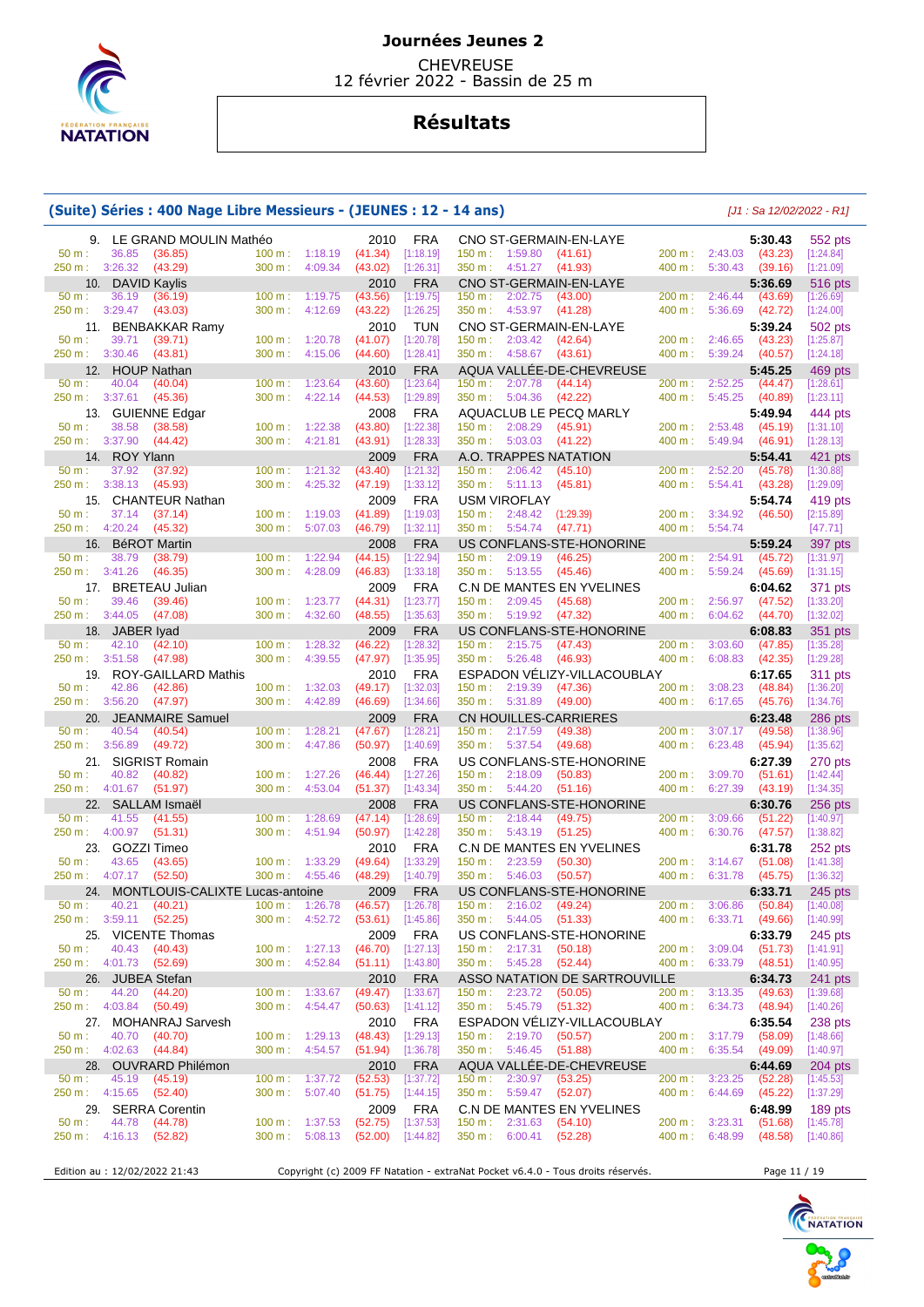

 CHEVREUSE 12 février 2022 - Bassin de 25 m

# **Résultats**

#### **(Suite) Séries : 400 Nage Libre Messieurs - (JEUNES : 12 - 14 ans)** [J1 : Sa 12/02/2022 - R1]

| 30. ALVAREZ Amaury                   |                              | 2009<br><b>FRA</b>     | AQUACLUB LE PECQ MARLY                    |                              | $170$ pts<br>6:54.63   |  |
|--------------------------------------|------------------------------|------------------------|-------------------------------------------|------------------------------|------------------------|--|
| 45.31<br>(45.31)<br>50 m:            | 100 m:<br>1:37.16            | [1:37.16]<br>(51.85)   | 150 m:<br>2:31.56<br>(54.40)              | 3:25.66<br>200 m:            | (54.10)<br>[1:48.50]   |  |
| 4:19.66<br>250 m:<br>(54.00)         | 5:13.13<br>300 m:            | (53.47)<br>[1:47.47]   | 350 m:<br>6:06.09<br>(52.96)              | 400 m:<br>6:54.63            | (48.54)<br>[1:41.50]   |  |
| 31. SEDILLE Timothée                 |                              | <b>FRA</b><br>2009     | <b>USM VIROFLAY</b>                       |                              | 7:07.16<br>$132$ pts   |  |
| 42.97<br>(42.97)<br>$50 m$ :         | 100 m:<br>1:33.82            | (50.85)<br>[1:33.82]   | $150 \text{ m}$ :<br>2:31.28<br>(57.46)   | 3:28.03<br>200 m:            | (56.75)<br>[1:54.21]   |  |
| 250 m:<br>4:25.03<br>(57.00)         | 5:22.25<br>300 m:            | (57.22)<br>[1:54.22]   | 6:18.40<br>(56.15)<br>350 m:              | 400 m:<br>7:07.16            | (48.76)<br>[1:44.91]   |  |
| 32. BOUSSADI Miles                   |                              | <b>FRA</b><br>2010     | AQUA VALLÉE-DE-CHEVREUSE                  |                              | $103$ pts<br>7:18.28   |  |
| 46.36<br>(46.36)<br>$50 m$ :         | 100 m:<br>1:42.04            | (55.68)<br>[1:42.04]   | (57.21)<br>$150 \text{ m}$ :<br>2:39.25   | 3:38.03<br>200 m:            | (58.78)<br>[1:55.99]   |  |
| 4:36.14<br>(58.11)<br>250 m :        | 5:32.03<br>300 m:            | (55.89)<br>[1:54.00]   | 6:27.50<br>350 m:<br>(55.47)              | 7:18.28<br>400 m:            | [1:46.25]<br>(50.78)   |  |
| 33. LOPEZ Nicolas                    |                              | <b>FRA</b><br>2008     | US CONFLANS-STE-HONORINE                  |                              | 57 pts<br>7:39.03      |  |
| 43.62<br>(43.62)<br>$50 m$ :         | 1:39.68<br>$100 \text{ m}$ : | [1:39.68]<br>(56.06)   | 150 m : 2:38.26<br>(58.58)                | 200 m:<br>3:38.74            | (1:00.48)<br>[1:59.06] |  |
| 4:43.17<br>(1:04.43)<br>250 m:       | 5:45.65<br>300 m:            | (1:02.48)<br>[2:06.91] | 350 m:<br>6:45.79<br>(1:00.14)            | 400 m:<br>7:39.03            | (53.24)<br>[1:53.38]   |  |
| 34. PERDERISET Eliott                |                              | <b>FRA</b><br>2010     | US CONFLANS-STE-HONORINE                  |                              | 37 pts<br>7:51.11      |  |
| 46.57<br>(46.57)<br>$50 m$ :         | 100 m:<br>1:43.75            | [1:43.75]<br>(57.18)   | $150 \text{ m}$ :<br>(1:00.70)<br>2:44.45 | 200 m:<br>3:47.42            | [2:03.67]<br>(1:02.97) |  |
| 4:52.21<br>(1:04.79)<br>250 m:       | 4:54.99<br>300 m:            | (2.78)<br>[1:07.57]    | 6:55.98<br>$350 m$ :<br>(2:00.99)         | 400 m:<br>7:51.11            | (55.13)<br>[2:56.12]   |  |
| <b>MARION Thomas</b><br>35.          |                              | <b>FRA</b><br>2009     | <b>USM VIROFLAY</b>                       |                              | 8:46.99<br>1 pt        |  |
| 51.17<br>(51.17)<br>$50 \text{ m}$ : | 100 m:<br>1:58.46            | [1:58.46]<br>(1:07.29) | $150 \text{ m}$ :<br>3:07.17<br>(1:08.71) | $200 \text{ m}$ :<br>4:17.71 | (1:10.54)<br>[2:19.25] |  |
| 5:28.03<br>250 m:<br>(1:10.32)       | 300 m:<br>6:37.49            | (1:09.46)<br>[2:19.78] | 350 m:<br>7:45.28<br>(1:07.79)            | 400 m:<br>8:46.99            | (1:01.71)<br>[2:09.50] |  |
| --- FAUCONNIER Léo                   |                              | <b>FRA</b><br>2010     | AQUA VALLÉE-DE-CHEVREUSE                  |                              | DNS dec                |  |

#### **Séries : 800 Nage Libre Messieurs - (JEUNES : 12 - 14 ans)** [J1 : Sa 12/02/2022 - R1]

|                |                  | 1. AZIZI Seifeddine     |                   |                | 2008      | <b>FRA</b> |                | <b>SN VERSAILLES</b>        |                          |                             |          | 9:25.56   | 955 pts        |
|----------------|------------------|-------------------------|-------------------|----------------|-----------|------------|----------------|-----------------------------|--------------------------|-----------------------------|----------|-----------|----------------|
| $50 m$ :       | 32.59            | (32.59)                 |                   | 100 m: 1:07.13 | (34.54)   | [1:07.13]  | 150 m:         | 1:42.92                     | (35.79)                  | 200 m:                      | 2:18.73  | (35.81)   | [1:11.60]      |
| 250 m:         | 2:54.42          | (35.69)                 | 300 m:            | 3:30.58        | (36.16)   | [1:11.85]  | 350 m:         | 4:06.33                     | (35.75)                  | 400 m:                      | 4:42.34  | (36.01)   | [1:11.76]      |
| 450 m :        | 5:18.34          | (36.00)                 | 500 m:            | 5:54.23        | (35.89)   | [1:11.89]  | 550 m:         | 6:30.36                     | (36.13)                  | 600 m:                      | 7:06.00  | (35.64)   | [1:11.77]      |
| 650 m: 7:41.60 |                  | (35.60)                 | 700 m:            | 8:17.05        | (35.45)   | [1:11.05]  | 750 m:         | 8:51.81                     | (34.76)                  | 800 m:                      | 9:25.56  | (33.75)   | [1:08.51]      |
|                | 2. TOMAS Léo     |                         |                   |                | 2008      | <b>FRA</b> |                | <b>SN VERSAILLES</b>        |                          |                             |          | 9:33.00   | 927 pts        |
| 50 m:          | 31.98            | (31.98)                 | 100 m:            | 1:07.03        | (35.05)   | [1:07.03]  | 150 m: 1:42.82 |                             | (35.79)                  | 200 m:                      | 2:18.56  | (35.74)   | [1:11.53]      |
| 250 m:         | 2:54.48          | (35.92)                 | 300 m:            | 3:30.39        | (35.91)   | [1:11.83]  | 350 m:         | 4:06.26                     | (35.87)                  | 400 m:                      | 4:42.34  | (36.08)   | [1:11.95]      |
| 450 m:         | $\sim$           |                         | 500 m:            | 5:54.28        | (1:11.94) | [1:11.94]  | 550 m:         | $\mathbb{Z} \to \mathbb{Z}$ |                          | 600 m:                      | 7:06.66  | (1:12.38) | [1:12.38]      |
| 650 m:         | $\sim$ $\sim$    |                         | 700 m:            | 8:19.01        | (1:12.35) | [1:12.35]  | 750 m:         | $\sim$ $\sim$               |                          | 800 m:                      | 9:33.00  | (1:13.99) | [1:13.99]      |
|                |                  | 3. GUNTZBERGER Matthias |                   |                | 2009      | <b>FRA</b> |                | <b>SN VERSAILLES</b>        |                          |                             |          | 9:35.99   | 916 pts        |
| $50 m$ :       | 32.53            | (32.53)                 | 100 m:            | 1:07.74        | (35.21)   | [1:07.74]  | 150 m:         | 1:43.57                     | (35.83)                  | 200 m:                      | 2:19.53  | (35.96)   | [1:11.79]      |
| 250 m:         | 2:54.96          | (35.43)                 | 300 m:            | 3:32.21        | (37.25)   | [1:12.68]  | 350 m:         | 4:08.78                     | (36.57)                  | 400 m:                      | 4:45.48  | (36.70)   | [1:13.27]      |
| 450 m:         | $\sim$ $\sim$    |                         | 500 m:            | $\sim$         |           |            | 550 m:         | $\sim$                      |                          | 600 m:                      | $\sim$   |           |                |
| 650 m:         | $\sim$ $\sim$    |                         | 700 m:            | ---            |           |            | 750 m:         | $\cdots$                    |                          | 800 m:                      | 9:35.99  | (4:50.51) | [4:50.51]      |
|                |                  | 4. RICHARD Nolhan       |                   |                | 2008      | <b>FRA</b> |                |                             | AQUA VALLÉE-DE-CHEVREUSE |                             |          | 10:09.27  | 797 pts        |
| $50 m$ :       | 33.69            | (33.69)                 | 100 m:            | 1:12.34        | (38.65)   | [1:12.34]  | 150 m:         | 1:50.75                     | (38.41)                  | 200 m:                      | 2:29.98  | (39.23)   | [1:17.64]      |
| 250 m:         | 3:08.81          | (38.83)                 | 300 m:            | 3:47.91        | (39.10)   | [1:17.93]  | 350 m:         | 4:26.37                     | (38.46)                  | 400 m:                      | 5:05.23  | (38.86)   | [1:17.32]      |
| 450 m:         | 5:43.17          | (37.94)                 | 500 m:            | 6:22.10        | (38.93)   | [1:16.87]  | 550 m:         | 7:00.18                     | (38.08)                  | 600 m:                      | 7:40.20  | (40.02)   | [1:18.10]      |
| 650 m :        | 8:17.09          | (36.89)                 | 700 m:            | 8:55.84        | (38.75)   | [1:15.64]  | 750 m:         | 9:32.62                     | (36.78)                  | 800 m:                      | 10:09.27 | (36.65)   | [1:13.43]      |
|                |                  |                         |                   |                |           |            |                |                             |                          |                             |          |           |                |
|                |                  | 5. ALEXANDRE Maxime     |                   |                | 2008      | <b>FRA</b> |                |                             |                          | ESPADON VÉLIZY-VILLACOUBLAY |          | 10:09.68  | 796 pts        |
| $50 m$ :       | 34.04            | (34.04)                 | 100 m:            | 1:01.64        | (27.60)   | [1:01.64]  | 150 m:         | 1:49.98                     | (48.34)                  | 200 m:                      | 2:28.64  | (38.66)   | [1:27.00]      |
| 250 m:         | 3:07.45          | (38.81)                 | 300 m:            | 3:45.82        | (38.37)   | [1:17.18]  | 350 m:         | 4:24.51                     | (38.69)                  | 400 m:                      | 5:03.16  | (38.65)   | [1:17.34]      |
| 450 m:         | $\sim$           |                         | 500 m:            | 6:20.60        | (1:17.44) | [1:17.44]  | 550 m:         | $\sim$ $\sim$               |                          | 600 m:                      | 7:37.89  | (1:17.29) | [1:17.29]      |
| 650 m:         | $\sim$           |                         | 700 m:            | 8:54.76        | (1:16.87) | [1:16.87]  | 750 m:         | $\sim$ $\sim$               |                          | 800 m:                      | 10:09.68 | (1:14.92) | [1:14.92]      |
|                |                  | 6. CLAVE Mathias        |                   |                | 2008      | <b>FRA</b> |                | <b>CSN GUYANCOURT</b>       |                          |                             |          | 10:25.67  | 741 pts        |
| $50 m$ :       | 34.03            | (34.03)                 | 100 m:            | 1:12.51        | (38.48)   | [1:12.51]  | 150 m:         | 1:52.10                     | (39.59)                  | $200 \text{ m}$ :           | 2:31.19  | (39.09)   | [1:18.68]      |
| 250 m:         | 3:10.70          | (39.51)                 | 300 m:            | 3:50.80        | (40.10)   | [1:19.61]  | 350 m:         | 4:30.70                     | (39.90)                  | 400 m:                      | 5:10.94  | (40.24)   | [1:20.14]      |
| 450 m:         | $\sim$           |                         | 500 m:            | 6:30.70        | (1:19.76) | [1:19.76]  | 550 m:         | $\sim$ $\sim$               |                          | 600 m:                      | 7:50.66  | (1:19.96) | [1:19.96]      |
| 650 m:         | $\sim$           |                         | 700 m:            | 9:09.88        | (1:19.22) | [1:19.22]  | 750 m:         | $\sim$ $\sim$               |                          | 800 m:                      | 10:25.67 | (1:15.79) | [1:15.79]      |
|                |                  | 7. CHAPELIER Owen       |                   |                | 2008      | <b>FRA</b> |                | <b>SN VERSAILLES</b>        |                          |                             |          | 10:27.14  | 737 pts        |
| $50 m$ :       | 35.60            | (35.60)                 | 100 m:            | 1:14.60        | (39.00)   | [1:14.60]  | 150 m:         | 1:53.97                     | (39.37)                  | 200 m:                      | 2:33.49  | (39.52)   | [1:18.89]      |
| 250 m:         | 3:12.92          | (39.43)                 | 300 m:            | 3:52.87        | (39.95)   | [1:19.38]  | 350 m:         | 4:32.78                     | (39.91)                  | 400 m:                      | 5:12.66  | (39.88)   | [1:19.79]      |
| 450 m:         | $\sim$ $\sim$    |                         | 500 m:            | 6:31.09        | (1:18.43) | [1:18.43]  | 550 m:         | $\sim$ $\sim$               |                          | 600 m:                      | 7:50.52  | (1:19.43) | [1:19.43]      |
| 650 m:         | $\sim$ $\sim$    |                         | 700 m:            | 9:10.24        | (1:19.72) | [1:19.72]  | 750 m:         | $\sim$                      |                          | 800 m:                      | 10:27.14 | (1:16.90) | [1:16.90]      |
| 8.             | <b>BARRE Léo</b> |                         |                   |                | 2009      | <b>FRA</b> |                |                             | AQUA VALLÉE-DE-CHEVREUSE |                             |          | 10:28.93  | <b>731 pts</b> |
| $50 m$ :       | 37.10            | (37.10)                 | $100 \text{ m}$ : | 1:17.79        | (40.69)   | [1:17.79]  | 150 m:         | 1:57.25                     | (39.46)                  | 200 m:                      | 2:36.78  | (39.53)   | [1:18.99]      |
| 250 m:         | 3:16.18          | (39.40)                 | 300 m:            | 3:56.00        | (39.82)   | [1:19.22]  | 350 m:         | 4:36.00                     | (40.00)                  | 400 m:                      | 5:15.15  | (39.15)   | [1:19.15]      |
| 450 m:         | $\sim$           |                         | 500 m:            | 6:33.61        | (1:18.46) | [1:18.46]  | 550 m:         | $\frac{1}{2}$               |                          | 600 m:                      | 7:52.28  | (1:18.67) | [1:18.67]      |
| 650 m:         | $\sim$           |                         | 700 m:            | 9:11.50        | (1:19.22) | [1:19.22]  | 750 m:         | $\cdots$                    |                          | 800 m:                      | 10:28.93 | (1:17.43) | [1:17.43]      |

Edition au : 12/02/2022 21:43 Copyright (c) 2009 FF Natation - extraNat Pocket v6.4.0 - Tous droits réservés. Page 12 / 19

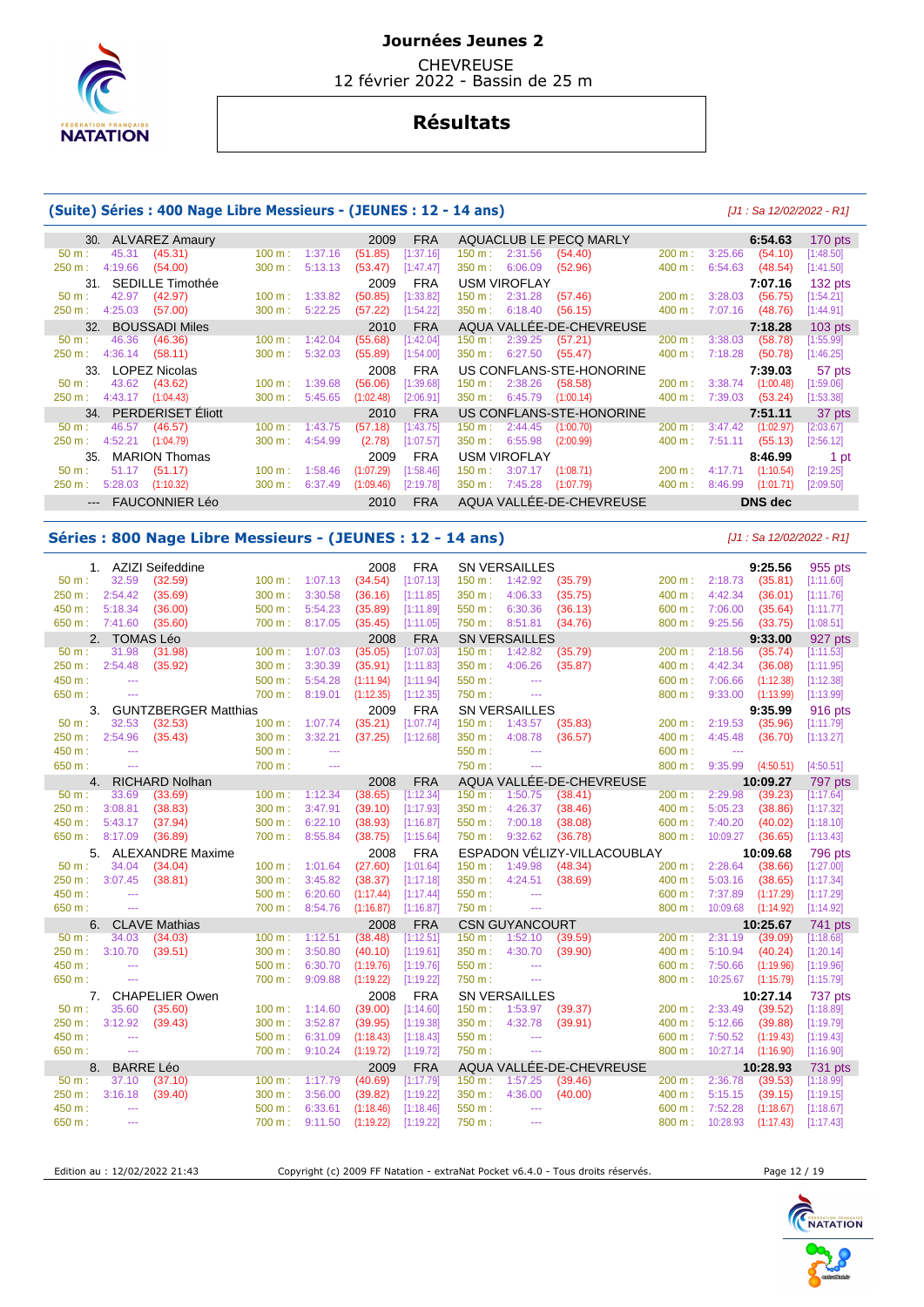

 CHEVREUSE 12 février 2022 - Bassin de 25 m

# **Résultats**

|                  |                           | (Suite) Séries : 800 Nage Libre Messieurs - (JEUNES : 12 - 14 ans) |                          |                                  |                                  |             |         |                             |                                |        |                                  |           | $[J1: Sa 12/02/2022 - R1]$ |
|------------------|---------------------------|--------------------------------------------------------------------|--------------------------|----------------------------------|----------------------------------|-------------|---------|-----------------------------|--------------------------------|--------|----------------------------------|-----------|----------------------------|
| 9.               |                           | <b>BROCHARD Alexandre</b>                                          |                          |                                  | 2009                             | <b>FRA</b>  |         |                             | AQUA VALLÉE-DE-CHEVREUSE       |        |                                  | 10:35.50  | 709 pts                    |
| 50 m:            | 35.25                     | (35.25)                                                            | 100 m: 1:14.55           |                                  | (39.30)                          | [1:14.55]   | 150 m:  | 1:54.55                     | (40.00)                        |        | 200 m: 2:34.72                   | (40.17)   | [1:20.17]                  |
| 250 m:           | 3:14.50                   | (39.78)                                                            | 300 m:                   | 3:54.12                          | (39.62)                          | [1:19.40]   | 350 m:  | 4:34.47                     | (40.35)                        | 400 m: | 5:14.75                          | (40.28)   | [1:20.63]                  |
| 450 m:           | $\overline{a}$            |                                                                    | $500 \text{ m}$ :        | 6:35.72                          | (1:20.97)                        | [1:20.97]   | 550 m:  | $\sim$ $\sim$               |                                | 600 m: | 7:55.58                          | (1:19.86) | [1:19.86]                  |
| 650 m:           | $\sim$                    |                                                                    | 700 m:                   | 9:15.47                          | (1:19.89)                        | [1:19.89]   | 750 m:  | $\sim$                      |                                | 800 m: | 10:35.50                         | (1:20.03) | [1:20.03]                  |
| 10.              |                           | <b>JULIEN Baptiste</b>                                             |                          |                                  | 2010                             | <b>FRA</b>  |         | <b>SN VERSAILLES</b>        |                                |        |                                  | 10:48.18  | 669 pts                    |
| 50 m:            | 38.04                     | (38.04)                                                            | 100 m:                   | 1:19.46                          | (41.42)                          | [1:19.46]   | 150 m:  | 2:01.11                     | (41.65)                        | 200 m: | 2:42.56                          | (41.45)   | [1:23.10]                  |
| 250 m:           | 3:23.75                   | (41.19)                                                            | 300 m:                   | 4:04.93                          | (41.18)                          | [1:22.37]   | 350 m:  | 4:46.36                     | (41.43)                        | 400 m: | 5:27.81                          | (41.45)   | [1:22.88]                  |
| 450 m:           | $\hspace{0.05cm} \ldots$  |                                                                    | $500 m$ :                | 6:48.89                          | (1:21.08)                        | [1:21.08]   | 550 m:  | $\scriptstyle\cdots$        |                                | 600 m: | 8:10.14                          | (1:21.25) | [1:21.25]                  |
| 650 m:           | $\sim$                    |                                                                    | 700 m:                   | 9:30.75                          | (1:20.61)                        |             | 750 m:  | $\sim$ $\sim$               |                                | 800 m: | 10:48.18                         | (1:17.43) | [1:17.43]                  |
|                  |                           |                                                                    |                          |                                  |                                  | [1:20.61]   |         |                             |                                |        |                                  |           |                            |
| 11.              |                           | <b>GAMEIRO DOS SANTOS Tiago</b>                                    |                          |                                  | 2008                             | POR         |         |                             | AQUACLUB LE PECQ MARLY         |        |                                  | 10:50.03  | 663 pts                    |
| 50 m:            | 31.98                     | (31.98)                                                            | 100 m:                   | 1:09.46                          | (37.48)                          | [1:09.46]   | 150 m:  | 1:47.95                     | (38.49)                        | 200 m: | 2:27.71                          | (39.76)   | [1:18.25]                  |
| 250 m:           | 3:07.84                   | (40.13)                                                            | 300 m:                   | 3:49.13                          | (41.29)                          | [1:21.42]   | 350 m : | 4:30.41                     | (41.28)                        | 400 m: | 5:12.16                          | (41.75)   | [1:23.03]                  |
| 450 m:           | 5:53.66                   | (41.50)                                                            | 500 m:                   | 6:36.36                          | (42.70)                          | [1:24.20]   | 550 m:  | 7:19.64                     | (43.28)                        | 600 m: | 8:02.42                          | (42.78)   | [1:26.06]                  |
| 650 m:           | 8:44.77                   | (42.35)                                                            | 700 m :                  | 9:26.75                          | (41.98)                          | [1:24.33]   | 750 m : | 10:08.73                    | (41.98)                        | 800 m: | 10:50.03                         | (41.30)   | [1:23.28]                  |
| 12.              |                           | <b>TESSON Marceau</b>                                              |                          |                                  | 2009                             | <b>FRA</b>  |         |                             | ASSO NATATION DE SARTROUVILLE  |        |                                  | 11:05.50  | 615 pts                    |
| 50 m:            | 37.98                     | (37.98)                                                            | 100 m:                   | 1:21.87                          | (43.89)                          | [1:21.87]   | 150 m:  | 2:07.43                     | (45.56)                        | 200 m: | 2:52.46                          | (45.03)   | [1:30.59]                  |
| 250 m:           | 3:39.12                   | (46.66)                                                            | 300 m:                   | 4:24.89                          | (45.77)                          | [1:32.43]   | 350 m : | 5:12.39                     | (47.50)                        | 400 m: | 5:57.97                          | (45.58)   | [1:33.08]                  |
| 450 m:           | 44                        |                                                                    | 500 m:                   | 6:43.62                          | (45.65)                          | [45.65]     | 550 m:  | $\sim$ $\sim$               |                                | 600 m: | $\overline{a}$                   |           |                            |
| 650 m:           | $\overline{\phantom{a}}$  |                                                                    | 700 m:                   | $\overline{a}$                   |                                  |             | 750 m:  | $\sim$ $\sim$               |                                | 800 m: | 11:05.50                         | (4:21.88) | [4:21.88]                  |
| 13.              |                           | <b>PINERO Antoine</b>                                              |                          |                                  | 2009                             | <b>FRA</b>  |         |                             | AQUACLUB LE PECQ MARLY         |        |                                  | 11:11.88  | 596 pts                    |
| 50 m:            | 35.23                     | (35.23)                                                            | 100 m:                   | 1:15.70                          | (40.47)                          | [1:15.70]   | 150 m:  | 1:57.41                     | (41.71)                        | 200 m: | 2:39.34                          | (41.93)   | [1:23.64]                  |
| 250 m:           | 3:21.45                   | (42.11)                                                            | 300 m:                   | 4:03.13                          | (41.68)                          | [1:23.79]   | 350 m:  | 4:46.13                     | (43.00)                        | 400 m: | 5:29.06                          | (42.93)   | [1:25.93]                  |
| 450 m:           | 6:11.78                   | (42.72)                                                            | 500 m:                   | 6:54.03                          | (42.25)                          | [1:24.97]   | 550 m:  | 7:38.53                     | (44.50)                        | 600 m: | 8:21.63                          | (43.10)   | [1:27.60]                  |
| 650 m:           | 9:07.63                   | (46.00)                                                            | 700 m :                  | 9:58.63                          | (51.00)                          | [1:37.00]   | 750 m : | 10:31.84                    | (33.21)                        | 800 m: | 11:11.88                         | (40.04)   | [1:13.25]                  |
|                  |                           |                                                                    |                          |                                  |                                  |             |         |                             |                                |        |                                  |           |                            |
|                  | 14. KHEMIR Ali            |                                                                    |                          |                                  | 2010                             | <b>FRA</b>  |         | <b>SN VERSAILLES</b>        |                                |        |                                  | 11:33.38  | 534 pts                    |
| 50 m:            | 40.48                     | (40.48)                                                            | 100 m:                   | 1:24.53                          | (44.05)                          | [1:24.53]   | 150 m:  | 2:08.88                     | (44.35)                        | 200 m: | 2:52.73                          | (43.85)   | [1:28.20]                  |
| 250 m:           | 3:36.73                   | (44.00)                                                            | 300 m:                   | 4:20.84                          | (44.11)                          | [1:28.11]   | 350 m : | 5:04.88                     | (44.04)                        | 400 m: | 5:48.88                          | (44.00)   | [1:28.04]                  |
| 450 m:           | $\overline{\phantom{a}}$  |                                                                    | 500 m:                   | 7:16.06                          | (1:27.18)                        | [1:27.18]   | 550 m:  | $\sim$ $\sim$               |                                | 600 m: | 8:42.84                          | (1:26.78) | [1:26.78]                  |
| 650 m:           | ---                       |                                                                    | 700 m:                   | 10:09.63                         | (1:26.79)                        | [1:26.79]   | 750 m:  | $\sim$ $\sim$               |                                | 800 m: | 11:33.38                         | (1:23.75) | [1:23.75]                  |
| 15.              |                           | <b>SROUJI William</b>                                              |                          |                                  | 2009                             | <b>FRA</b>  |         |                             | AQUACLUB LE PECQ MARLY         |        |                                  | 11:38.78  | 518 pts                    |
| 50 m:            | 37.28                     | (37.28)                                                            | 100 m:                   | 1:19.68                          | (42.40)                          | [1:19.68]   | 150 m:  | 2:03.36                     | (43.68)                        | 200 m: | 2:47.81                          | (44.45)   | [1:28.13]                  |
| 250 m:           | 3:32.14                   | (44.33)                                                            | 300 m:                   | 4:16.28                          | (44.14)                          | [1:28.47]   | 350 m:  | 5:02.03                     | (45.75)                        | 400 m: | 5:47.21                          | (45.18)   | [1:30.93]                  |
| 450 m:           | 6:32.86                   | (45.65)                                                            | 500 m:                   | 7:17.96                          | (45.10)                          | [1:30.75]   | 550 m : | 8:02.28                     | (44.32)                        | 600 m: | 8:46.50                          | (44.22)   | [1:28.54]                  |
| 650 m:           | 9:31.36                   | (44.86)                                                            | 700 m:                   | 10:14.03                         | (42.67)                          | [1:27.53]   | 750 m : | 10:58.46                    | (44.43)                        | 800 m: | 11:38.78                         | (40.32)   | [1:24.75]                  |
| 16.              |                           | <b>ARMANT Mathieu</b>                                              |                          |                                  | 2009                             | <b>FRA</b>  |         |                             | AQUA VALLÉE-DE-CHEVREUSE       |        |                                  | 11:43.00  | 507 pts                    |
| $50 m$ :         | 40.46                     | (40.46)                                                            | 100 m:                   | 1:24.95                          | (44.49)                          | [1:24.95]   | 150 m:  | 2:08.79                     | (43.84)                        | 200 m: | 2:52.82                          | (44.03)   | [1:27.87]                  |
| 250 m:           | 3:37.01                   | (44.19)                                                            | 300 m:                   | 4:21.20                          | (44.19)                          | [1:28.38]   | 350 m:  | 5:05.55                     | (44.35)                        | 400 m: | 5:50.40                          | (44.85)   | [1:29.20]                  |
| 450 m:           | 6:34.79                   | (44.39)                                                            | 500 m:                   | 7:19.19                          | (44.40)                          | [1:28.79]   | 550 m:  | 8:04.02                     | (44.83)                        | 600 m: | 8:48.20                          | (44.18)   | [1:29.01]                  |
| 650 m:           | 9:33.10                   | (44.90)                                                            | 700 m:                   | 10:18.12                         | (45.02)                          | [1:29.92]   | 750 m:  | 11:02.34                    | (44.22)                        | 800 m: | 11:43.00                         | (40.66)   | [1:24.88]                  |
|                  |                           |                                                                    |                          |                                  |                                  |             |         |                             |                                |        |                                  |           |                            |
| 17.<br>$50 m$ :  |                           | <b>JOSSEAUME Alexis</b>                                            |                          |                                  | 2009                             | <b>FRA</b>  |         |                             | NAUTIC CLUB RAMBOUILLET        |        |                                  | 12:22.27  | 405 pts                    |
|                  | 39.30                     | (39.30)                                                            | 100 m:                   | 1:24.88                          | (45.58)                          | [1:24.88]   | 150 m:  | 2:12.66                     | (47.78)                        | 200 m: | 3:20.83                          | (1:08.17) | [1:55.95]                  |
| 250 m:           | 3:47.64                   | (26.81)                                                            | 300 m:                   | 4:36.16                          | (48.52)                          | [1:15.33]   | 350 m : | 5:24.83                     | (48.67)                        | 400 m: | 6:12.98                          | (48.15)   | [1:36.82]                  |
| 450 m:           | $-$                       |                                                                    | 500 m:                   | 7:47.81                          | (1:34.83)                        | [1:34.83]   | 550 m:  | $\mathbb{Z} \to \mathbb{Z}$ |                                | 600 m: | 9:22.09                          | (1:34.28) | [1:34.28]                  |
| 650 m:           | $\scriptstyle\cdots$      |                                                                    | 700 m: 10:54.66          |                                  | (1:32.57)                        | [1:32.57]   | 750 m:  | $\sim$ $\sim$               |                                |        | 800 m: 12:22.27                  | (1:27.61) | [1:27.61]                  |
|                  |                           | 18. ZAMNI Armand                                                   |                          |                                  | 2009                             | <b>FRA</b>  |         |                             | <b>NAUTIC CLUB RAMBOUILLET</b> |        |                                  | 12:31.50  | <b>382 pts</b>             |
| $50 m$ :         |                           | 38.40 (38.40)                                                      |                          | $100 \text{ m}: 1:24.81 (46.41)$ |                                  | [1:24.81]   |         | 150 m : 2:11.71 (46.90)     |                                |        | 200 m: 3:00.06 (48.35) [1:35.25] |           |                            |
| 250 m: 3:46.81   |                           | (46.75)                                                            |                          |                                  | 300 m: 4:34.82 (48.01) [1:34.76] |             |         | 350 m : 5:23.00             | (48.18)                        |        | 400 m: 6:10.06 (47.06) [1:35.24] |           |                            |
| 450 m : 6:58.67  |                           | (48.61)                                                            |                          | 500 m: 7:49.34                   | $(50.67)$ [1:39.28]              |             |         | 550 m: 8:37.78              | (48.44)                        |        | 600 m: 9:25.03                   | (47.25)   | [1:35.69]                  |
| 650 m: 10:12.59  |                           | (47.56)                                                            |                          | 700 m: 11:01.58                  | (48.99)                          | $[1:36.55]$ |         | 750 m: 11:45.84             | (44.26)                        |        | 800 m: 12:31.50 (45.66)          |           | [1:29.92]                  |
|                  |                           | 19. CAYRON Nino                                                    |                          |                                  | 2010                             | FRA         |         |                             | NAUTIC CLUB RAMBOUILLET        |        |                                  | 12:55.96  | 326 pts                    |
| 50 m:            | 44.73                     | (44.73)                                                            | 100 m:                   | 1:33.28                          | (48.55)                          | [1:33.28]   |         | 150 m : 2:22.22             | (48.94)                        |        | 200 m: 3:11.30                   | (49.08)   | [1:38.02]                  |
| 250 m: 3:59.89   |                           | (48.59)                                                            | $300 \text{ m}: 4:49.10$ |                                  | (49.21)                          | [1:37.80]   |         | 350 m: 5:38.89              | (49.79)                        |        | 400 m: 6:27.98                   | (49.09)   | [1:38.88]                  |
| 450 m: 7:16.59   |                           | (48.61)                                                            | $500 \text{ m}: 8:05.20$ |                                  | (48.61)                          | [1:37.22]   |         | 550 m : 8:54.50             | (49.30)                        |        | 600 m : 9:43.27                  | (48.77)   | [1:38.07]                  |
| 650 m : 10:32.72 |                           | (49.45)                                                            |                          | 700 m: 11:10.79                  | (38.07)                          | [1:27.52]   |         | 750 m : 12:07.22            | (56.43)                        |        | 800 m: 12:55.96 (48.74)          |           | [1:45.17]                  |
|                  |                           |                                                                    |                          |                                  |                                  |             |         |                             |                                |        |                                  |           |                            |
|                  |                           | 20. CLEMENT Hedi                                                   |                          |                                  | 2009                             | <b>FRA</b>  |         |                             | AQUACLUB LE PECQ MARLY         |        |                                  | 13:10.16  | 296 pts                    |
| $50 m$ :         | 42.23                     | (42.23)                                                            |                          | $100 \text{ m}: 1:31.16$         | (48.93)                          | [1:31.16]   |         | 150 m: 2:21.02              | (49.86)                        |        | 200 m: 3:11.06                   | (50.04)   | [1:39.90]                  |
| 250 m: 4:00.76   |                           | (49.70)                                                            | 300 m: 4:51.66           |                                  | (50.90)                          | [1:40.60]   |         | 350 m : 5:41.41             | (49.75)                        |        | 400 m: 6:32.66                   | (51.25)   | [1:41.00]                  |
| 450 m :          | $\sim$                    |                                                                    |                          | $500 \text{ m}: 8:16.19$         | (1:43.53)                        | [1:43.53]   | 550 m:  | $\scriptstyle\cdots$        |                                |        | 600 m: 9:56.73 (1:40.54)         |           | [1:40.54]                  |
|                  | 650 m: 11:36.83 (1:40.10) |                                                                    | 700 m:                   | $\sim$ $\sim$                    |                                  |             | 750 m : | $\sim$                      |                                |        | 800 m: 13:10.16 (1:33.33)        |           | [3:13.43]                  |

Edition au : 12/02/2022 21:43 Copyright (c) 2009 FF Natation - extraNat Pocket v6.4.0 - Tous droits réservés. Page 13 / 19



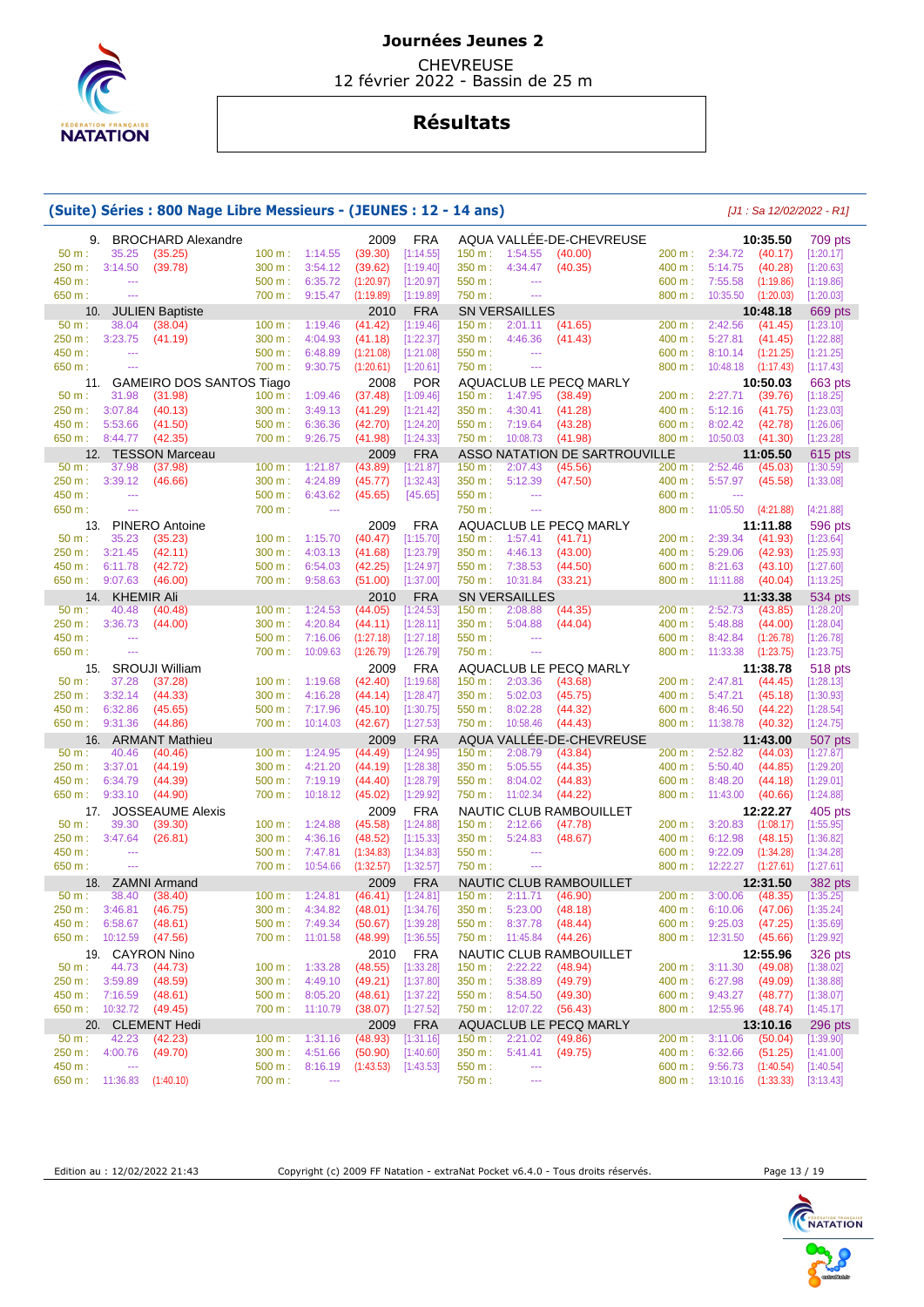

 CHEVREUSE 12 février 2022 - Bassin de 25 m

## **Résultats**

|                     |                   | (Suite) Séries : 800 Nage Libre Messieurs - (JEUNES : 12 - 14 ans) |                  |                    |                        |                        |                  |                                  |                               |                  |                    |                            | $[J1: Sa 12/02/2022 - R1]$ |
|---------------------|-------------------|--------------------------------------------------------------------|------------------|--------------------|------------------------|------------------------|------------------|----------------------------------|-------------------------------|------------------|--------------------|----------------------------|----------------------------|
|                     |                   |                                                                    |                  |                    |                        | <b>FRA</b>             |                  |                                  | ASSO NATATION DE SARTROUVILLE |                  |                    |                            |                            |
| 21.<br>50 m:        | 40.66             | <b>JULIA Aubin</b><br>(40.66)                                      | 100 m:           | 1:28.59            | 2010<br>(47.93)        | [1:28.59]              | 150 m:           | 2:17.16                          | (48.57)                       | 200 m:           | 3:06.81            | 13:10.44<br>(49.65)        | 295 pts<br>[1:38.22]       |
| 250 m :             | 3:58.84           | (52.03)                                                            | 300 m:           | 4:49.59            | (50.75)                | [1:42.78]              | 350 m :          | 5:38.76                          | (49.17)                       | 400 m:           | 6:28.68            | (49.92)                    | [1:39.09]                  |
| 450 m :             | 8:09.59           | (1:40.91)                                                          | 500 m:           | ---                |                        |                        | 550 m:           | 9:52.63                          | (1:43.04)                     | 600 m:           | ---                |                            |                            |
| 650 m:              | <u>.</u>          |                                                                    | 700 m:           | 11:33.87           | (1:41.24)              | [5:05.19]              | 750 m:           | 444                              |                               | 800 m:           | 13:10.44           | (1:36.57)                  | [1:36.57]                  |
| $\qquad \qquad - -$ |                   | DOMBEK--MIRO Alexander                                             |                  |                    | 2008                   | <b>FRA</b>             |                  |                                  | AQUA VALLÉE-DE-CHEVREUSE      |                  |                    | DNS dec                    |                            |
| ---                 | <b>NIEL Marin</b> |                                                                    |                  |                    | 2010                   | <b>FRA</b>             |                  | <b>SN VERSAILLES</b>             |                               |                  |                    | <b>DNS</b> dec             |                            |
|                     |                   |                                                                    |                  |                    |                        |                        |                  |                                  |                               |                  |                    |                            |                            |
|                     |                   | <b>VILLARET Thomas</b>                                             |                  |                    | 2009                   | <b>FRA</b>             |                  |                                  | NAUTIC CLUB RAMBOUILLET       |                  |                    | <b>DNS</b> dec             |                            |
|                     |                   | Série : 1500 Nage Libre Messieurs - (JEUNES : 12 - 14 ans)         |                  |                    |                        |                        |                  |                                  |                               |                  |                    |                            | $[J1: Sa 12/02/2022 - R1]$ |
| 1.                  | POHU Eloy         |                                                                    |                  |                    | 2008                   | <b>FRA</b>             |                  |                                  | AQUA VALLÉE-DE-CHEVREUSE      |                  |                    | 17:25.37                   | 1024 pts                   |
| 50 m:               | 31.26             | (31.26)                                                            | 100 m:           | 1:06.40            | (35.14)                | [1:06.40]              | 150 m:           | 1:40.95                          | (34.55)                       | 200 m:           | 2:14.96            | (34.01)                    | [1:08.56]                  |
| 250 m :             | 2:50.30           | (35.34)                                                            | 300 m:           | 3:24.97            | (34.67)                | [1:10.01]              | 350 m :          | 3:59.43                          | (34.46)                       | 400 m:           | 4:34.57            | (35.14)                    | [1:09.60]                  |
| 450 m:              | $\overline{a}$    |                                                                    | 500 m:           | 5:44.42            | (1:09.85)              | [1:09.85]              | 550 m:           | 444                              |                               | 600 m:           | 6:54.02            | (1:09.60)                  | [1:09.60]                  |
| 650 m:              | ---               |                                                                    | 700 m:           | 8:04.91            | (1:10.89)              | [1:10.89]              | 750 m:           | ---                              |                               | 800 m:           | 9:15.28            | (1:10.37)                  | [1:10.37]                  |
| 850 m:              | ---               |                                                                    | 900 m:           | 10:25.63           | (1:10.35)              | [1:10.35]              | 950 m:           | ---                              |                               | 1000 m:          | 11:36.25           | (1:10.62)                  | [1:10.62]                  |
| 1050 m:             | ---               |                                                                    | 1100 m:          | 12:46.86           | (1:10.61)              | [1:10.61]              | 1150 m:          | ---                              |                               | 1200 m:          | 13:56.55           | (1:09.69)                  | [1:09.69]                  |
| 1250 m:             | $\sim$            |                                                                    | 1300 m:          | 15:06.41           | (1:09.86)              | [1:09.86]              | 1350 m:          | ---                              |                               | 1400 m:          | 16:16.87           | (1:10.46)                  | [1:10.46]                  |
| 1450 m:             | <u>.</u>          |                                                                    | 1500 m:          | 17:25.37           | (1:08.50)              | [1:08.50]              |                  |                                  |                               |                  |                    |                            |                            |
| 2.                  |                   | <b>AZIZI Seifeddine</b>                                            |                  |                    | 2008                   | <b>FRA</b>             |                  | <b>SN VERSAILLES</b>             |                               |                  |                    | 17:56.31                   | 964 pts                    |
| 50 m:               | 32.44             | (32.44)                                                            | 100 m:           | 1:07.80            | (35.36)                | [1:07.80]              | 150 m:           | 1:43.43                          | (35.63)                       | 200 m:           | 2:19.30            | (35.87)                    | [1:11.50]                  |
| 250 m:              | 2:55.45           | (36.15)                                                            | 300 m:           | 3:31.71            | (36.26)                | [1:12.41]              | 350 m :          | 4:08.01                          | (36.30)                       | 400 m:           | 4:44.36            | (36.35)                    | [1:12.65]                  |
| 450 m:              | 5:20.44           | (36.08)                                                            | 500 m:           | 5:56.60            | (36.16)                | [1:12.24]              | 550 m:           | 6:32.86                          | (36.26)                       | 600 m:           | 7:09.15            | (36.29)                    | [1:12.55]                  |
| 650 m:              | 7:45.45           | (36.30)                                                            | 700 m:           | 8:21.63            | (36.18)                | [1:12.48]              | 750 m :          | 8:57.43                          | (35.80)                       | 800 m:           | 9:33.55            | (36.12)                    | [1:11.92]                  |
| 850 m:              | 10:09.47          | (35.92)                                                            | 900 m:           | 10:45.77           | (36.30)                | [1:12.22]              | 950 m:           | 11:21.84                         | (36.07)                       | 1000 m:          | 11:58.12           | (36.28)                    | [1:12.35]                  |
| 1050 m:             | 12:34.18          | (36.06)                                                            | 1100 m:          | 13:10.09           | (35.91)                | [1:11.97]              | 1150 m:          | 13:46.10                         | (36.01)                       | 1200 m:          | 14:22.15           | (36.05)                    | [1:12.06]                  |
| 1250 m:             | 14:58.37          | (36.22)                                                            | 1300 m:          | 15:34.04           | (35.67)                | [1:11.89]              | 1350 m:          | 16:10.21                         | (36.17)                       | 1400 m:          | 16:46.30           | (36.09)                    | [1:12.26]                  |
| 1450 m:             | 17:21.80          | (35.50)                                                            | 1500 m:          | 17:56.31           | (34.51)                | [1:10.01]              |                  |                                  |                               |                  |                    |                            |                            |
| 3.                  |                   | <b>SOURDOU Nicolas</b>                                             |                  |                    | 2008                   | <b>FRA</b>             |                  | <b>CSN GUYANCOURT</b>            |                               |                  |                    | 18:19.86                   | 919 pts                    |
| 50 m:               | 33.33             | (33.33)                                                            | 100 m:           | 1:09.71            | (36.38)                | [1:09.71]              | 150 m:           | 1:46.78                          | (37.07)                       | 200 m:           | 2:23.82            | (37.04)                    | [1:14.11]                  |
| 250 m :             | 3:01.01           | (37.19)                                                            | 300 m:           | 3:38.37            | (37.36)                | [1:14.55]              | 350 m :          | 4:15.56                          | (37.19)                       | 400 m:           | 4:53.09            | (37.53)                    | [1:14.72]                  |
| 450 m :             | 5:30.40           | (37.31)                                                            | 500 m:           | 6:07.90            | (37.50)                | [1:14.81]              | 550 m:           | 6:44.96                          | (37.06)                       | 600 m:           | 7:21.96            | (37.00)                    | [1:14.06]                  |
| 650 m :             | 7:58.92           | (36.96)                                                            | 700 m:           | 8:35.90            | (36.98)                | [1:13.94]              | 750 m :          | 9:12.78                          | (36.88)                       | 800 m:           | 9:49.81            | (37.03)                    | [1:13.91]                  |
| 850 m:              | 10:27.29          | (37.48)                                                            | 900 m:           | 11:04.06           | (36.77)                | [1:14.25]              | 950 m:           | 11:40.26                         | (36.20)                       | 1000 m:          | 12:18.07           | (37.81)                    | [1:14.01]                  |
| 1050 m:             | 12:55.31          | (37.24)                                                            | 1100 m:          | 13:31.61           | (36.30)                | [1:13.54]              | 1150 m:          | 14:08.47                         | (36.86)                       | 1200 m:          | 14:45.40           | (36.93)                    | [1:13.79]                  |
| 1250 m:             | 15:21.76          | (36.36)                                                            | 1300 m:          | 15:58.42           | (36.66)                | [1:13.02]              | 1350 m:          | 16:34.83                         | (36.41)                       | 1400 m:          | 17:11.10           | (36.27)                    | [1:12.68]                  |
| 1450 m:             | 17:46.99          | (35.89)                                                            | 1500 m:          | 18:19.86           | (32.87)                | [1:08.76]              |                  |                                  |                               |                  |                    |                            |                            |
| 4.                  |                   | <b>JENVRIN Leo</b>                                                 |                  |                    | 2008                   | <b>FRA</b>             |                  | <b>CSN GUYANCOURT</b>            |                               |                  |                    | 18:40.43                   | 880 pts                    |
| 50 m:<br>250 m:     | 33.81             | (33.81)                                                            | 100 m:           | 1:10.25            | (36.44)                | [1:10.25]              | 150 m:           | 1:47.27                          | (37.02)                       | 200 m:           | 2:24.06            | (36.79)                    | [1:13.81]                  |
| 450 m:              | 3:01.27<br>---    | (37.21)                                                            | 300 m:           | 3:38.95            | (37.68)<br>(1:14.57)   | [1:14.89]              | 350 m :          | 4:16.52<br>---                   | (37.57)                       | 400 m:           | 4:53.95            | (37.43)                    | [1:15.00]                  |
| 650 m:              |                   |                                                                    | 500 m:<br>700 m: | 6:08.52<br>8:38.31 |                        | [1:14.57]<br>[1:14.96] | 550 m:<br>750 m: | ---                              |                               | 600 m:<br>800 m: | 7:23.35<br>9:53.61 | (1:14.83)                  | [1:14.83]<br>[1:15.30]     |
| 850 m:              | ---               |                                                                    | 900 m:           | 11:08.85           | (1:14.96)<br>(1:15.24) | [1:15.24]              | 950 m:           | ---                              |                               | 1000 m:          | 12:23.70           | (1:15.30)<br>(1:14.85)     | [1:14.85]                  |
| 1050 m:             | ---               |                                                                    | 1100 m:          | 13:37.98           | (1:14.28)              | [1:14.28]              | 1150 m:          | ---                              |                               | 1200 m:          | 14:53.42           | (1:15.44)                  | [1:15.44]                  |
| 1250 m:             | ---               |                                                                    |                  | 1300 m: 16:08.74   | (1:15.32)              | [1:15.32]              | 1350 m:          | $\scriptstyle\cdots$             |                               |                  |                    | 1400 m: 17:23.67 (1:14.93) | [1:14.93]                  |
| 1450 m:             | ---               |                                                                    | 1500 m:          | 18:40.43           | (1:16.76)              | [1:16.76]              |                  |                                  |                               |                  |                    |                            |                            |
|                     |                   |                                                                    |                  |                    |                        |                        |                  |                                  |                               |                  |                    |                            |                            |
| 5.<br>50 m:         | 33.50             | ALBEROLA Peyo<br>(33.50)                                           | 100 m:           | 1:10.52            | 2008<br>(37.02)        | <b>FRA</b>             |                  | <b>CSN GUYANCOURT</b><br>1:47.88 | (37.36)                       |                  | 2:24.97            | 18:52.87<br>(37.09)        | 858 pts<br>[1:14.45]       |
| 250 m:              | 3:02.16           | (37.19)                                                            | 300 m:           | 3:40.24            | (38.08)                | [1:10.52]<br>[1:15.27] | 150 m:<br>350 m: | 4:18.03                          | (37.79)                       | 200 m:<br>400 m: | 4:55.40            | (37.37)                    | [1:15.16]                  |
| 450 m :             | 5:32.91           | (37.51)                                                            | 500 m:           | 6:10.16            | (37.25)                | [1:14.76]              | 550 m:           | 6:47.90                          | (37.74)                       | 600 m:           | 7:24.87            | (36.97)                    |                            |
| 650 m :             | 8:02.40           | (37.53)                                                            | 700 m:           | 8:40.21            | (37.81)                | [1:15.34]              | 750 m :          | 9:17.67                          | (37.46)                       | 800 m:           | 9:55.27            | (37.60)                    | [1:14.71]<br>[1:15.06]     |
| 850 m:              | 10:32.78          | (37.51)                                                            | 900 m:           | 11:10.51           | (37.73)                | [1:15.24]              | 950 m:           | 11:48.43                         | (37.92)                       | 1000 m:          | 12:26.49           | (38.06)                    | [1:15.98]                  |
| 1050 m:             | 13:04.65          | (38.16)                                                            | 1100 m:          | 13:42.94           | (38.29)                | [1:16.45]              | 1150 m:          | 14:21.11                         | (38.17)                       | 1200 m:          | 14:59.98           | (38.87)                    | [1:17.04]                  |
| 1250 m:             | 15:38.23          | (38.25)                                                            | 1300 m:          | 16:17.99           | (39.76)                | [1:18.01]              | 1350 m:          | 16:55.71                         | (37.72)                       |                  | 1400 m: 17:34.98   | (39.27)                    | [1:16.99]                  |
| 1450 m:             | 18:13.84          | (38.86)                                                            | 1500 m:          | 18:52.87           | (39.03)                | [1:17.89]              |                  |                                  |                               |                  |                    |                            |                            |
|                     |                   |                                                                    |                  |                    |                        |                        |                  |                                  |                               |                  |                    |                            |                            |



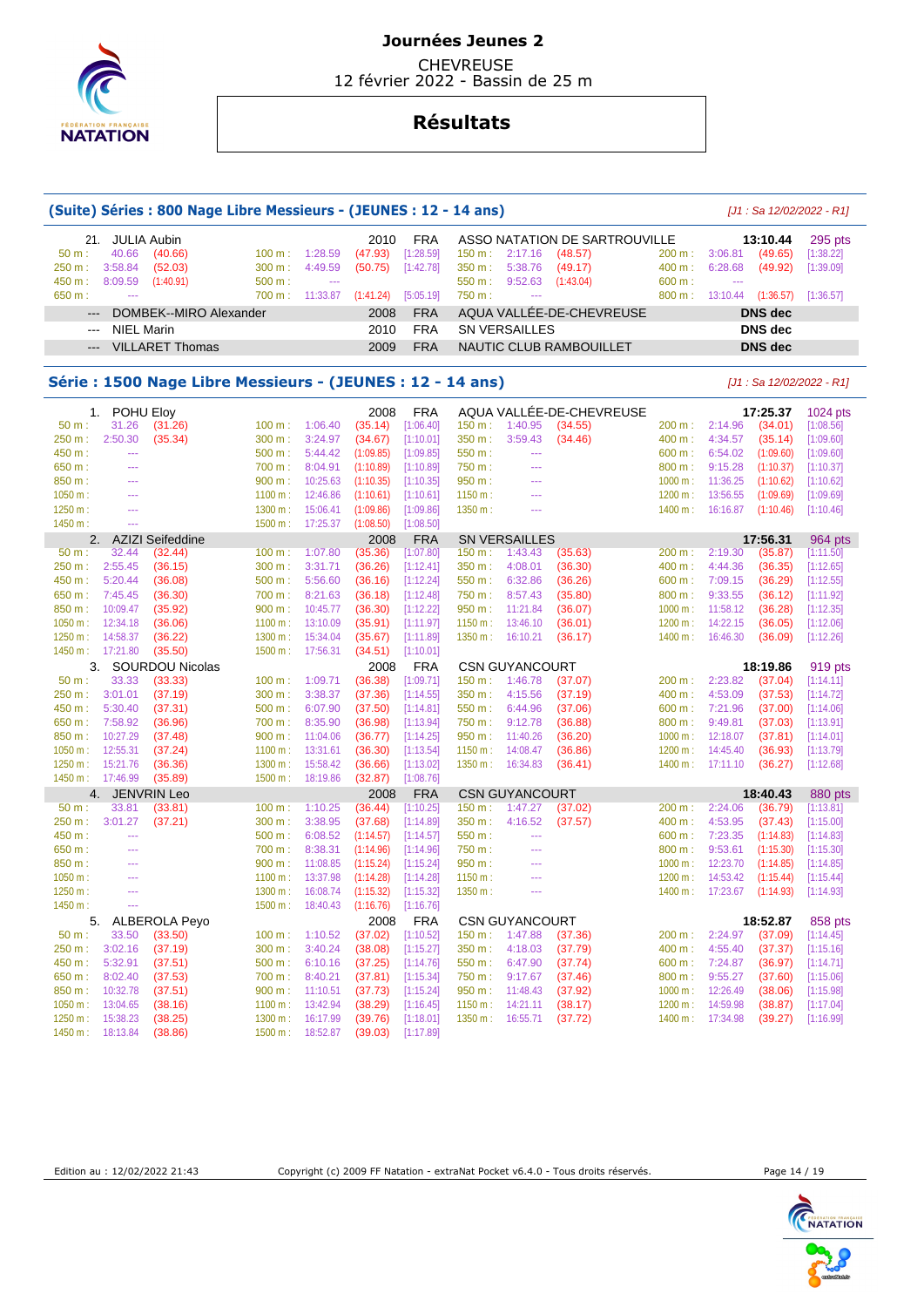

**CHEVREUSE** 12 février 2022 - Bassin de 25 m

# **Résultats**

### **(Suite) Série : 1500 Nage Libre Messieurs - (JEUNES : 12 - 14 ans)** [J1 : Sa 12/02/2022 - R1]

| 6.       |         | <b>DESMAISON Tom</b>            |         |          | 2008      | <b>FRA</b> |         | <b>SN VERSAILLES</b> |                        |         |          | 19:01.42  | 842 pts              |
|----------|---------|---------------------------------|---------|----------|-----------|------------|---------|----------------------|------------------------|---------|----------|-----------|----------------------|
| 50 m:    | 34.87   | (34.87)                         | 100 m:  | 1:12.72  | (37.85)   | [1:12.72]  | 150 m:  | 1:51.19              | (38.47)                | 200 m:  | 2:30.05  | (38.86)   | [1:17.33]            |
| 250 m:   | 3:08.40 | (38.35)                         | 300 m:  | 3:46.94  | (38.54)   | [1:16.89]  | 350 m:  | 4:25.55              | (38.61)                | 400 m:  | 5:04.00  | (38.45)   | [1:17.06]            |
| 450 m:   | ---     |                                 | 500 m:  | 6:20.58  | (1:16.58) | [1:16.58]  | 550 m:  | $- - -$              |                        | 600 m:  | 7:36.90  | (1:16.32) | [1:16.32]            |
| 650 m:   | ---     |                                 | 700 m:  | 8:53.37  | (1:16.47) | [1:16.47]  | 750 m:  | $- - -$              |                        | 800 m:  | 10:09.44 | (1:16.07) | [1:16.07]            |
| 850 m:   | ---     |                                 | 900 m:  | 11:24.75 | (1:15.31) | [1:15.31]  | 950 m:  | $- - -$              |                        | 1000 m: | 12:41.65 | (1:16.90) | [1:16.90]            |
| 1050 m:  | ---     |                                 | 1100 m: | 13:57.79 | (1:16.14) | [1:16.14]  | 1150 m: | ---                  |                        | 1200 m: | 15:15.25 | (1:17.46) | [1:17.46]            |
| 1250 m:  | ---     |                                 | 1300 m: | 16:31.58 | (1:16.33) | [1:16.33]  | 1350 m: | $- - -$              |                        | 1400 m: | 17:47.22 | (1:15.64) | [1:15.64]            |
| 1450 m:  | ---     |                                 | 1500 m: | 19:01.42 | (1:14.20) | [1:14.20]  |         |                      |                        |         |          |           |                      |
|          |         |                                 |         |          |           |            |         |                      |                        |         |          |           |                      |
|          |         |                                 |         |          | 2008      | <b>FRA</b> |         |                      | AQUACLUB LE PECQ MARLY |         |          | 22:53.67  |                      |
| $50 m$ : | 39.68   | <b>GUIENNE Edgar</b><br>(39.68) | 100 m:  | 1:25.59  | (45.91)   | [1:25.59]  | 150 m : | 2:12.41              | (46.82)                | 200 m:  | 2:58.99  | (46.58)   | 475 pts<br>[1:33.40] |
| 250 m:   | 3:44.85 | (45.86)                         | 300 m:  | 4:31.85  | (47.00)   | [1:32.86]  | 350 m:  | 5:17.76              | (45.91)                | 400 m:  | 6:04.10  | (46.34)   | [1:32.25]            |
| 450 m:   | ---     |                                 | 500 m:  | 7:36.83  | (1:32.73) | [1:32.73]  | 550 m:  | $- - -$              |                        | 600 m:  | 9:08.70  | (1:31.87) | 1:31.87              |
| 650 m:   | ---     |                                 | 700 m:  | 10:42.30 | (1:33.60) | [1:33.60]  | 750 m:  | $- - -$              |                        | 800 m:  | 12:14.99 | (1:32.69) | [1:32.69]            |
| 850 m:   | ---     |                                 | 900 m:  | 13:47.50 | (1:32.51) | [1:32.51]  | 950 m:  | $- - -$              |                        | 1000 m: | 15:19.48 | (1:31.98) | [1:31.98]            |
| 1050 m:  | ---     |                                 | 1100 m: | 16:53.04 | (1:33.56) | [1:33.56]  | 1150 m: | $- - -$              |                        | 1200 m: | 18:23.71 | (1:30.67) | [1:30.67]            |
| 1250 m:  | ---     |                                 | 1300 m: | 19:56.76 | (1:33.05) | [1:33.05]  | 1350 m: | ---                  |                        | 1400 m: | 21:27.26 | (1:30.50) | [1:30.50]            |
| 1450 m:  | ---     |                                 | 1500 m: | 22:53.67 | (1:26.41) | [1:26.41]  |         |                      |                        |         |          |           |                      |

#### **Séries : 100 Dos Messieurs - (JEUNES : 12 - 14 ans)** [J1 : Sa 12/02/2022 - R1]

| 50 m :           | 1. TOMAS Léo<br>32.60 (32.60)            | $100 m$ : 1:07.74         | 2008<br>$(35.14)$ [1:07.74] | <b>FRA</b>              | <b>SN VERSAILLES</b>        | 1:07.74 | 899 pts        |
|------------------|------------------------------------------|---------------------------|-----------------------------|-------------------------|-----------------------------|---------|----------------|
|                  | 2. AZIZI Seifeddine                      |                           | 2008                        | <b>FRA</b>              | <b>SN VERSAILLES</b>        | 1:09.34 | 859 pts        |
| 50 m :           | 33.71 (33.71)                            | 100 m: 1:09.34            | (35.63)                     | [1:09.34]               |                             |         |                |
|                  | 3. DEGHMOUS Nolan                        |                           | 2008                        | <b>FRA</b>              | CNO ST-GERMAIN-EN-LAYE      | 1:10.35 | 835 pts        |
| 50 m :           | 33.60 (33.60)                            | $100 \text{ m}$ : 1:10.35 | (36.75)                     | [1:10.35]               |                             |         |                |
|                  | 4. ENNEBATI OUAKSEL Mazir                |                           | 2009                        | <b>FRA</b>              | <b>SN VERSAILLES</b>        | 1:13.59 | 758 pts        |
| 50 m :           | 36.24 (36.24)                            | $100 m$ : 1:13.59         | (37.35)<br>2009             | [1:13.59]<br><b>FRA</b> |                             |         |                |
| 50 m : _         | 5. GUNTZBERGER Matthias<br>35.96 (35.96) | $100 \text{ m}: 1:13.89$  | (37.93)                     | [1:13.89]               | <b>SN VERSAILLES</b>        | 1:13.89 | 751 pts        |
| 6.               | <b>ROUDILLON Timo</b>                    |                           | 2010                        | <b>FRA</b>              | CN HOUILLES-CARRIERES       | 1:16.10 | 701 pts        |
| 50 m:            | 36.65 (36.65)                            | $100 m$ : 1:16.10         | (39.45)                     | [1:16.10]               |                             |         |                |
|                  | 7. PINERO Antoine                        |                           | 2009                        | <b>FRA</b>              | AQUACLUB LE PECQ MARLY      | 1:17.60 | 668 pts        |
| $50 \text{ m}$ : | 37.41 (37.41)                            | 100 m: 1:17.60            | $(40.19)$ [1:17.60]         |                         |                             |         |                |
|                  | 8. CROLY-LABOURDETTE Niels               |                           | 2008                        | <b>FRA</b>              | LE CHESNAY NATATION         | 1:18.00 | 659 pts        |
| 50 m :           | 37.22 (37.22)                            | $100 m$ : 1:18.00         | (40.78)                     | [1:18.00]               |                             |         |                |
| 50 m :           | 9. DUMOUCHY Adam<br>38.00 (38.00)        | 100 m: 1:18.60            | 2008<br>(40.60)             | <b>FRA</b><br>[1:18.60] | A.O. TRAPPES NATATION       | 1:18.60 | 646 pts        |
|                  | 10. GLEIZE Matéo                         |                           | 2009                        | <b>FRA</b>              | ESPADON VÉLIZY-VILLACOUBLAY | 1:21.74 | <b>581 pts</b> |
| $50 m$ :         | 40.47 (40.47)                            | 100 m: 1:21.74            | (41.27)                     | [1:21.74]               |                             |         |                |
|                  | 11. ROY Ylann                            |                           | 2009                        | <b>FRA</b>              | A.O. TRAPPES NATATION       | 1:22.50 | 565 pts        |
| $50 m$ :         | 39.79 (39.79)                            | $100 m$ : 1:22.50         | (42.71)                     | [1:22.50]               |                             |         |                |
|                  | 12. DAVID Kaylis                         |                           | 2010                        | <b>FRA</b>              | CNO ST-GERMAIN-EN-LAYE      | 1:22.54 | 565 pts        |
| 50 m:            | 39.18 (39.18)                            | 100 m: 1:22.54            | (43.36)                     | [1:22.54]               |                             |         |                |
|                  | 13. SIGRIST Romain                       |                           | 2008                        | <b>FRA</b>              | US CONFLANS-STE-HONORINE    | 1:25.38 | 509 pts        |
| $50 m$ :         | 42.19 (42.19)                            | 100 m: 1:25.38            | $(43.19)$ [1:25.38]         |                         |                             |         |                |
| 50 m :           | 14. COGNAC Victor<br>43.54 (43.54)       | 100 m: 1:26.20            | 2009<br>(42.66)             | <b>FRA</b><br>[1:26.20] | CNO ST-GERMAIN-EN-LAYE      | 1:26.20 | 494 pts        |
|                  | 15. NAOUN Kenzy                          |                           | 2010                        | <b>FRA</b>              | SN VERSAILLES               | 1:27.52 | 469 pts        |
| 50 m :           | 42.25 (42.25)                            | $100 m$ : 1:27.52         | $(45.27)$ [1:27.52]         |                         |                             |         |                |
| 16.              | <b>DUBAU Remv</b>                        |                           | 2009                        | <b>FRA</b>              | <b>CSN GUYANCOURT</b>       | 1:28.57 | 451 pts        |
| 50 m:            | 42.51 (42.51)                            | 100 m: 1:28.57            | (46.06)                     | [1:28.57]               |                             |         |                |
|                  | 17. BéROT Martin                         |                           | 2008                        | <b>FRA</b>              | US CONFLANS-STE-HONORINE    | 1:28.72 | 448 pts        |
| $50 m$ :         | 43.60 (43.60)                            | 100 m: 1:28.72            | $(45.12)$ [1:28.72]         |                         |                             |         |                |
|                  | 18. MATTE Raphael                        |                           | 2009                        | <b>FRA</b>              | LES SQUALES DE CHATOU       | 1:29.68 | 431 pts        |
| 50 m:            | 44.87 (44.87)                            | $100 m$ : 1:29.68         | (44.81)                     | [1:29.68]               |                             |         |                |
| 19.<br>$50 m$ :  | JABER Iyad<br>45.09 (45.09)              | 100 m: 1:30.16            | 2009<br>$(45.07)$ [1:30.16] | <b>FRA</b>              | US CONFLANS-STE-HONORINE    | 1:30.16 | 423 pts        |
| 20.              | PINTO Estéban                            |                           | 2008                        | <b>FRA</b>              | <b>CN POISSY</b>            | 1:30.26 | 421 pts        |
| 50 m:            | 46.45 (46.45)                            | $100 m$ : 1:30.26         | $(43.81)$ [1:30.26]         |                         |                             |         |                |

Edition au : 12/02/2022 21:43 Copyright (c) 2009 FF Natation - extraNat Pocket v6.4.0 - Tous droits réservés. Page 15 / 19

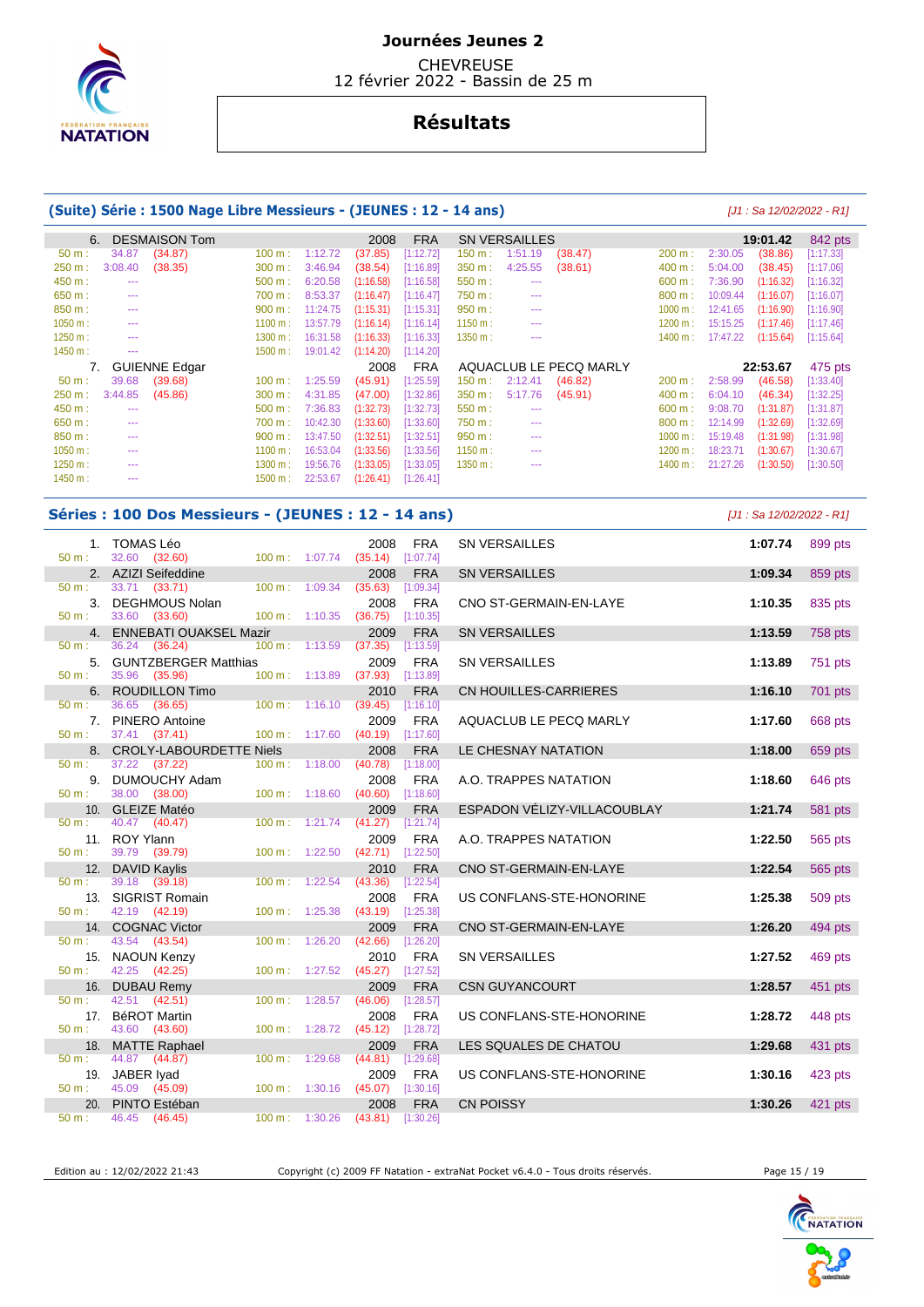

 CHEVREUSE 12 février 2022 - Bassin de 25 m

## **Résultats**

|                     | (Suite) Séries : 100 Dos Messieurs - (JEUNES : 12 - 14 ans)                                           |                                                                    |                                       | [J1 : Sa 12/02/2022 - R1]    |                |
|---------------------|-------------------------------------------------------------------------------------------------------|--------------------------------------------------------------------|---------------------------------------|------------------------------|----------------|
| $50 m$ :            | 21. LOPEZ Nicolas<br>$100 m$ : 1:31.16<br>44.90 (44.90)                                               | <b>FRA</b><br>2008<br>$(46.26)$ [1:31.16]                          | US CONFLANS-STE-HONORINE              | 1:31.16                      | 405 pts        |
| $50 m$ :            | 22. DARRASPEN Adan<br>44.24 (44.24)<br>1:32.33<br>100 m:                                              | 2010<br><b>FRA</b><br>(48.09)<br>[1:32.33]                         | LES SQUALES DE CHATOU                 | 1:32.33                      | 386 pts        |
| 23.                 | <b>CARPENTIER Hugo</b>                                                                                | <b>FRA</b><br>2010                                                 | AS PORCHEVILLE                        | 1:32.42                      | 384 pts        |
| $50 m$ :            | 44.35 (44.35)<br>1:32.42<br>100 m:<br>24. JULIA Aubin                                                 | [1:32.42]<br>(48.07)<br><b>FRA</b><br>2010                         | ASSO NATATION DE SARTROUVILLE         | 1:33.30                      | 370 pts        |
| $50 m$ :            | 45.59<br>$100 \text{ m}$ : 1:33.30<br>(45.59)<br>25. SALLAM Ismaël                                    | [1:33.30]<br>(47.71)<br><b>FRA</b><br>2008                         | US CONFLANS-STE-HONORINE              | 1:35.67                      | 333 pts        |
| $50 m$ :<br>26.     | 47.23 (47.23)<br>1:35.67<br>100 m:<br><b>VICENTE Thomas</b>                                           | [1:35.67]<br>(48.44)<br><b>FRA</b><br>2009                         | US CONFLANS-STE-HONORINE              | 1:37.18                      | 310 pts        |
| $50 m$ :            | 47.01 (47.01)<br>1:37.18<br>100 m:<br>27. MAZUEL Hugo                                                 | (50.17)<br>[1:37.18]<br>2010<br><b>FRA</b>                         | CN POISSY                             | 1:37.86                      | 300 pts        |
| $50 m$ :            | 48.39 (48.39)<br>100 m: 1:37.86<br>28. EL QOQUI Imrane                                                | $(49.47)$ [1:37.86]<br>2009<br><b>FRA</b>                          | <b>CN ANDRESY</b>                     | 1:37.96                      | 298 pts        |
| $50 m$ :            | 47.49 (47.49)<br>100 m: 1:37.96                                                                       | $(50.47)$ [1:37.96]                                                |                                       |                              |                |
| 29.<br>$50 m$ :     | MONTLOUIS-CALIXTE Lucas-antoine<br>100 m: 1:40.06<br>47.81 (47.81)                                    | 2009<br><b>FRA</b><br>(52.25)<br>[1:40.06]                         | US CONFLANS-STE-HONORINE              | 1:40.06                      | 269 pts        |
| $50 m$ :            | 30. BRUNET Adrien<br>50.96 (50.96)<br>$100 \text{ m}: 1:42.43$                                        | <b>FRA</b><br>2009<br>(51.47)<br>[1:42.43]                         | <b>CN POISSY</b>                      | 1:42.43                      | 237 pts        |
| $50 \text{ m}$ :    | 31. DUPART Léandre<br>52.46 (52.46)<br>$100 m$ : $1:44.82$                                            | 2010<br><b>FRA</b><br>(52.36)<br>[1:44.82]                         | NAUTIC CLUB RAMBOUILLET               | 1:44.82                      | 207 pts        |
|                     | 32. CHARMOILLE-DESAINTQUENTIN                                                                         | <b>FRA</b><br>2010                                                 | US CONFLANS-STE-HONORINE              | 1:45.34                      | $201$ pts      |
| 50 m:<br>$50 m$ :   | $\binom{5165}{1216}$<br>100 m: 1:45.34<br>33. LE FLOCH DANET Alban<br>51.89 (51.89)<br>100 m: 1:46.09 | (53.83)<br>[1:45.34]<br><b>FRA</b><br>2010<br>(54.20)<br>[1:46.09] | <b>SN VERSAILLES</b>                  | 1:46.09                      | 192 pts        |
| $50 m$ :            | 34. PERDERISET Éliott<br>51.02 (51.02)<br>1:46.64<br>100 m:                                           | 2010<br><b>FRA</b><br>(55.62)<br>[1:46.64]                         | US CONFLANS-STE-HONORINE              | 1:46.64                      | <b>186 pts</b> |
| 35.<br>50 m:        | <b>ROLOT Titouan</b><br>53.51 (53.51)<br>$100 \text{ m}$ :<br>1:48.26                                 | 2010<br><b>FRA</b><br>(54.75)<br>[1:48.26]                         | <b>CN ANDRESY</b>                     | 1:48.26                      | 167 pts        |
| 36.<br>$50 m$ :     | <b>ROCABOIS Alessandro</b><br>55.23 (55.23)<br>100 m: 1:54.89                                         | 2010<br><b>FRA</b><br>(59.66)<br>[1:54.89]                         | US CONFLANS-STE-HONORINE              | 1:54.89                      | $103$ pts      |
| 37.<br>$50 m$ :     | <b>GODON Samuel</b><br>56.70 (56.70)<br>100 m: 1:55.60                                                | 2010<br><b>FRA</b><br>(58.90)<br>[1:55.60]                         | <b>CN POISSY</b>                      | 1:55.60                      | 97 pts         |
| $\cdots$            | DE MORAIS Raphael                                                                                     | <b>FRA</b><br>2009                                                 | US CONFLANS-STE-HONORINE              | <b>DSQ</b>                   |                |
| $\qquad \qquad - -$ | <b>PELAGE Ronald</b><br><b>BROQUET Léo</b>                                                            | 2010<br><b>FRA</b><br>2010<br><b>FRA</b>                           | CN POISSY<br>US CONFLANS-STE-HONORINE | <b>DSQ</b><br><b>DNS</b> dec |                |
|                     |                                                                                                       |                                                                    |                                       |                              |                |

#### **Séries : 50 Brasse Messieurs - (JEUNES : 12 - 14 ans)** [J1 : Sa 12/02/2022 - R1]

|     | <b>MANUELLI Pierre-ange</b>     | 2008 | <b>FRA</b> | <b>SN VERSAILLES</b>           | 33.74 | 955 pts        |
|-----|---------------------------------|------|------------|--------------------------------|-------|----------------|
|     | 2. BENYETTOU Wassim             | 2009 | <b>FRA</b> | A.O. TRAPPES NATATION          | 39.24 | 706 pts        |
| 3.  | <b>ALEXANDRE Maxime</b>         | 2008 | <b>FRA</b> | ESPADON VÉLIZY-VILLACOUBLAY    | 39.73 | 686 pts        |
| 4.  | <b>ABRANTES Noah</b>            | 2009 | <b>FRA</b> | <b>AS PORCHEVILLE</b>          | 39.84 | 681 pts        |
| 5.  | <b>MAMOURI Youssef</b>          | 2008 | <b>FRA</b> | A.O. TRAPPES NATATION          | 40.53 | 653 pts        |
| 6.  | <b>BENACHOUR Rivad</b>          | 2008 | <b>FRA</b> | <b>SN VERSAILLES</b>           | 40.67 | 648 pts        |
|     | <b>VICENTE Thomas</b>           | 2009 | <b>FRA</b> | US CONFLANS-STE-HONORINE       | 42.77 | <b>566 pts</b> |
| 8.  | <b>SIGRIST Romain</b>           | 2008 | <b>FRA</b> | US CONFLANS-STE-HONORINE       | 43.06 | 556 pts        |
| 9.  | MONTLOUIS-CALIXTE Lucas-antoine | 2009 | <b>FRA</b> | US CONFLANS-STE-HONORINE       | 44.89 | 490 pts        |
| 10. | PINTO Estéban                   | 2008 | <b>FRA</b> | <b>CN POISSY</b>               | 46.04 | 450 pts        |
| 11. | BéROT Martin                    | 2008 | <b>FRA</b> | US CONFLANS-STE-HONORINE       | 46.16 | 446 pts        |
| 12. | SALLAM Ismaël                   | 2008 | <b>FRA</b> | US CONFLANS-STE-HONORINE       | 46.41 | 438 pts        |
| 13. | JABER Iyad                      | 2009 | <b>FRA</b> | US CONFLANS-STE-HONORINE       | 46.90 | 422 pts        |
| 14. | <b>ZAMNI Armand</b>             | 2009 | <b>FRA</b> | <b>NAUTIC CLUB RAMBOUILLET</b> | 48.54 | 371 pts        |
| 15. | <b>WIJESINGHE Maxime</b>        | 2010 | <b>SRI</b> | <b>CN POISSY</b>               | 48.79 | 363 pts        |
| 16. | <b>LOPEZ Nicolas</b>            | 2008 | <b>FRA</b> | US CONFLANS-STE-HONORINE       | 49.01 | 357 pts        |
| 17. | <b>CAYRON Nino</b>              | 2010 | <b>FRA</b> | NAUTIC CLUB RAMBOUILLET        | 49.56 | 341 pts        |
| 18. | PERRIN Rémi                     | 2010 | <b>FRA</b> | <b>CN POISSY</b>               | 49.84 | 332 pts        |
| 19. | <b>CARPENTIER Hugo</b>          | 2010 | <b>FRA</b> | <b>AS PORCHEVILLE</b>          | 49.90 | 331 pts        |
| 20. | <b>CLEMENT Hedi</b>             | 2009 | <b>FRA</b> | AQUACLUB LE PECQ MARLY         | 50.36 | 318 pts        |
|     |                                 |      |            |                                |       |                |

 **Edition au : 12/02/2022 21:43 Copyright (c) 2009 FF Natation - extraNat Pocket v6.4.0 - Tous droits réservés. Page 16 / 19** 

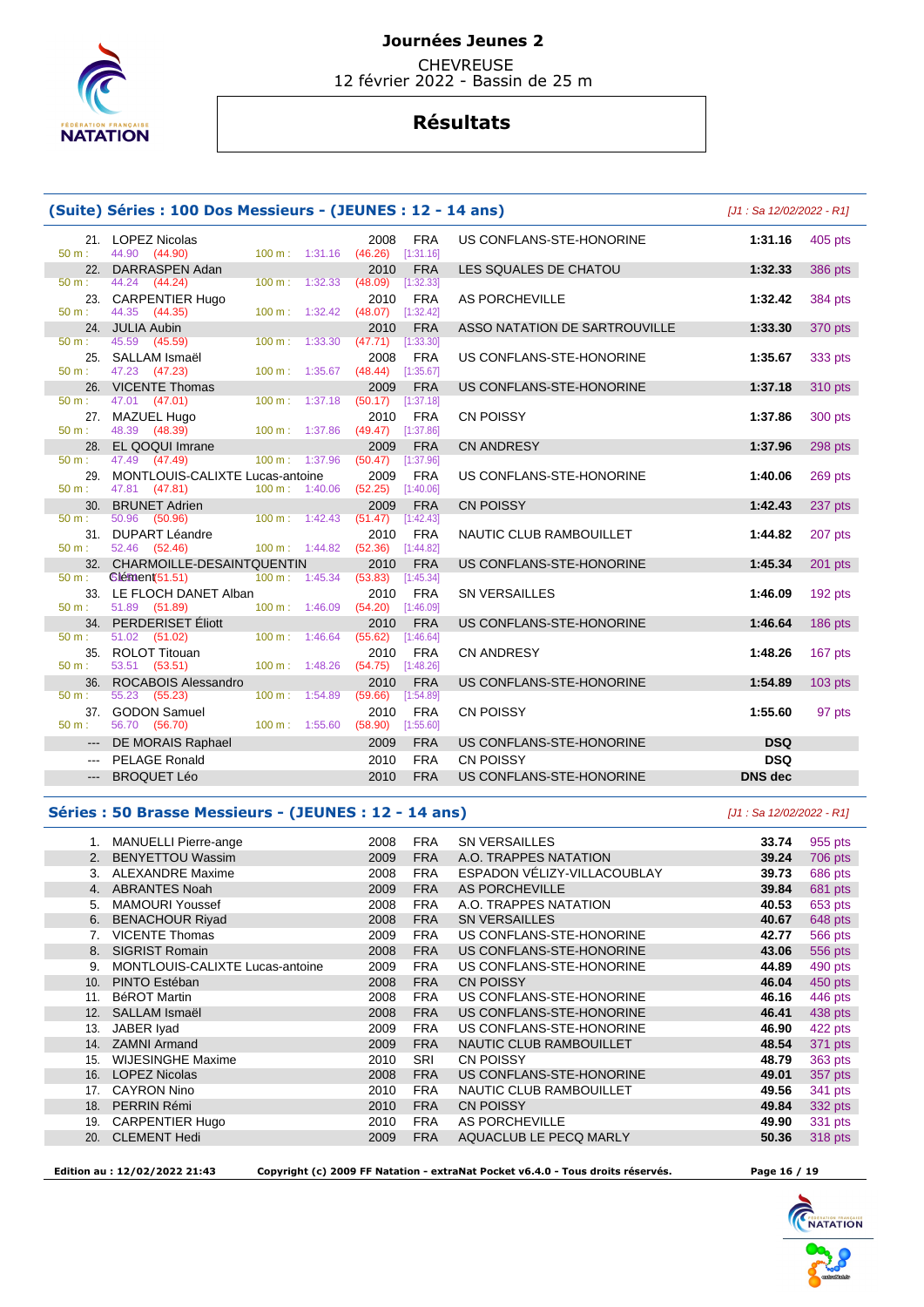

## **Résultats**

### **(Suite) Séries : 50 Brasse Messieurs - (JEUNES : 12 - 14 ans) [J1 : Sa 12/02/2022 - R1]**

| 21.   | DI GENNARO Tristan          | 2010 | <b>FRA</b> | CNO ST-GERMAIN-EN-LAYE   | 50.76          | 307 pts   |
|-------|-----------------------------|------|------------|--------------------------|----------------|-----------|
| 22.   | <b>JOSSEAUME Alexis</b>     | 2009 | <b>FRA</b> | NAUTIC CLUB RAMBOUILLET  | 51.50          | 287 pts   |
| 23.   | <b>BOUZIANE Redwan</b>      | 2010 | <b>FRA</b> | <b>SN VERSAILLES</b>     | 52.04          | 272 pts   |
| 24.   | PERDERISET Éliott           | 2010 | <b>FRA</b> | US CONFLANS-STE-HONORINE | 52.37          | 264 pts   |
| 25.   | <b>KACPERSKI Alex</b>       | 2010 | <b>FRA</b> | CN HOUILLES-CARRIERES    | 54.69          | 208 pts   |
| 26.   | <b>CHAHED Iyade</b>         | 2010 | <b>FRA</b> | <b>CN POISSY</b>         | 54.95          | 202 pts   |
| 26.   | <b>PRIOU REGNARD Thomas</b> | 2010 | <b>FRA</b> | NAUTIC CLUB RAMBOUILLET  | 54.95          | 202 pts   |
| 28.   | EL QOQUI Imrane             | 2009 | <b>FRA</b> | <b>CN ANDRESY</b>        | 55.13          | 198 pts   |
| 29.   | ROCABOIS Alessandro         | 2010 | <b>FRA</b> | US CONFLANS-STE-HONORINE | 57.07          | 157 pts   |
| 30.   | <b>TRAN BA Maxime</b>       | 2010 | <b>FRA</b> | CN HOUILLES-CARRIERES    | 57.36          | 152 pts   |
| 31.   | LAURENT-CHARLET Arthur      | 2010 | <b>FRA</b> | CN HOUILLES-CARRIERES    | 57.65          | 146 pts   |
| 32.   | <b>SIMLER Luca</b>          | 2010 | <b>FRA</b> | CNO ST-GERMAIN-EN-LAYE   | 57.88          | $142$ pts |
| 33.   | <b>MARTINS Axel</b>         | 2010 | <b>FRA</b> | LES SQUALES DE CHATOU    | 58.96          | 122 pts   |
| 34.   | <b>ROLOT Titouan</b>        | 2010 | <b>FRA</b> | <b>CN ANDRESY</b>        | 59.18          | 118 pts   |
| 35.   | CHARMOILLE-DESAINTQUENTIN   | 2010 | <b>FRA</b> | US CONFLANS-STE-HONORINE | 1:00.19        | 102 pts   |
| 36.   | <b>DUARTE Lino</b>          | 2010 | <b>FRA</b> | AQUACLUB LE PECQ MARLY   | 1:00.42        | 98 pts    |
| 37.   | <b>GODON Samuel</b>         | 2010 | <b>FRA</b> | <b>CN POISSY</b>         | 1:06.28        | 28 pts    |
| $---$ | <b>BOUTIBONNES Lorenzo</b>  | 2010 | <b>FRA</b> | CNO ST-GERMAIN-EN-LAYE   | <b>DNS</b> dec |           |
| $---$ | <b>BROQUET Léo</b>          | 2010 | <b>FRA</b> | US CONFLANS-STE-HONORINE | <b>DNS</b> dec |           |

#### **Série : 200 Brasse Messieurs - (JEUNES : 12 - 14 ans)** [J1 : Sa 12/02/2022 - R1]

| 1. MANUELLI Pierre-ange |  |  | 2008 FRA SN VERSAILLES<br>50 m : 37.84 (37.84) 100 m : 1:21.74 (43.90) [1:21.74] 150 m : 2:05.79 (44.05) | 200 m: 2:49.80 (44.01) [1:28.06] | <b>2:49.80</b> 810 pts |
|-------------------------|--|--|----------------------------------------------------------------------------------------------------------|----------------------------------|------------------------|
| 2. BENYETTOU Wassim     |  |  | 2009 FRA A.O. TRAPPES NATATION                                                                           |                                  | $3:11.99$ 582 pts      |
| 50 m : 43.27 (43.27)    |  |  | 100 m: 1:33.10  (49.83)  [1:33.10]  150 m: 2:23.51  (50.41)                                              | 200 m: 3:11.99 (48.48) [1:38.89] |                        |
| --- BROQUET Léo         |  |  | 2010 FRA US CONFLANS-STE-HONORINE                                                                        | DNS dec                          |                        |

#### **Séries : 100 Papillon Messieurs - (JEUNES : 12 - 14 ans)** [J1 : Sa 12/02/2022 - R1]

| 50 m:            | 1. VODDEN Ryan<br>32.47 (32.47)              | $100 m$ : 1:10.31         | 2008<br>(37.84)                  | <b>GBR</b><br>[1:10.31] | CNO ST-GERMAIN-EN-LAYE                                                          | 1:10.31      | 823 pts |
|------------------|----------------------------------------------|---------------------------|----------------------------------|-------------------------|---------------------------------------------------------------------------------|--------------|---------|
|                  | 2. ROUDILLON Timo                            |                           | 2010                             | <b>FRA</b>              | <b>CN HOUILLES-CARRIERES</b>                                                    | 1:10.58      | 816 pts |
| 50 m:            | 32.68 (32.68)                                | $100 \text{ m}$ : 1:10.58 | (37.90)                          | [1:10.58]               |                                                                                 |              |         |
|                  | 3. MARIANI Pierre-Orso                       |                           | 2008                             | <b>FRA</b>              | CNO ST-GERMAIN-EN-LAYE                                                          | 1:10.68      | 813 pts |
| 50 m:            | 32.38 (32.38)                                | 100 m: 1:10.68            | (38.30)                          | [1:10.68]               |                                                                                 |              |         |
|                  | 4. CLAVE Mathias                             |                           | 2008                             | <b>FRA</b>              | <b>CSN GUYANCOURT</b>                                                           | 1:14.28      | 728 pts |
| 50 m:            | 33.67 (33.67)                                | $100 m$ : $1:14.28$       | (40.61)                          | [1:14.28]               |                                                                                 |              |         |
|                  | 5. RICHARD Nolhan                            |                           | 2008                             | <b>FRA</b>              | AQUA VALLÉE-DE-CHEVREUSE                                                        | 1:14.46      | 723 pts |
| $50 \text{ m}$ : | 33.89 (33.89)                                | $100 \text{ m}$ : 1:14.46 | (40.57)                          | [1:14.46]               |                                                                                 |              |         |
|                  | 6. CHAPELIER Owen                            |                           | 2008                             | <b>FRA</b>              | <b>SN VERSAILLES</b>                                                            | 1:14.82      | 715 pts |
| 50 m:            | 35.03 (35.03)                                | 100 m: 1:14.82            | (39.79)                          | [1:14.82]               |                                                                                 |              |         |
|                  | 7. BROCHARD Alexandre                        |                           | 2009                             | <b>FRA</b>              | AQUA VALLÉE-DE-CHEVREUSE                                                        | 1:18.73      | 628 pts |
| 50 m:            | 37.29 (37.29)                                | 100 m: 1:18.73            | (41.44)                          | [1:18.73]               |                                                                                 |              |         |
| $50 \text{ m}$ : | 8. GAMEIRO DOS SANTOS Tiago<br>34.91 (34.91) | $100 \text{ m}: 1:21.40$  | 2008<br>(46.49)                  | <b>POR</b><br>[1:21.40] | AQUACLUB LE PECQ MARLY                                                          | 1:21.40      | 572 pts |
|                  | 9. LE GRAND MOULIN Mathéo                    |                           | 2010                             | <b>FRA</b>              | CNO ST-GERMAIN-EN-LAYE                                                          | 1:22.05      | 558 pts |
| 50 m:            | 38.44 (38.44)                                | 100 m: 1:22.05            | $(43.61)$ [1:22.05]              |                         |                                                                                 |              |         |
|                  | 10. JULIEN Baptiste                          |                           | 2010                             | <b>FRA</b>              | <b>SN VERSAILLES</b>                                                            | 1:23.53      | 529 pts |
| $50 m$ :         | 36.82 (36.82)                                | 100 m: 1:23.53            | (46.71)                          | [1:23.53]               |                                                                                 |              |         |
|                  | 11. ARMANT Mathieu                           |                           | 2009                             | <b>FRA</b>              | AQUA VALLÉE-DE-CHEVREUSE                                                        | 1:29.37      | 420 pts |
| $50 m$ :         | 42.28 (42.28)                                | 100 m: 1:29.37            | (47.09)                          | [1:29.37]               |                                                                                 |              |         |
|                  | 12. HOUP Nathan                              |                           | 2010                             | <b>FRA</b>              | AQUA VALLÉE-DE-CHEVREUSE                                                        | 1:30.07      | 407 pts |
| $50 \text{ m}$ : | 41.34 (41.34)                                | $100 \text{ m}$ : 1:30.07 | (48.73)                          | [1:30.07]               |                                                                                 |              |         |
|                  | 13. COGNAC Victor                            |                           | 2009                             | <b>FRA</b>              | CNO ST-GERMAIN-EN-LAYE                                                          | 1:30.22      | 405 pts |
| 50 m:            | 42.25 (42.25)                                | 100 m: 1:30.22            | (47.97)                          | [1:30.22]               |                                                                                 |              |         |
|                  | 14. BARRE Léo                                |                           | 2009                             | <b>FRA</b>              | AQUA VALLÉE-DE-CHEVREUSE                                                        | 1:31.30      | 386 pts |
| 50 m:            | 42.28 (42.28)                                | 100 m: 1:31.30            | (49.02)                          | [1:31.30]               |                                                                                 |              |         |
|                  | 15. TAN Lenny                                |                           | 2009                             | <b>FRA</b>              | A.O. TRAPPES NATATION                                                           | 1:34.57      | 333 pts |
| 50 m:            | 43.05 (43.05)                                |                           | 100 m: 1:34.57 (51.52) [1:34.57] |                         |                                                                                 |              |         |
|                  | Edition au : 12/02/2022 21:43                |                           |                                  |                         | Copyright (c) 2009 FF Natation - extraNat Pocket v6.4.0 - Tous droits réservés. | Page 17 / 19 |         |
|                  |                                              |                           |                                  |                         |                                                                                 |              |         |

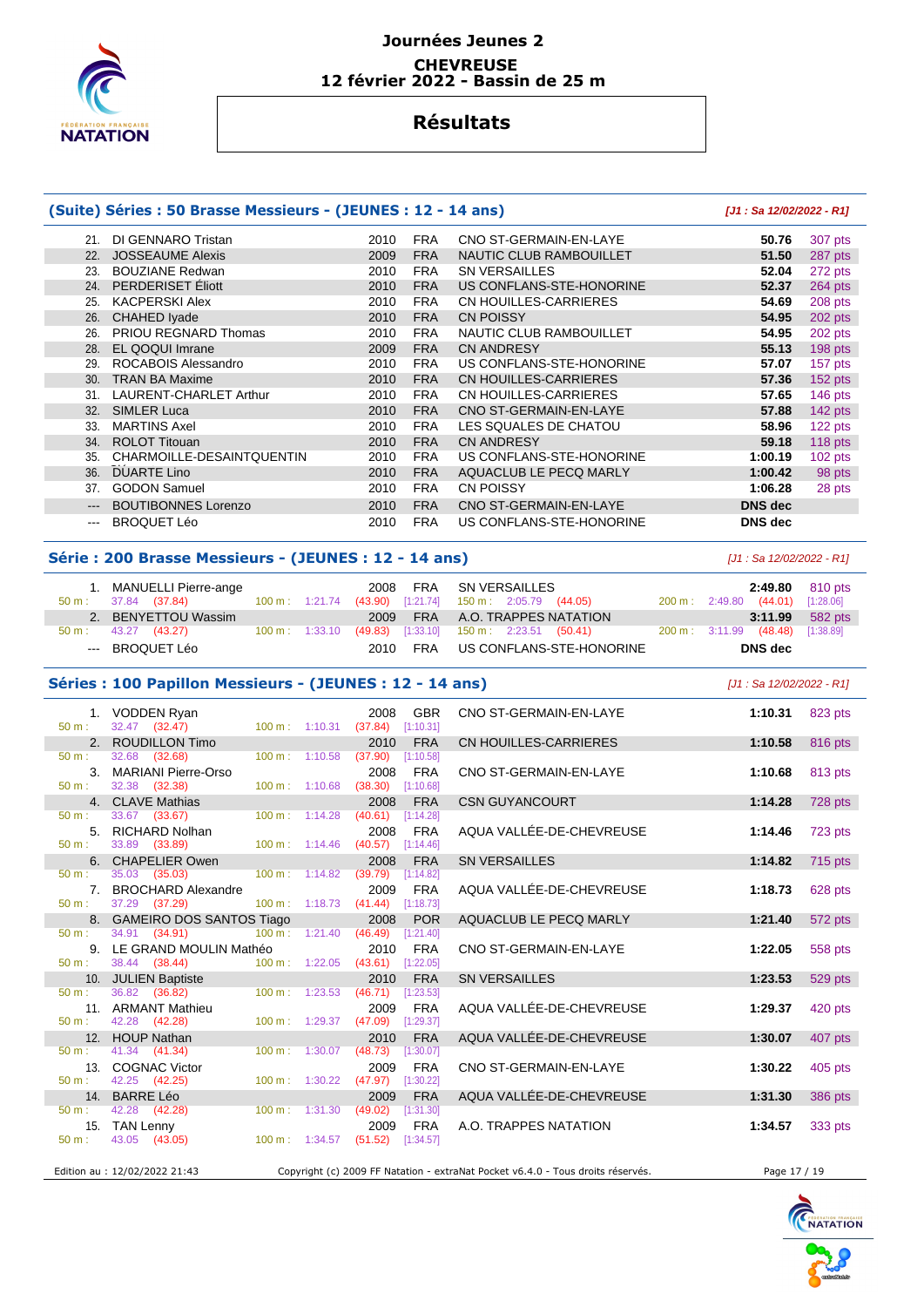

**CHEVREUSE** 12 février 2022 - Bassin de 25 m

## **Résultats**

#### **(Suite) Séries : 100 Papillon Messieurs - (JEUNES : 12 - 14 ans)** [J1 : Sa 12/02/2022 - R1] 16. MATTE Raphael 2009 FRA LES SQUALES DE CHATOU **1:37.62** 287 pts 50 m : 42.35 (42.35) 100 m : 1:37.62 (55.27) [1:37.62] 17. KHEMIR Ali 2010 FRA SN VERSAILLES **1:37.80** 284 pts  $(53.17)$   $[1:37.80]$ 18. GOURAUD Arthur 2010 FRA CSN GUYANCOURT 1:45.13 188 pts<br>
50 m : 47.06 (47.06) 100 m : 1:45.13 (58.07) [1:45.13] 47.06 (47.06) 100 m : 1:45.13 (58.07) [1:45.13] 19. WIJESINGHE Maxime 2010 SRI CN POISSY **1:48.55** 150 pts 50 m : 48.07 (48.07) 100 m : 1:48.55 (1:00.48) [1:48.55] 20. OUVRARD Philémon 2010 FRA AQUA VALLÉE-DE-CHEVREUSE **1:49.00** 145 pts 49.75 (49.75) 21. BRUNET Adrien 2009 FRA CN POISSY **1:51.94** 116 pts 1:51.94 22. GUILLEMOT Jeremy 2010 FRA CSN GUYANCOURT 2:03.55 33 pts<br>
50 m : 52.72 (52.72) 100 m : 2:03.55 (1:10.83) [2:03.55] 52.72 (52.72) 23. BOUSSADI Miles 2010 FRA AQUA VALLÉE-DE-CHEVREUSE **2:13.75** 2 pts 50 m : 58.17 (58.17) 100 m : 2:13.75 (1:15.58) [2:13.75] --- DOMBEK--MIRO Alexander 2008 FRA AQUA VALLÉE-DE-CHEVREUSE **DNS dec**  --- FAUCONNIER Léo 2010 FRA AQUA VALLÉE-DE-CHEVREUSE **DNS dec**  --- NIEL Marin 2010 FRA SN VERSAILLES **DNS dec**  --- VILLARET Thomas 2009 FRA NAUTIC CLUB RAMBOUILLET **DNS dec**

#### **Séries : 200 4 Nages Messieurs - (JEUNES : 12 - 14 ans)** [J1 : Sa 12/02/2022 - R1]

|                 | 1. JENVRIN Leo                    |                           |         | 2008            | <b>FRA</b>              | <b>CSN GUYANCOURT</b>                |                               |                           | 2:29.13                             |                      |
|-----------------|-----------------------------------|---------------------------|---------|-----------------|-------------------------|--------------------------------------|-------------------------------|---------------------------|-------------------------------------|----------------------|
| $50 m$ :        | 32.57 (32.57)                     | 100 m: 1:10.52            |         | (37.95)         | [1:10.52]               | $150 \text{ m}: 1:54.83$ (44.31)     |                               |                           | 200 m: 2:29.13 (34.30)              | 867 pts<br>[1:18.61] |
| 2.              | <b>MANUELLI Pierre-ange</b>       |                           |         | 2008            | <b>FRA</b>              | <b>SN VERSAILLES</b>                 |                               |                           | 2:29.20                             | 866 pts              |
| $50 m$ :        | 32.51 (32.51)                     | 100 m: 1:11.93            |         | (39.42)         | [1:11.93]               | $150 \text{ m}: 1:54.64$ (42.71)     |                               | $200 \text{ m}$ :         | 2:29.20<br>(34.56)                  | [1:17.27]            |
| 3.              | <b>SOURDOU Nicolas</b>            |                           |         | 2008            | <b>FRA</b>              | <b>CSN GUYANCOURT</b>                |                               |                           | 2:30.88                             | 844 pts              |
| $50 m$ :        | 33.97 (33.97)                     | $100 m$ : 1:12.19         |         | (38.22)         | [1:12.19]               | 150 m: 1:56.47 (44.28)               |                               |                           | 200 m: 2:30.88 (34.41)              | [1:18.69]            |
|                 | 4. ALBEROLA Peyo                  |                           |         | 2008            | <b>FRA</b>              | <b>CSN GUYANCOURT</b>                |                               |                           | 2:36.45                             | 774 pts              |
| 50 m:           | 33.50 (33.50)                     | 100 m: 1:13.96            |         | (40.46)         | [1:13.96]               | $150 \text{ m}: 2:00.11 (46.15)$     |                               | 200 m:                    | $2:36.45$ (36.34)                   | [1:22.49]            |
| 5.              | <b>ENNEBATI OUAKSEL Mazir</b>     |                           |         | 2009            | <b>FRA</b>              | <b>SN VERSAILLES</b>                 |                               |                           | 2:42.74                             | 699 pts              |
| $50 m$ :        | 34.92 (34.92)                     | 100 m: 1:16.07            |         | (41.15)         | [1:16.07]               | 150 m: 2:06.39 (50.32)               |                               |                           | 200 m: 2:42.74 (36.35)              | [1:26.67]            |
| 6.              | <b>CROLY-LABOURDETTE Niels</b>    |                           |         | 2008            | <b>FRA</b>              |                                      | LE CHESNAY NATATION           |                           | 2:45.33                             | 669 pts              |
| 50 m:           | 36.90<br>(36.90)                  | 100 m: 1:18.17            |         | (41.27)         | [1:18.17]               | 150 m : 2:07.44 (49.27)              |                               | 200 m:                    | 2:45.33 (37.89)                     | [1:27.16]            |
| 7.              | <b>CUVELIER Timothée</b>          |                           |         | 2009            | <b>FRA</b>              |                                      | CNO ST-GERMAIN-EN-LAYE        |                           | 2:47.95                             | 639 pts              |
| $50 m$ :        | 34.61 (34.61)                     | $100 \text{ m}: 1:16.11$  |         | (41.50)         | [1:16.11]               | 150 m: 2:10.78 (54.67)               |                               |                           | 200 m: 2:47.95 (37.17)              | [1:31.84]            |
|                 | 8. ZADITH Hugo                    |                           |         | 2008            | <b>FRA</b>              | <b>CSN GUYANCOURT</b>                |                               |                           | 2:57.16                             | 540 pts              |
| $50 m$ :        | 37.62 (37.62)                     | $100 m$ : 1:22.02         |         | (44.40)         | [1:22.02]               | 150 m: 2:17.02 (55.00)               |                               |                           | $200 \text{ m}: 2:57.16$ (40.14)    | [1:35.14]            |
| 9.              | <b>TAN Lenny</b>                  |                           |         | 2009            | <b>FRA</b>              |                                      | A.O. TRAPPES NATATION         |                           | 3:00.53                             | 506 pts              |
| $50 m$ :        | 38.35 (38.35)                     | 100 m: 1:29.39            |         | (51.04)         | [1:29.39]               | 150 m: 2:19.32 (49.93)               |                               |                           | 200 m: 3:00.53 (41.21)              | [1:31.14]            |
|                 | 10. CHANTEUR Nathan               |                           |         | 2009            | <b>FRA</b>              | <b>USM VIROFLAY</b>                  |                               |                           | 3:03.90                             | 473 pts              |
| $50 m$ :        | 39.14 (39.14)                     | $100 \text{ m}$ :         | 1:25.84 | (46.70)         | [1:25.84]               | 150 m: 2:55.96 (1:30.12)             |                               | 200 m : 3:03.90           |                                     | (7.94)<br>[1:38.06]  |
|                 | 11. KHEMIR Ali                    |                           |         | 2010            | <b>FRA</b>              | <b>SN VERSAILLES</b>                 |                               |                           | 3:05.57                             | 457 pts              |
| $50 m$ :        | 44.22 (44.22)                     | 100 m:                    | 1:30.79 | (46.57)         | [1:30.79]               | $150 \text{ m}: 2:25.03$ (54.24)     |                               |                           | 200 m: 3:05.57 (40.54)              | [1:34.78]            |
| 12.             | <b>MATTE Raphael</b>              |                           |         | 2009            | <b>FRA</b>              |                                      | LES SQUALES DE CHATOU         |                           | 3:13.96                             | 381 pts              |
| $50 m$ :        | 44.08<br>(44.08)                  | $100 \text{ m}$ :         | 1:33.59 | (49.51)<br>2009 | [1:33.59]               | $150 \text{ m}: 2:30.50$ (56.91)     |                               | 200 m:                    | $3:13.96$ (43.46)                   | [1:40.37]            |
| 13.<br>$50 m$ : | JEANMAIRE Samuel<br>41.73 (41.73) | $100 \text{ m}: 1:31.37$  |         | (49.64)         | <b>FRA</b><br>[1:31.37] | 150 m: 2:28.31 (56.94)               | <b>CN HOUILLES-CARRIERES</b>  |                           | 3:15.49<br>200 m: 3:15.49 (47.18)   | 368 pts<br>[1:44.12] |
|                 | 14. JUBEA Stefan                  |                           |         | 2010            | <b>FRA</b>              |                                      | ASSO NATATION DE SARTROUVILLE |                           | 3:21.10                             | 321 pts              |
| $50 m$ :        | 47.45 (47.45)                     | 100 m:                    | 1:38.53 | (51.08)         | [1:38.53]               | $150 \text{ m}: 2:34.90$             | (56.37)                       | 200 m:                    | $3:21.10$ (46.20)                   | [1:42.57]            |
| 15.             | MAZUEL Hugo                       |                           |         | 2010            | <b>FRA</b>              | <b>CN POISSY</b>                     |                               |                           | 3:31.11                             | 247 pts              |
| $50 m$ :        | 47.07 (47.07)                     | 100 m:                    | 1:39.45 | (52.38)         | [1:39.45]               | $150 \text{ m}: 2:42.10 (1:02.65)$   |                               |                           | 200 m: 3:31.11 (49.01)              | [1:51.66]            |
| 16.             | <b>DUPART Léandre</b>             |                           |         | 2010            | <b>FRA</b>              |                                      | NAUTIC CLUB RAMBOUILLET       |                           | 3:32.03                             | 240 pts              |
| 50 m:           | 48.07 (48.07)                     | 100 m:                    | 1:41.17 | (53.10)         | [1:41.17]               | $150 \text{ m}: 2:43.40$ $(1:02.23)$ |                               | $200 m$ :                 | 3:32.03<br>(48.63)                  | [1:50.86]            |
|                 | 17. ALVAREZ Amaury                |                           |         | 2009            | <b>FRA</b>              |                                      | AQUACLUB LE PECQ MARLY        |                           | 3:41.57                             | 179 pts              |
| $50 m$ :        | 51.84 (51.84)                     | $100 \text{ m}$ : 1:47.84 |         | (56.00)         | [1:47.84]               | 150 m: 2:53.46 (1:05.62)             |                               |                           | $200 \text{ m}: 3:41.57$<br>(48.11) | [1:53.73]            |
| 18.             | <b>DUARTE Lino</b>                |                           |         | 2010            | <b>FRA</b>              |                                      | AQUACLUB LE PECQ MARLY        |                           | 4:01.85                             | 79 pts               |
| $50 m$ :        | 55.41 (55.41)                     | $100 \text{ m}$ : 1:57.42 |         | (1:02.01)       | [1:57.42]               | 150 m: 3:07.09                       | (1:09.67)                     | $200 \text{ m}$ : 4:01.85 | (54.76)                             | [2:04.43]            |
|                 | ABRANTES Noah                     |                           |         | 2009            | <b>FRA</b>              | <b>AS PORCHEVILLE</b>                |                               |                           |                                     | <b>DSQ</b>           |

 **Edition au : 12/02/2022 21:43 Copyright (c) 2009 FF Natation - extraNat Pocket v6.4.0 - Tous droits réservés. Page 18 / 19**